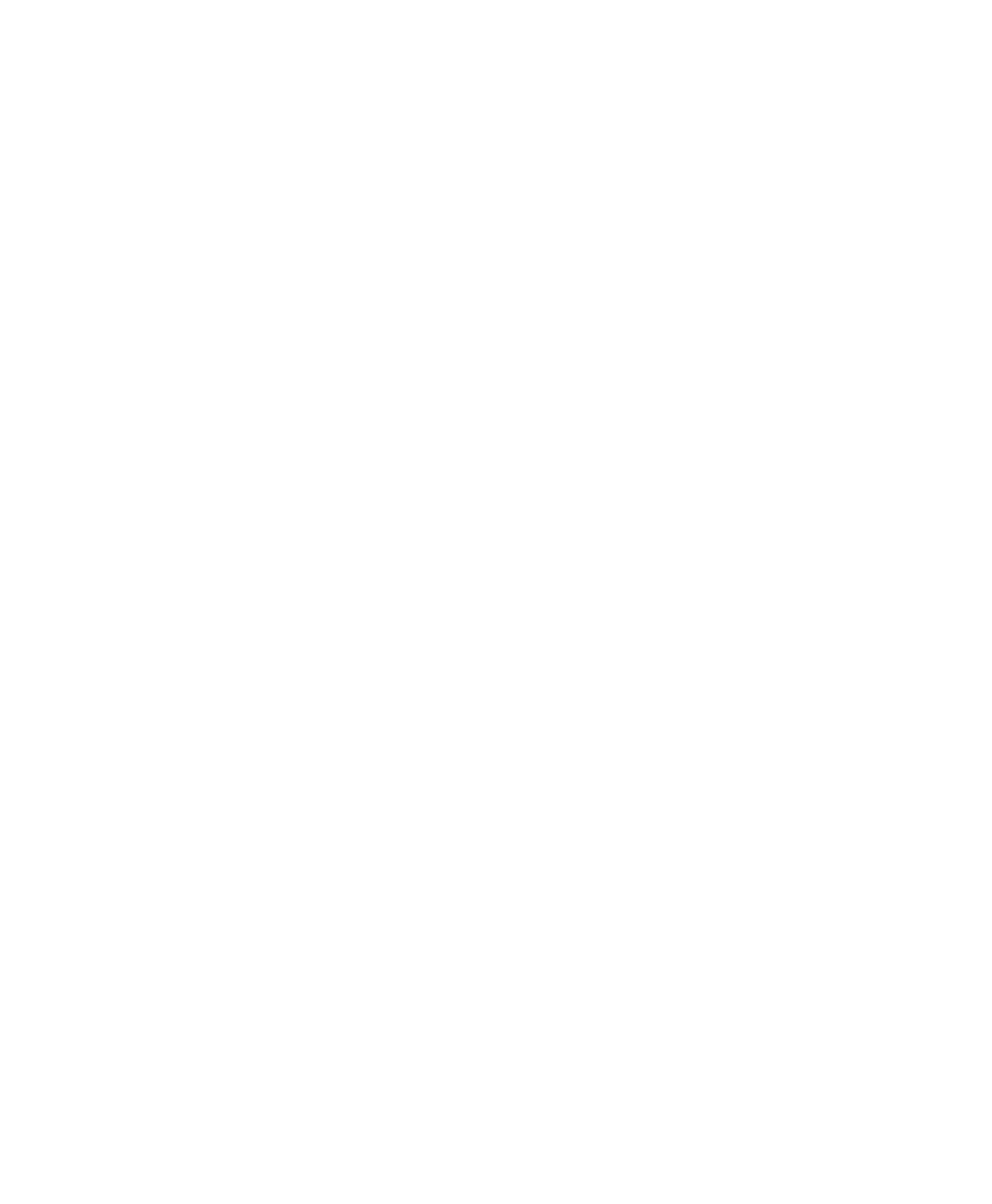# **Football Canada — Flag Football Rules Committee**

# **Members**

 Mark MacDougall, Football PEI Mike Fitzsimmons, Football Alberta Steve Crane, Football Nova Scotia Andre Dion, Flagbec Bill Murphy, Football New Brunswick Frank Tilban, Ontario Football Alliance Kevin Sweryd, Football Manitoba Gena Cook, Football Manitoba

# **Editor and Rules' Interpreter**

 Mike Thomas

# **Football Canada Consultant**

 Cara Lynch Non-Contact Program Coordinator Meaghan Davis Marketing Coordinator

*All Rights Reserved. Canadian Amateur Football Association e 2009*

Egalement disponible en Francais sous Ie titre —Manuel des reglements canadiens de Flag Football.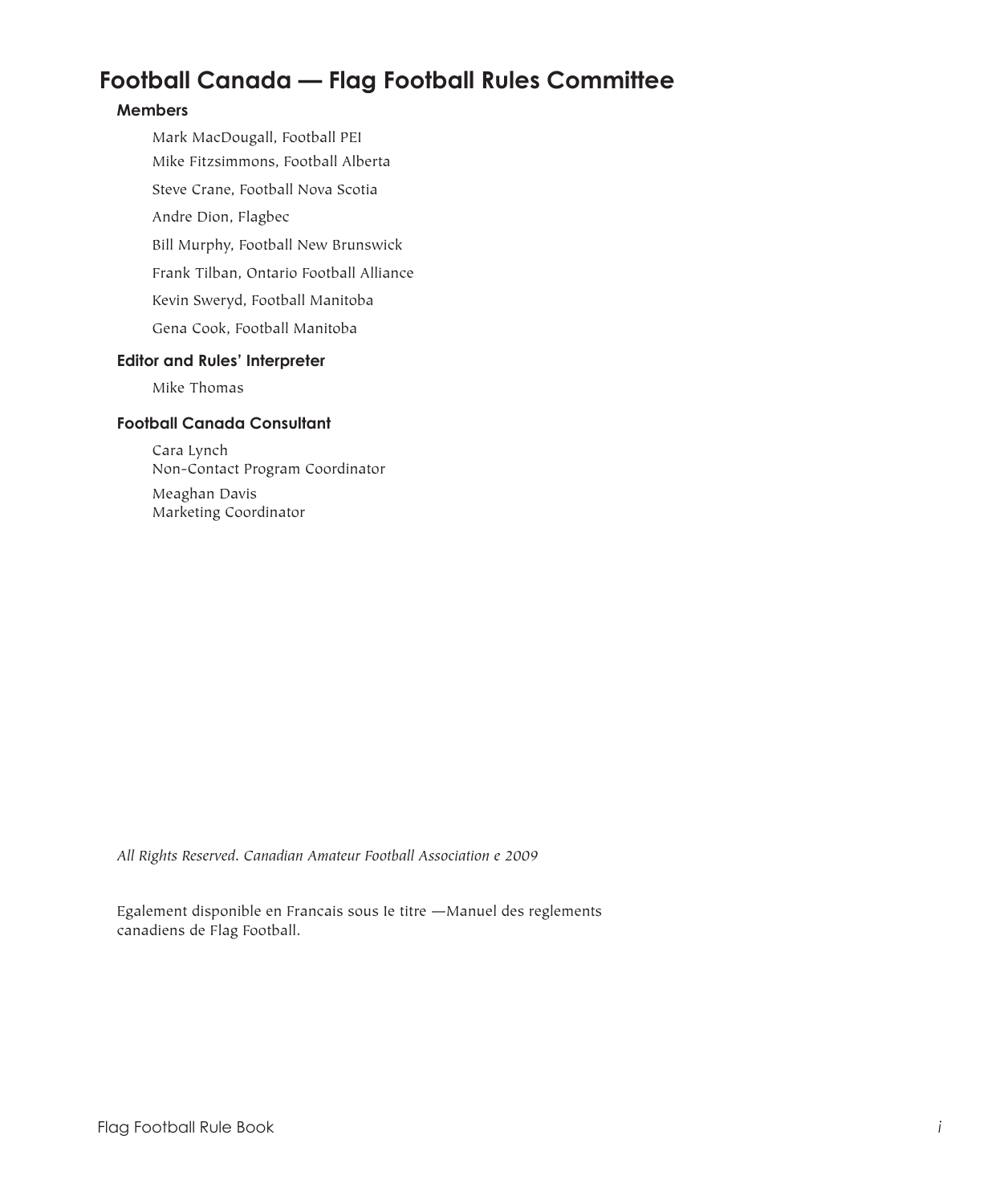# **Provincial Associations**

Football British Columbia 10605 135 Street Surrey. B.C. V3T 4C8 Tel: 604-583-9363 Fax: 604-583-9939 www.playfootball.bc.ca

Football Alberta 11759 Groat Road Edmonton, Alberta T5M 3K6 Tel: 780-427-8108 Fax: 780-427-0524 www.footballalberta.ab.ca

Football Saskatchewan 2205 Victoria Avenue Regina, Saskatchewan S4P OS4 Tel: 306-780-9239 Fax: 306-525.4009 www.footballsaskatchewan.ca

Football Manitoba 221-200 Main Street Winnipeg, Manitoba R3C 4M2 Tel: 204-925-5769 Fax: 204-925-5772 www.footballmanitoba.com

Football Quebec 4545 Ave. Pierre de Coubertin CP 1000, Station M Montreal, QC H1V 3R2 Tel: 514-252-3059 Fax: 514-252-5216 www.footballquebec.com

Football New Brunswick 30 Parkwood Avenue Saint-John, NB E2K 5LB Tel: 506-634-3376 www.gridironnewbrunswick.org

Football Nova Scotia 5516 Spring Garden Road, 4th Floor Halifax, NS B3J 1G6 Tel: (902) 425-5450 extension 371 Fax: (902) 477-3535 www.footballnovascotia.ca

Football P.E.I. P.O. Box 302 Charlottetown, PE C1A 7K7 Tel: 902-368-4262 Fax: 902-368-4548 www.footballpei.com

Ontario Football Alliance 100 Crimea Street, Unit B11 Guelph, Ontario N1G 2Y6 Tel: 519-780-0200 Fax: 519-780-0705 www.ontariofootballalliance.ca

# **For additional copies of this book, please contact your Provincial Association.**



Football Canada 100-2255 St. Laurent Blvd. Ottawa, Ontario K1G 4K3 Tel: 613-564-0003 Fax: 613-564-6309 www.footballcanada.com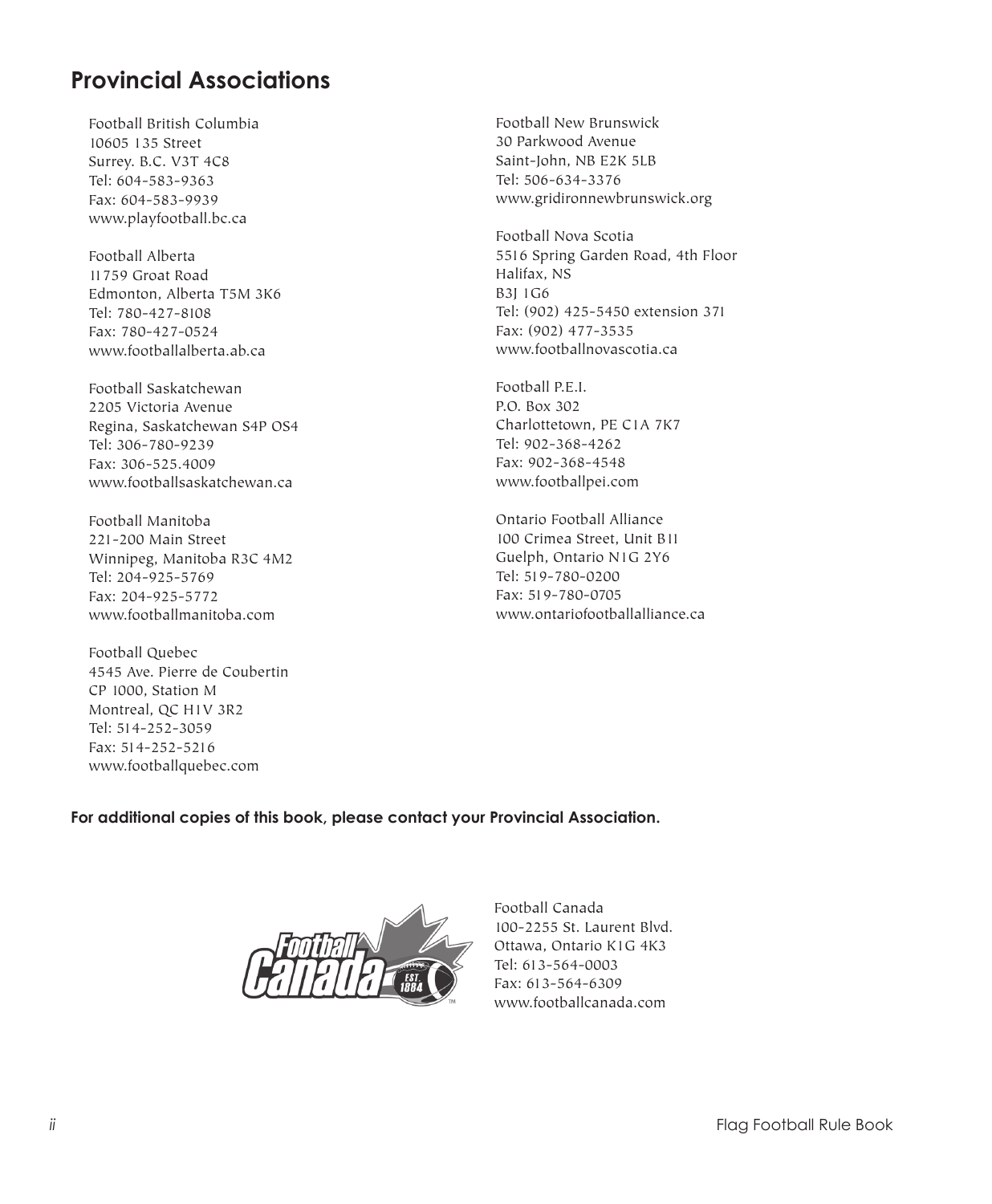# **Table of Contents**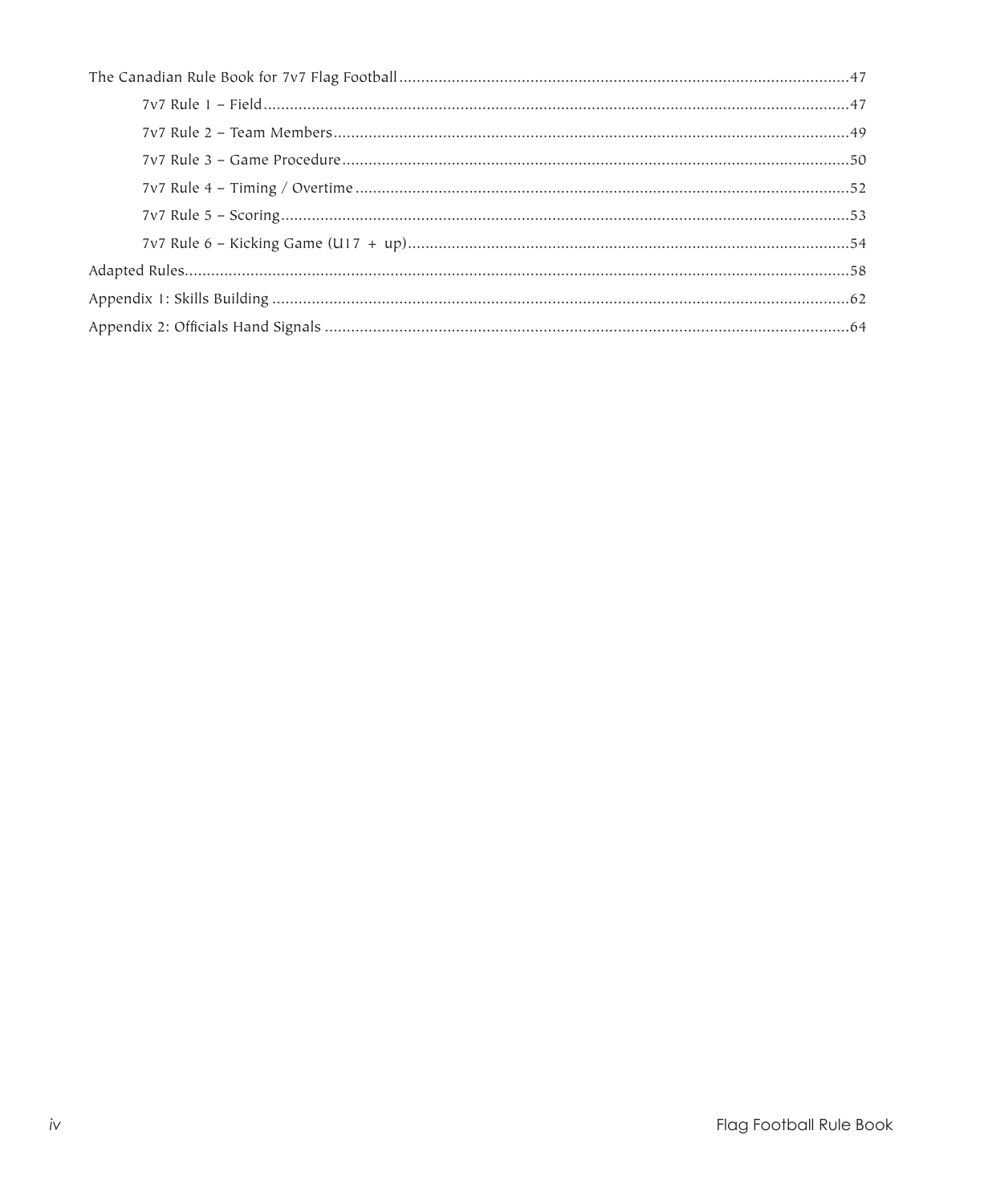# **Introduction**

This Rule Book constitutes the major text required to understand and administer the complete set of rules governing the game of flag football in Canada.

The content of this book includes sport related definitions, general rules and specific rules for playing 5v5 and 7v7 as well as adapted rules for people with disabilities.

There are several additional resources available for players, coaches and officials involved with flag football. The following materials may be obtained through your provincial amateur football association listed in the front of this book.

Flag Football resources are continually updated. The most recent list of resources can be found at www. footballcanada.com and includes the following:

# **Awareness Clinic: An Introduction to Flag Football**

 Includes:

- • Basic Rules of Game
- Position Descriptions
- Sample 3-hour Clinic
- Skill Development Activities

#### **League Convenors Guide**

 Includes:

- • "How To" Information for Setting up a New League
- • Budget Preparation
- Delegating Tasks
- • Volunteer Recruitment and Retention
- • Sample Registration Forms

#### **NCCP Community Sport Initiation**

 Available through coach certification clinics for novice coaches and includes:

- Safety and Emergency Guidelines
- • Rules and flow of Game
- • Practice Preparation
- • Ethical Decision Making
- • Effective Communication
- • Drills and Skills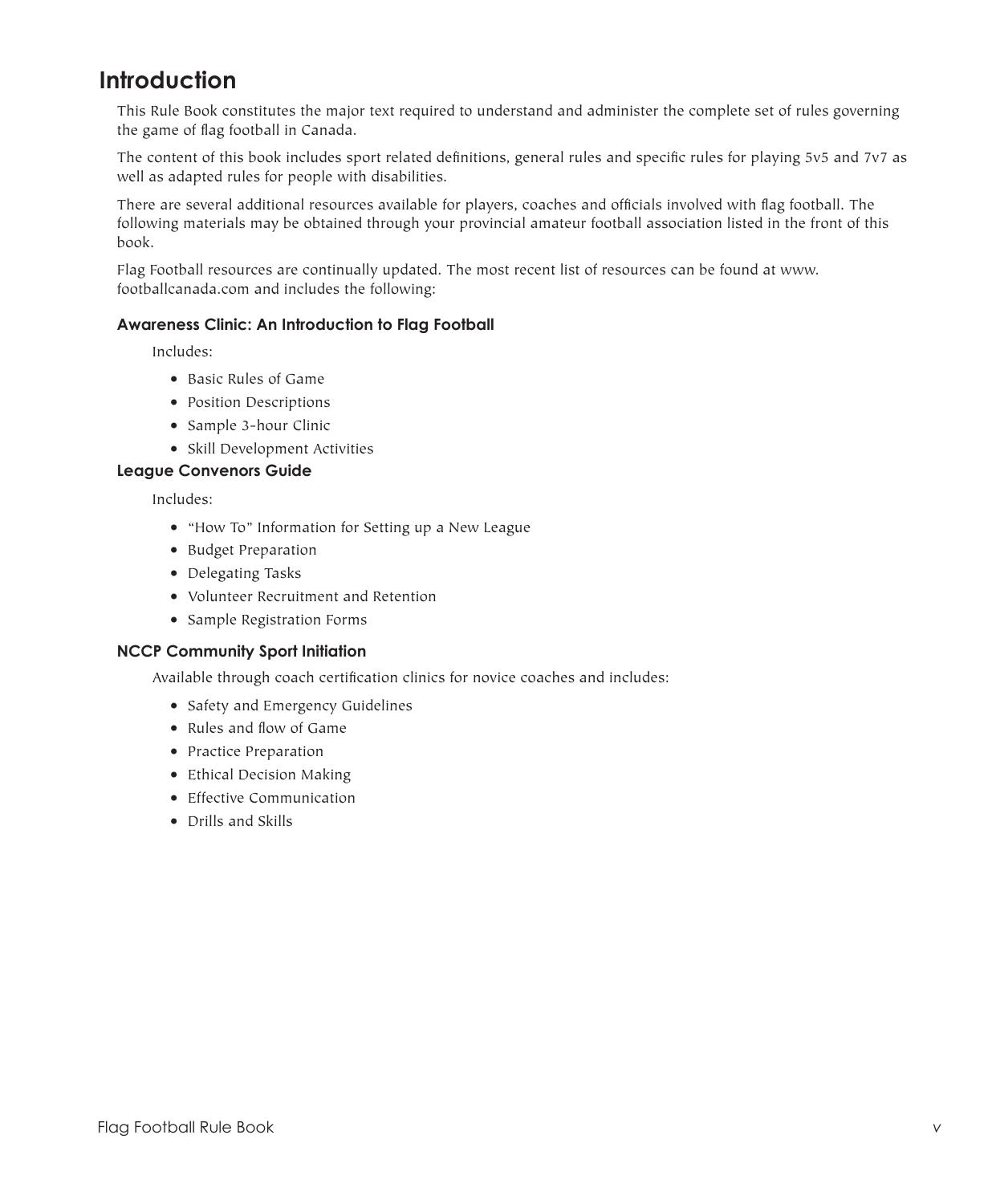# **General Rules**

# **Equipment**

The dimensions and type of football to be used among the different age groups and levels of play may vary.

Cleat specifications are liberal but sharp edges on any part of the footwear will cause ejection of the footwear at the discretion of the Referee.

# **Safety**

The Flag Rules Committee considers all players to be responsible for the safety of their opponents as well as their teammates. It is imperative that each player exercise control to avoid bodily contact or minimize inevitable contact.

# **Measurements**

All measurements in this rule book are described in the imperial scale.

When field markings dictate the use of metric measurements, all designated distances contained herein, with the exception of those noted below, and may be converted at par from yards to meters. Thus, a fifteen yard penalty will become a fifteen meter penalty, and the offensive team must gain ten meters, as compared to ten yards, for a first down. In both imperial and metric measure, only three downs are allowed to gain the required distance for a first down.

# **Ethical Play**

It is customary in flag football when a player removes an opponent's flag to end a play, the player must first hold up the flag to show the referee and hand the flag back to the respective opponent. To toss a flag aside or to the ground for the opponent to pick up is considered unsportsmanlike conduct.

The football player who intentionally violates a rule is guilty of unfair play and unsportsmanlike conduct; and whether they escape being penalized; they bring discredit to the good name of the game, which is their duty as a player to uphold.

Rules alone cannot accomplish fair play. Only the continued best efforts by coaches, players, officials and all friends of the game can preserve the high ethical standards set by the game of football.

All players are responsible for the safety of their opponents as well as their teammates; therefore, they must balance their aggressiveness with a measure of control to avoid bodily contact or at least minimize any contact that does occur. Coaches will emphasize safety and fair play at all times. Officials are to exercise no leniency in penalizing the infractions described in the rules and regulations, for to refrain from doing so would serve to condone dangerous play.

Football Canada is designated as a True Sport and with that adopt four core values: fairness, excellence, inclusion and fun.

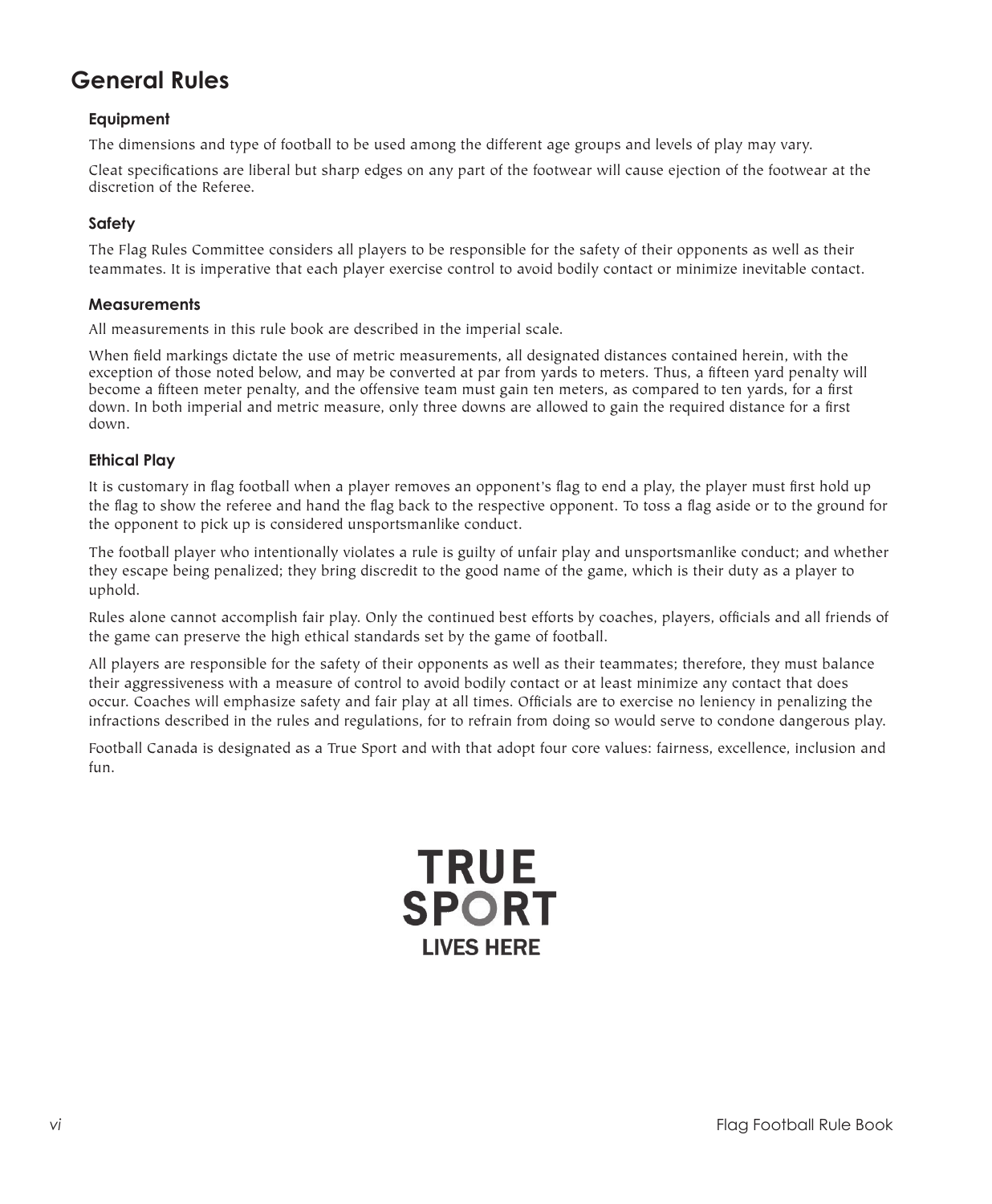# **Definitions**

# **Adjusted Penalties**

 When the normal distance for penalties is applied resulting in a net gain for the team which incurred the less severe penalty.

# **Attendant**

 Any person whose role is to help an injured player off the field.

#### **Bad Snap**

 When the snapped ball does not travel 5 yards before it hits the ground or is not touched by the quarterback.

#### **Ball Put into Play**

 The instant the ball is snapped on a scrimmage play or a convert attempt.

#### **Blocking**

 When a player deliberately impedes an opponent's approach to the ball, ball carrier, or potential ball carrier by making bodily contact with the opponent.

#### **Bobbled Ball**

 When a player attempting to complete a pass touches the ball, loses contact with the ball, then catches the ball without the ball touching another player.

### **Bodily Contact**

 When a player contacts an opponent in such a manner as to stop the opponent's forward motion, to push the opponent backwards, to knock the opponent down or to move the opponent off stride or away from the opponent's intended direction or position.

#### **Boundary Lines**

 All the sidelines, end zone sidelines, and dead lines.

#### **Captain**

 Any member of a team identified to the officials before the game as a spokesperson for offensive or defensive units of a team.

# **Caught**

 See Control

# **Coach**

A team member whose primary responsibility is team strategy.

# **Completed Pass**

 Any pass which is legally caught in bounds prior to the ball becoming dead.

# **Contact**

 When a player touches any part of an opponent's body or equipment in any manner.

# **Control**

When a player has the ball firmly held in 1 or both hands, arms, or legs or holds the ball firmly under the body without having the ball touch the ground. The grip on the ball must be firm enough to enable the player to stop the rotation of the ball and to exhibit influence over its direction. The player must also exhibit a 'football move' after gripping the ball.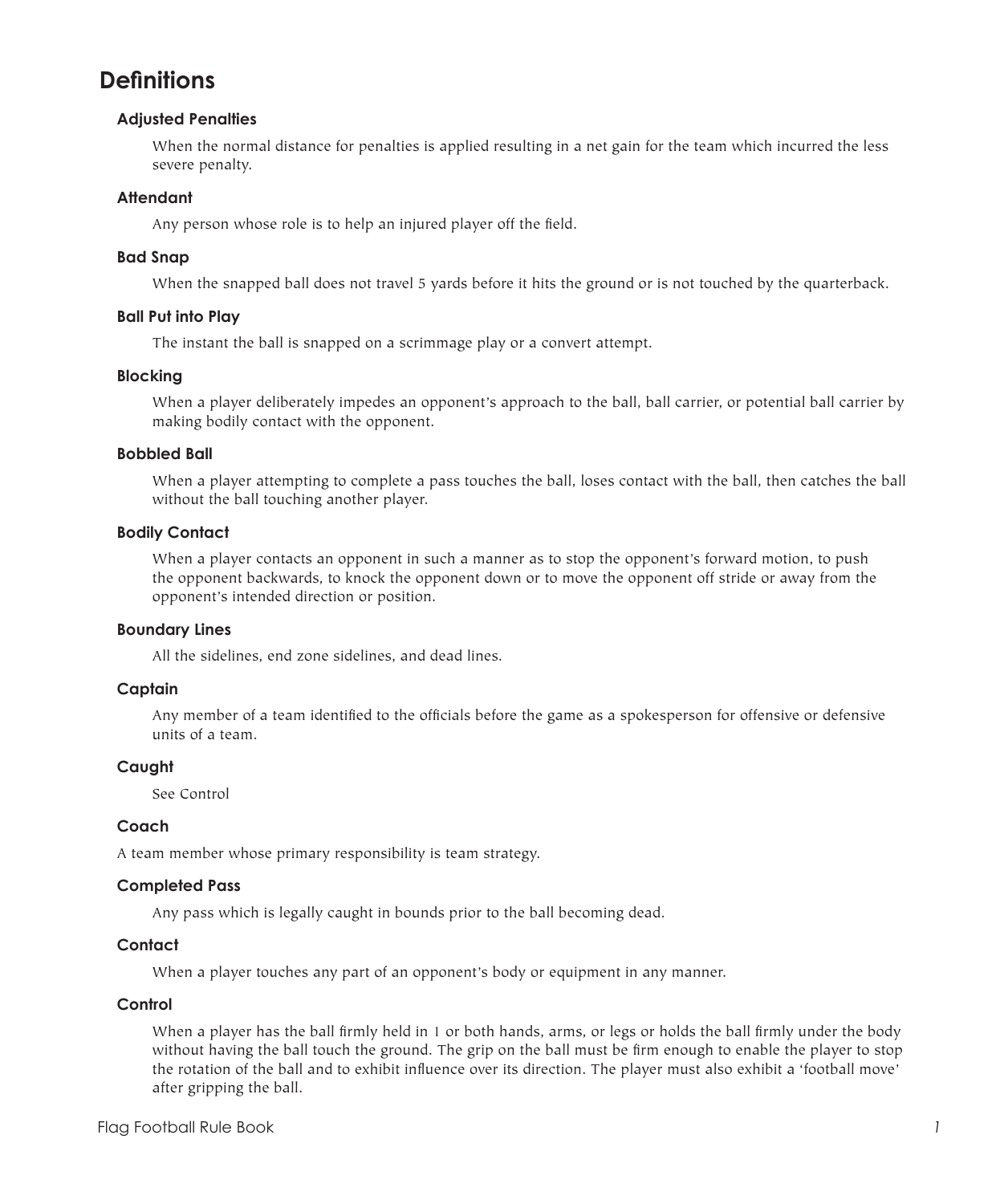# **Convert**

 A score of 1 or 2 points for the team which, during its convert attempt, legally advances the ball into the opponent's end zone.

# **Convert Attempt**

 A scrimmage play which a team is entitled to use for the purpose of scoring bonus points immediately after having scored a touchdown.

# **Dead Ball**

 When the ball is not playable by either team.

### **Dead Line**

 The line marking the end of the end zone; it is not in the end zone itself. For the purposes of certain rules, when this line is not entirely parallel to the goal line, the furthest point away from the goal line will be considered the dead line.

# **Defense**

 The team that does not have possession of the ball.

#### **Deflected Punt**

 A punted ball which, immediately after being punted touches any player and continues to travel in a direction away from the punter's dead line.

### **Deliberate Grounding**

 When the passer deliberately throws the ball out of bounds or to an area where there is no receiver in an apparent attempt to avoid a loss of ground.

#### **Direct Path**

 A straight line between a defensive and offensive player at any given instant.

#### **Diving**

 When the ball carrier deliberately lunges forward to gain extra yards or to avoid being flagged.

#### **Double Fouls**

When 1 team commits 2 or more infractions on the same play.

### **Down**

 1 of 3 consecutive attempts the offense may use to advance the ball towards the defense's goal line.

#### **Down the Ball**

 When the defense catches a loose ball or knocks a loose or free ball to the ground.

# **Dribbled Ball**

 When a player deliberately or accidentally kicks the ball with his/her foot or leg below the knee, without having had control of the ball in the hand.

# **Dual Foul**

 When an infraction is committed by both teams on the same play.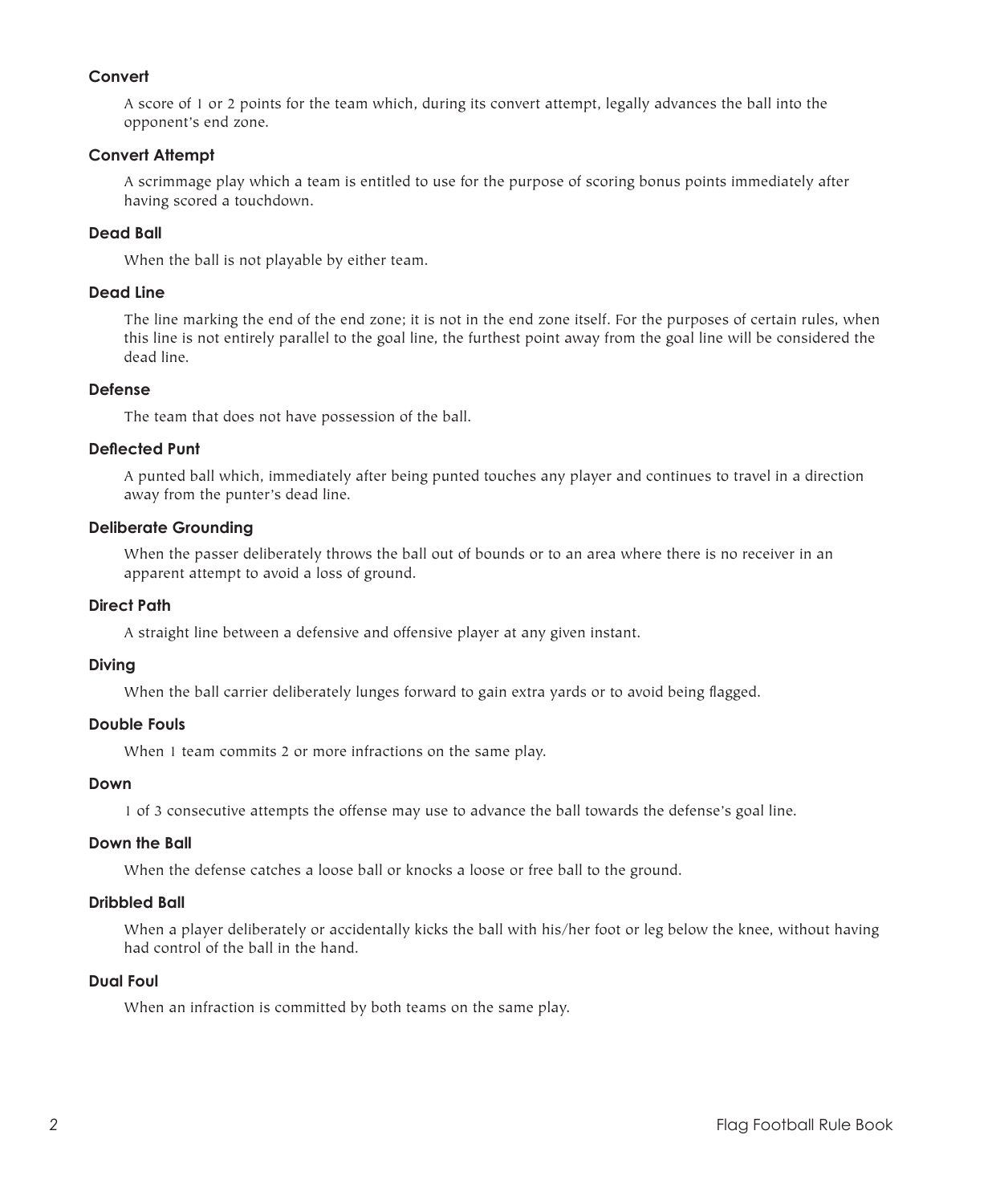### **End Zone**

 The area bounded by the goal line, end zone sidelines and dead line. The goal line is part of the end zone. Goal posts, and any attached material such as pads, are considered to be in the end zone. End zone sidelines and the dead line are not part of the end zone.

# **End Zone Sideline**

 The sideline extended from the goal line to the dead line. It is not in the end zone.

#### **Extension**

When the ball carrier extends the arm(s) in an obvious attempt to gain extra distance by moving the furthest advance of the ball forward.

#### **Field**

 The area inside the boundary lines. The boundary lines themselves are out of bounds and are not considered to be in the field.

#### **Field of Play**

 The area bounded by the goal lines and the sidelines. These lines are not considered to be in the field of play.

#### **First Down**

 The first of 3 consecutive chances ("downs") awarded to a team to advance the ball towards the opponent's goal line.

# **Flagging**

 When an opponent removes a player's flag to stop a play.

### **Forward Pass**

 When the ball is deliberately thrown by any offensive player from behind the line of scrimmage toward the opponent's dead line.

### **Foul**

 A violation of the rules which allows a learn to take unfair advantage of the opponent.

#### **Free Ball**

 A live ball that is not in a player's control and can be legally recovered and advanced by either team. The ball is considered to be free from the time it leaves a player's body until the instant it touches the ground.

#### **Free Punt**

 A punt made by a player after crossing the line of scrimmage or after receiving a kick off or intercepting a pass.

#### **Furthest Advance (of the Ball)**

 The part of the that was closest to the opponent's dead line at the instant the ball was considered to be dead.

#### **Goal Line**

 The line marking the end of the field of play. The goal line is in the end zone.

#### **Goal Post**

 The structure intended for scoring field goals and converts in tackle football. Goal posts are not necessary in flag football.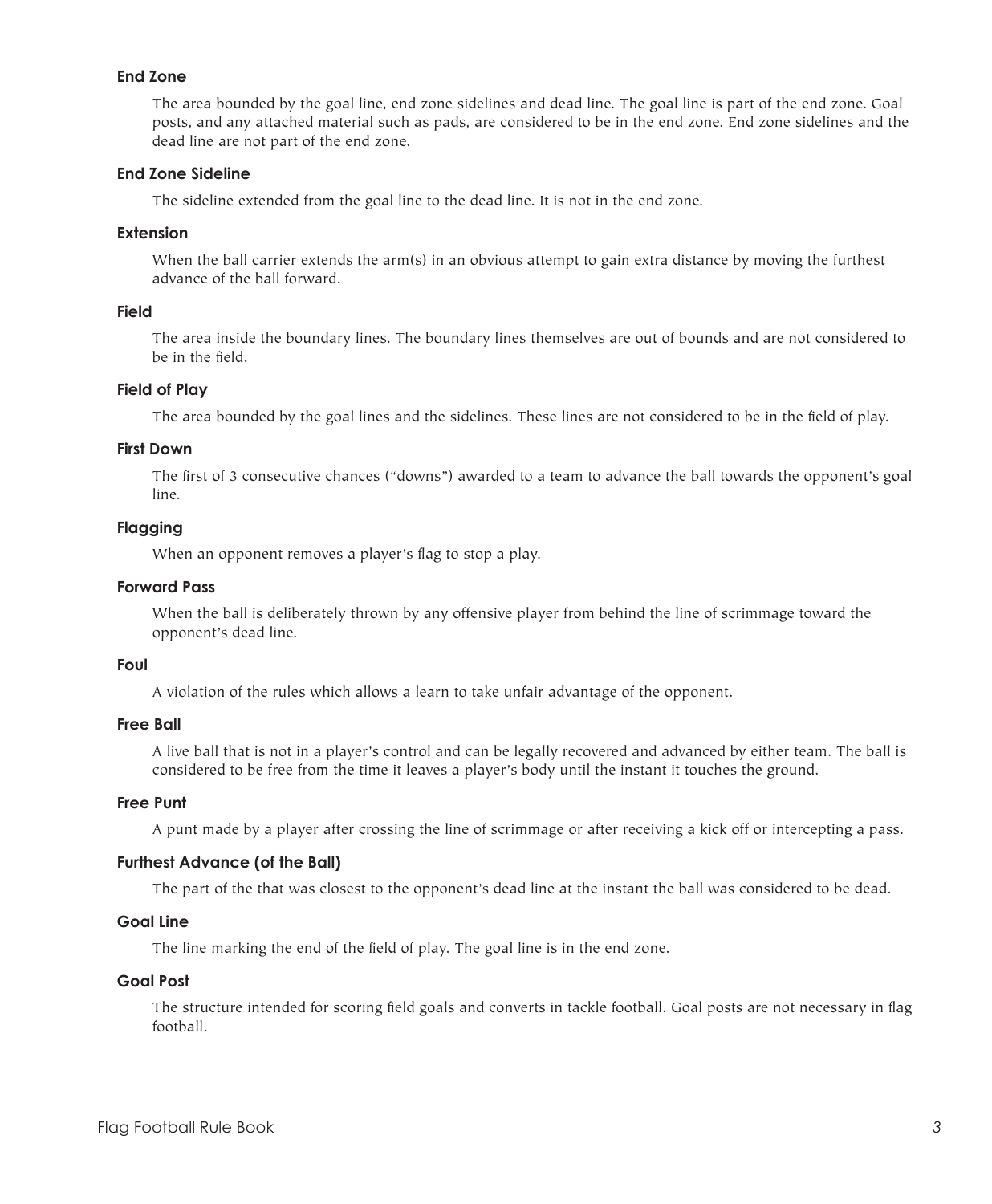#### **Half**

 1 or 2 periods of playing time in a regular game or overtime divided by a period of rest.

#### **Half Time**

 The rest period between the 2 halves of a game.

# **Hand-off Pass**

When the ball is handed in any direction, not thrown, from 1 player to another; both players must be touching the ball simultaneously.

### **Hash Mark**

 A line or spot at the 12 yard lines in 5 vs.5 and 24 yard lines in 7 vs.7.

### **Home Team**

 The team that has first choice to receive, kick off, or choose an end to begin the second half of a regular game or an overtime game.

#### **Huddle**

 When a team assembles on the field to decide offensive or defensive strategy for the next play.

#### **Illegal Participation**

 When a fan or team member enters the field long after a play has begun and interferes with a player who is legally on the field.

### **Illegal Procedure**

 When a player violates a procedure rule at the beginning of a kick off, convert attempt, or scrimmage play.

#### **Illegal Re-entry**

 When a player unintentionally leaves the field while a play is in progress, then returns and interferes with the play.

# **Illegal Substitution**

 When a player enters or leaves the field in an illegal manner.

### **Illegal Use of Hands**

 Any contact with the hands that is made by a player on an opposing player which clearly detains the latter from playing the position desired, or the use of the goal posts to change one's direction.

# **Impede**

 To force an opponent to change direction or to slow down with or without contact.

#### **In Bounds**

 When the ball or a player has not touched the boundary lines or a person or object that is out of bounds.

# **In Flight**

 Without having touched the ground or any object since last kicked, punted, or touched.

# **Incidental Contact**

 When a player makes contact with an opponent without moving the opponent off stride or away from the opponent's intended direction or position.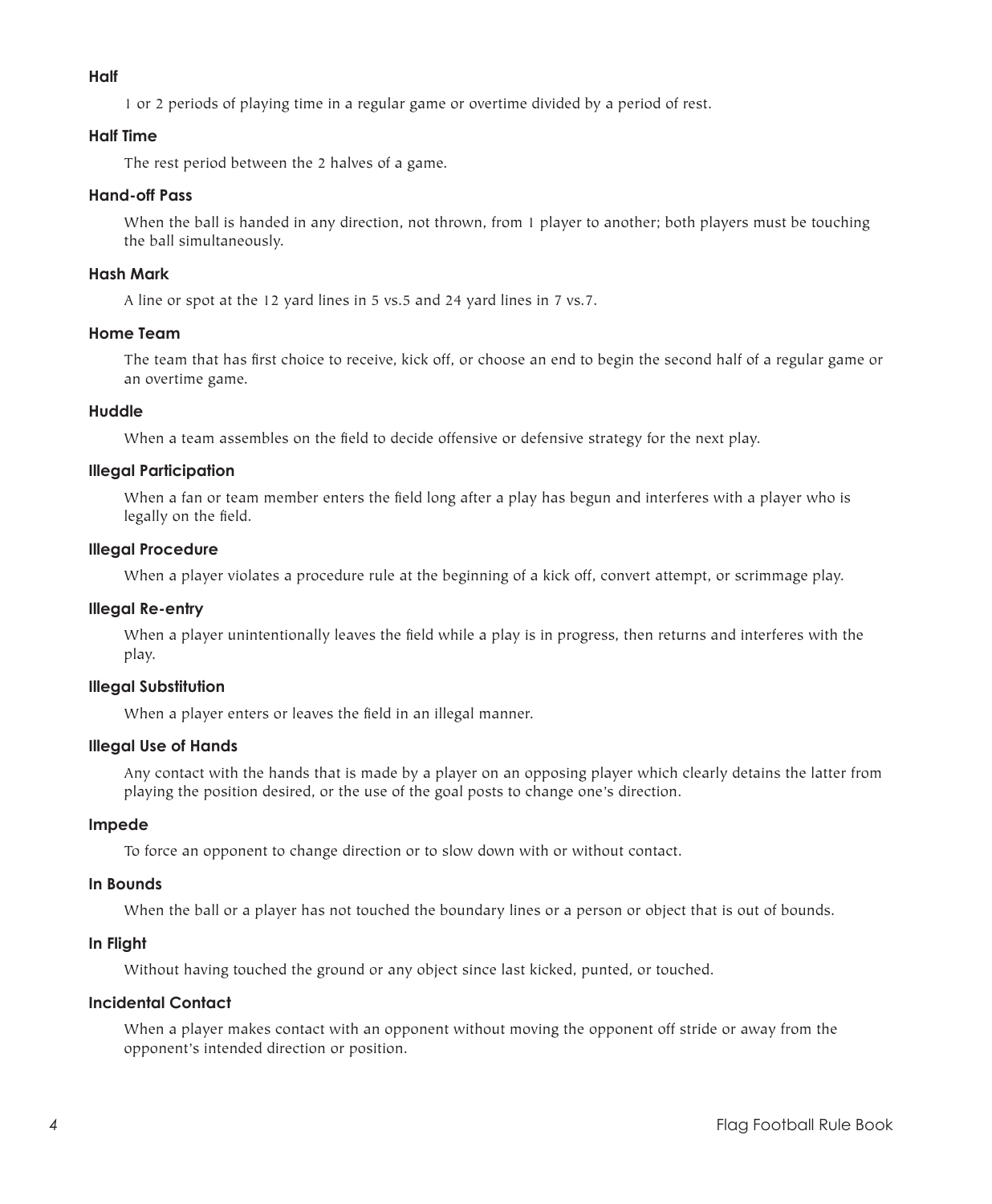#### **Incomplete Pass**

 A pass which touches the ground, official, or goal post assembly or goes out of bounds prior to being caught.

#### **Infraction**

 See "FOUL"

# **Intercepted Pass**

 When a player's pass is caught by an opponent.

### **Interference**

 Any obstruction, blocking, pushing off, screening, or illegal contact committed by a player of either team against an opponent.

### **Interference in the Remote Area**

 Interference made by either team in an area remote from the arrival point of any pass.

#### **Interference in the Target Area**

 Interference made by either team in the area close to the arrival point to which the pass is thrown.

# **Interference with the Rusher**

 When the offense does not provide the rusher(s) with direct access to the quarterback or punter.

#### **Jarred Ball**

 When a player accidentally or deliberately knocks the ball loose from the hand(s) of the ball carrier who had gained control of the ball.

#### **Kick Off**

 When a team kicks the ball to its opponents by means of a place kick to begin a game, a half, or immediately following a convert attempt or safety touch.

#### **Kicking Tee**

 A small device to be placed on the ground and used to hold the ball upright for a place kick.

#### **Lateral Pass**

 See "Onside Pass".

#### **Line of Scrimmage**

 An imaginary line extending from sideline to sideline, parallel to the goal line, the position of which is determined by the point of the ball closest to the defense's goal line.

#### **Live Ball**

 When the ball is considered to be in play. This begins when the ball is snapped or kicked off, after the referee has blown the whistle to indicate that a play may begin, and continues until the ball is considered to be dead.

#### **Loose Ball**

 A live ball that is not in a player's control and can be legally recovered and advanced only by the team considered to be in possession. The ball is considered to be loose from the time it leaves the ground until it touches a player's body.

### **Major Foul**

 An act which severely threatens a player's safety or is intended to injure any participant.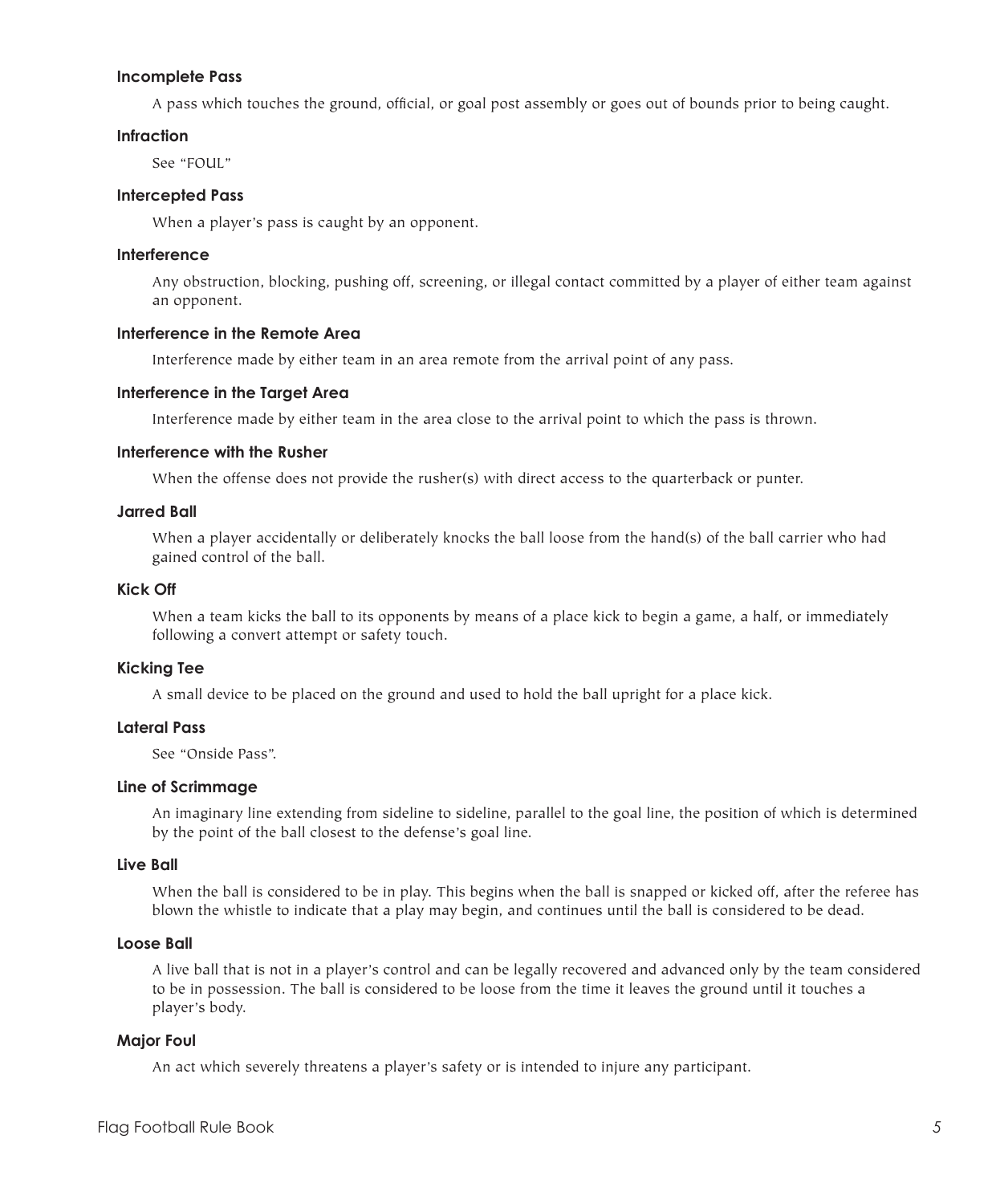#### **Manager**

 A team member whose primary responsibility is administration of team logistics.

### **Muffed**

 An unsuccessful attempt to catch a lateral, kick off, punt, or snapped ball, the ball being touched in the process.

### **Muffed Snap**

 When the snap is muffed by the Quarterback.

# **Neutral Zone (Kick Off)**

 The area extending from sideline to sideline between the line of kick off and the line 20 yards in advance of the line of kick off.

#### **Neutral Zone (Scrimmage)**

 The 1 yard wide area extending from sideline to sideline in front of the line of scrimmage.

#### **No Yards**

 When a player of the punting team touches the punted ball first or is within the restraining zone at the time the ball is touched by an opponent.

#### **Non-Punting Team**

 The team which did not punt the ball last.

#### **Objectionable Conduct**

 The use of intimidating, profane, obscene, insulting language or gestures to an opponent, official, or spectator by any player or occupant of a team bench. Conduct such as throwing the ball at an opponent, official or occupant of a team bench or the threatening or striking of an official, player, or occupant of a team bench. Prolonged arguments with the officials.

#### **Obstruction**

 When a player impedes an opponent's approach to the ball, ball carrier or intended receiver with or without contacting the opponent.

#### **Offense**

 The team that has possession of the ball.

#### **Official**

 An individual on the field who is responsible for the orderly conduct of the game and the enforcement of the rules.

#### **Offset Penalties**

 When the normal distance for dual penalties is not applied and both penalties are considered equal in value, resulting in no net gain by either team. This usually results in the play being wiped out and restarted at the point of last scrimmage.

#### **Offside**

 When a player is in or beyond the neutral zone the instant that the ball is snapped or kicked off; or when a player is closer to the opponent's dead line the instant that a teammate touches the ball.

### **Offside Pass**

 Any pass that goes in the direction of the opponent's dead line.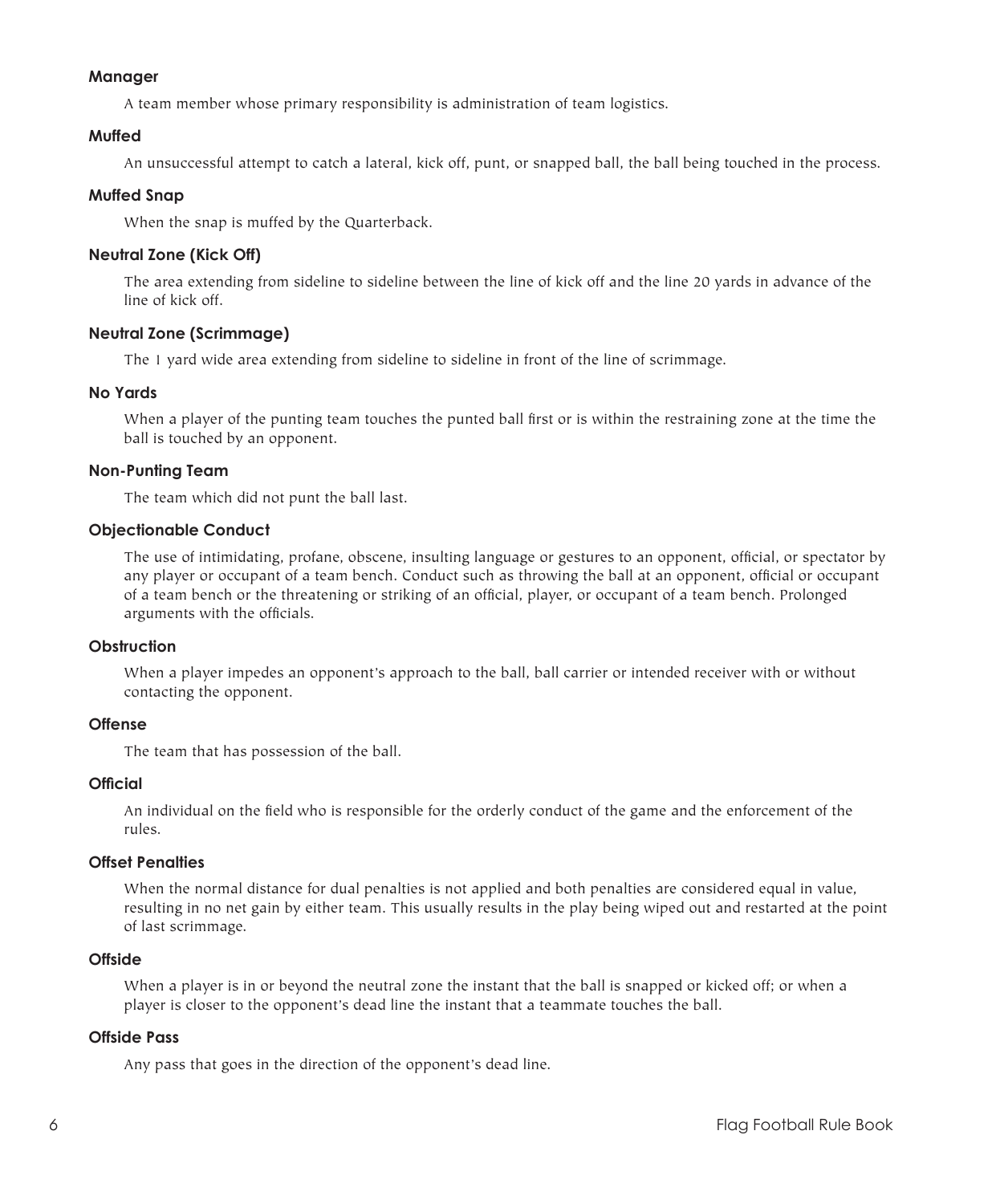#### **Onside**

 When a player is not in or beyond the neutral zone at the instant that the ball is snapped or kicked off. When a player is parallel to, or closer to their own dead line than a teammate who last touched the ball, at the instant or anytime after that particular teammate last touched the ball.

# **Onside Pass**

 When the ball is thrown, handed, dropped, knocked, batted, or propelled in any manner (including bouncing off the body) by a player parallel to, or in the direction of that player's dead line.

#### **Opponent**

 A player on the opposite team.

#### **Option**

 When a non-offending team has a choice of a penalty or to let the play stand. This also may involve a choice of application of a penalty.

### **Out of Bounds**

 When a player or the ball touches the boundary lines, or the ground or any object on or beyond these lines, including an official, any player or substitute. A player with possession of the ball touches any boundary line, the ground or any object beyond these lines, except a field official or another player who is out of bounds while the ball carrier is fully in bounds.

#### **Overtime**

 A playing time of 20 minutes duration, divided into 2 periods of 10 minutes each.

### **Pass**

 A ball thrown, handed, dropped, knocked, or batted by a player in any direction or that bounces off a player to any direction.

# **Pass Interference**

 Any interference made by a player against an eligible receiver before an eligible receiver has caught the pass.

### **Passer**

 Any player who attempts to throw a pass.

### **Period**

 1 of 2 portions of specified playing time in a half or overtime.

#### **Personal Foul**

 An act whereby a player does not control the body motions and thereby threatens the safety of others by making aggressive bodily contact.

# **Place Kick**

 When the ball is kicked while it is resting on a kicking tee or is held on the ground by a player of the same-learn during a kick off.

#### **Plane of the Goal Line**

 An imaginary line perpendicular to the edge of the goal line closest to the field of play and extending from sideline to sideline.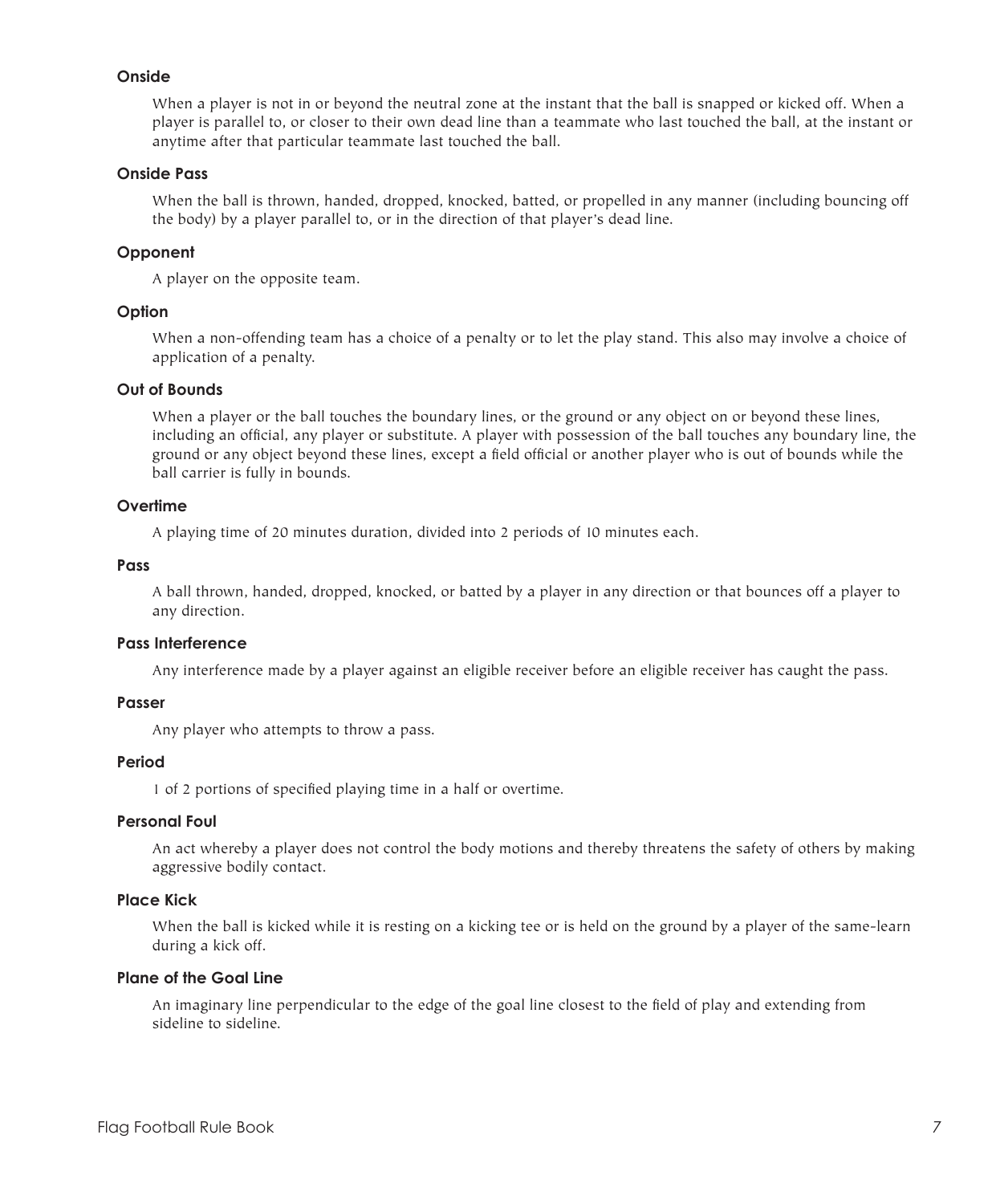# **Play**

 A period of action that begins when the ball is snapped or kicked off and ends when the ball is considered to be dead.

# **Playing Time**

 The period of time as indicated by the referee during which scrimmage, kick off and convert attempts may be attempted.

# **Point of Scrimmage**

 The spot in the field of play where the ball is placed on the scrimmage line for the next scrimmage play.

### **Possession**

 When a player has control of the ball (player possession) or when a team has the right to advance the ball, be awarded a first down or continue its downs (team possession).

#### **Punt**

 When a ball is deliberately dropped from the hand and kicked before it touches the ground. Control of the ball must be gained before the ball was dropped. When a player obviously attempts to punt after gaining control of the ball and the ball strikes any part of the punter's body, a punt is considered to have occurred.

#### **Punt Receiver**

 A player of the team which did not punt the ball last and who attempts to play the ball.

#### **Punter**

 A player who attempts to punt the ball.

### **Pushing Off**

 When any player pushes an opponent, other than the ball carrier, with sufficient force to knock that player off stride or away from that player's intended direction.

### **Quarter**

 See Period.

# **Quarterback**

 The offensive player who receives the snap of the ball from the Centre during a scrimmage play for the purpose of running, passing or punting the ball.

# **Recover**

 To gain possession.

#### **Redirect**

 See Impede.

#### **Referee**

 The chief official who is in charge of the game and all other officials.

# **Regulation Field**

 The size of the field. 60 or 80 yards by 30 or 20 yards in 5 vs.5 and 110 by 65 yards in 7 vs.7.

# **Regulation Time**

 The length of the game, which is 2 x 20 minute halves on 5v5 and 4 x 15 minute quarters in 7v7.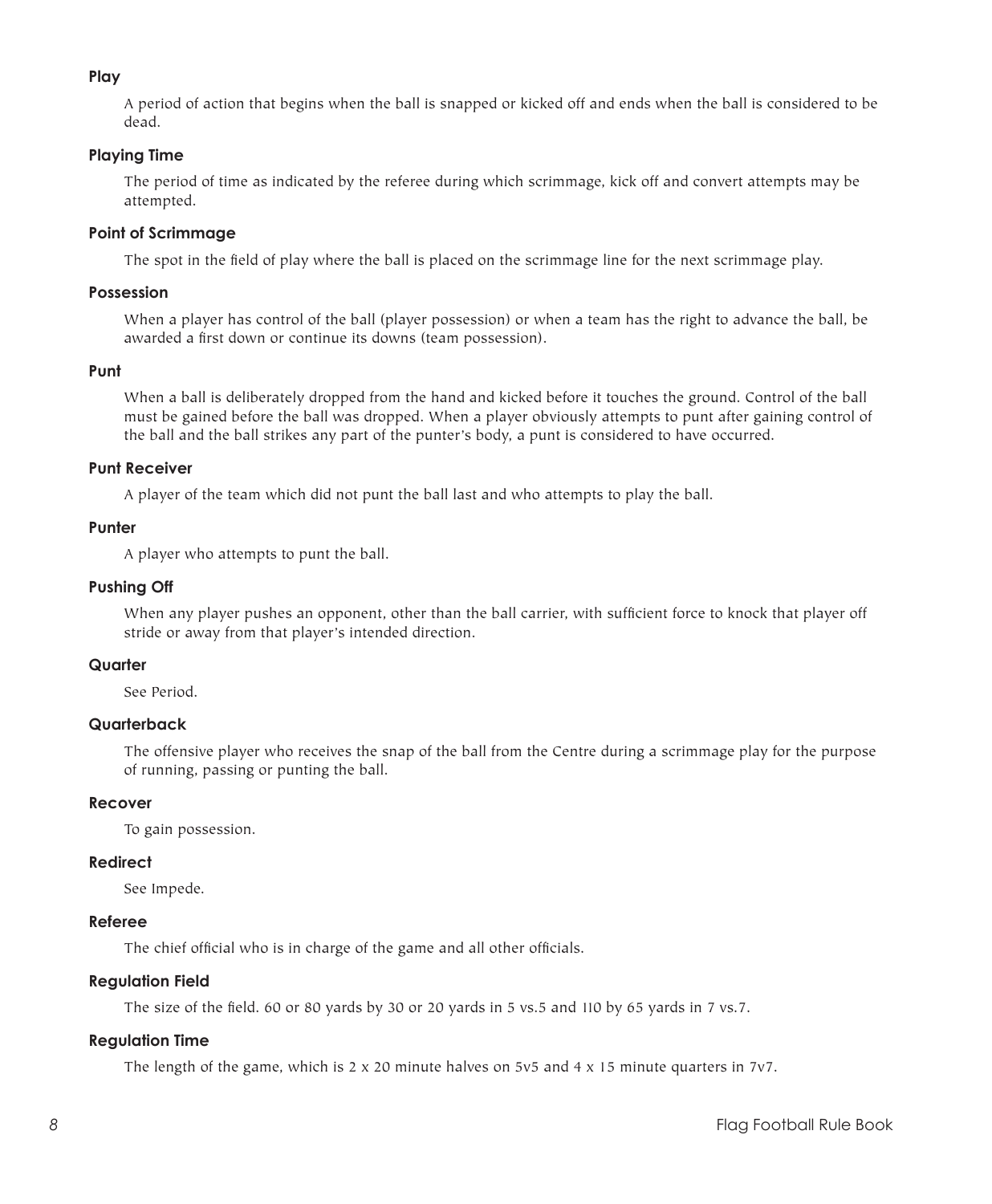#### **Restraining Zone**

 A protective circular area of 5 yards radius, the centre point being the ball when it is touched.

#### **Return Punt**

 A punt that is made by a player after receiving a punt from an opponent.

#### **Rouge**

 A score of 1 point earned by a team when it legally punts or kicks off the ball into the opponent's end zone or beyond, and the opponents are not legally able to bring the ball out of their own end zone. (7v7 only)

#### **Rusher**

 The defensive player who crosses the line of scrimmage before any teammate.

### **Rusher's Line**

 An imaginary line parallel to and 5 yards away from the line of scrimmage.

#### **Safety Touch**

 A score of 2 points against the team which does not legally carry, punt, or pass the ball out of its own end zone after 1 of its players has caused the ball to enter its own end zone from the field of play.

#### **Screening**

 When any player who is not playing the ball extends the arms or waves a hand in an attempt to distract a receiver, to block a receiver's vision, or to touch the ball.

#### **Scrimmage Play**

 The action by the offense to score or advance the ball towards the defense's goal line by passing, running, or punting. It begins by a snap of the ball by the Centre to a teammate.

#### **Set**

 When the ball is resting on the ground or the scrimmage bag while in the Centre's hand(s) ready to be snapped.

#### **Shotgun Formation**

 Term used to describe positioning of the quarterback and Center. Space is left between the two players, allowing the quarterback to start further back from the line of scrimmage, further from the defense.

#### **Sideline**

 The line marking the side of the field of play between the goal lines.

### **Simultaneous Possession**

 When players of opposing teams legally obtain possession of the ball at the same time.

#### **Sleeper Play**

 A deliberate attempt by the offensive team to deceive the defense as to the number and position of offensive team players who will participate in the next play. It is usually executed by having an offensive player (who participated in the previous play) stand on the field in front of the team bench thereby being camouflaged. A "hurry up" offense is not considered to be a sleeper play if all offensive players are clearly visible to the defense and there is no apparent attempt to hide their positions.

#### **Snap**

 The action of the Centre at the beginning of a scrimmage play in throwing the ball from its position on the ground, through the legs, to the Quarterback.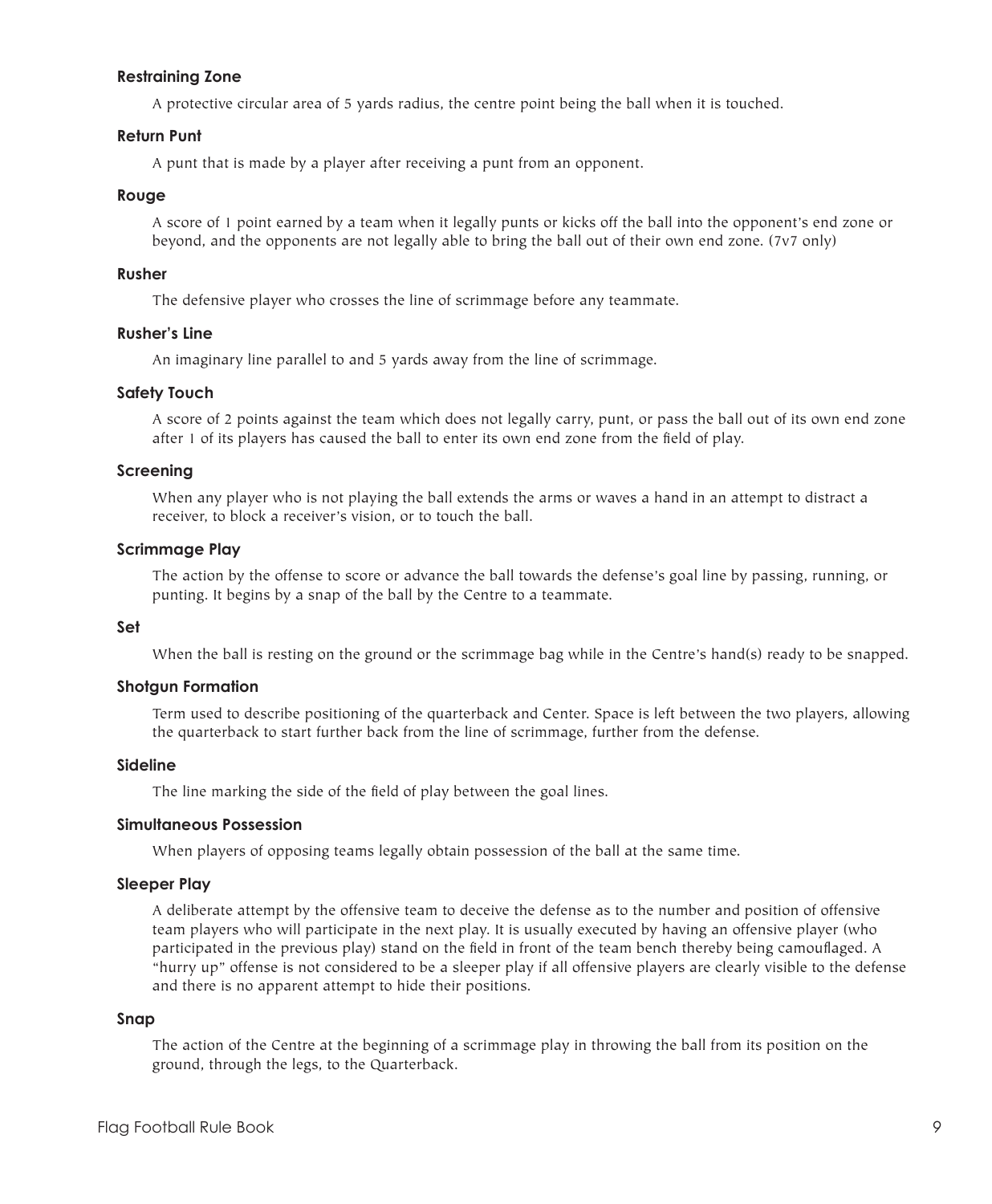# **Stripping the Ball**

 See "Jarred Ball"

# **Substitute**

 A player replacing a teammate on the field.

# **Sudden Death**

 An overtime game during which the first team to legally score is declared the winner.

# **Target Area**

 The area in the immediate vicinity of the arrival point of a pass.

# **Team Member**

 A player, coach, manager, doctor, trainer, assistant, or any person allowed in the team bench area by the team.

# **Teammate**

 A player on the same team.

# **Two Minute Warning**

 When the referee blows the whistle 2 times in succession indicating to both teams that the "2 minute rule" is in effect.

#### **Time**

 The playing time permitted as indicated by the referee.

# **Time Count**

 A period of 20 seconds given to the offense prior to a scrimmage play to huddle and put the ball into play.

#### **Time In**

 When the referee has indicated by a whistle that playing time in the period has started, or has resumed after a time out.

# **Time Out**

 When the referee has indicated by a whistle and a criss-crossing of the arms over the head that the clock has stopped and playing time is not being consumed.

# **Tipped Pass**

 A pass that is touched by 1 player then caught by the same player, a teammate, or an opponent.

# **Touchdown**

 A score of 6 points for the team which legally carries the ball into the opponent's end zone or legally gains possession of the ball inside the opponent's end zone.

#### **Trainer**

 A team member who is qualified to administer first aid and is identified as a qualified person to the officials.

# **Unobstructed Path**

 When the opponents allow a player to continue running the intended path without causing the player to slow down or change direction to avoid contact.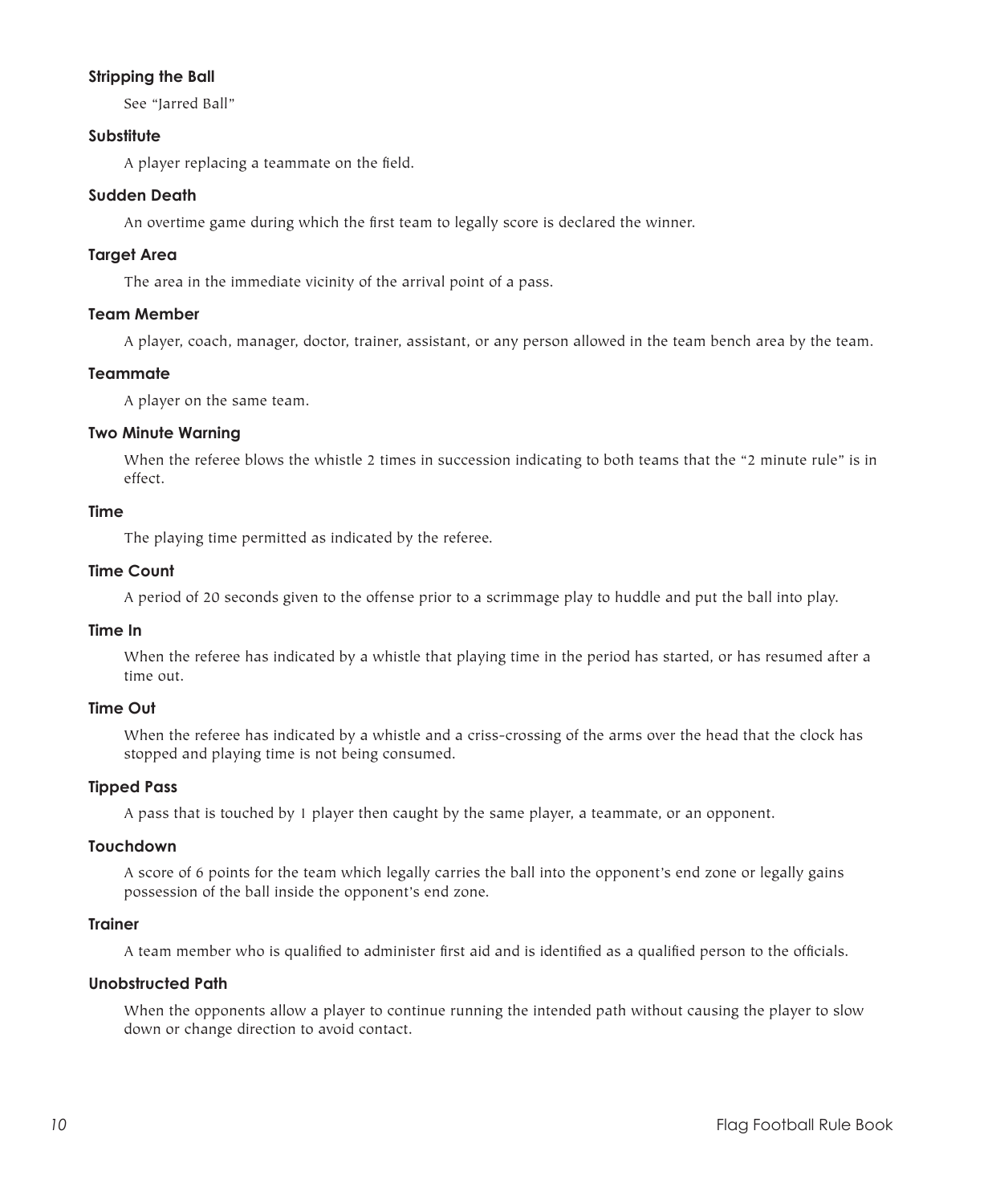# **Visiting Team**

 The team that has first choice to receive, kick off, or choose an end to begin the first half of a regular game or an overtime game.

# **Yard Line**

 An imaginary line parallel to the goal line, extending from sideline to sideline, which represents each yard between the goal lines. On a well -marked field, every yard between the goal lines is marked at the hash marks and sidelines, and every 5 yards is marked from sideline to sideline.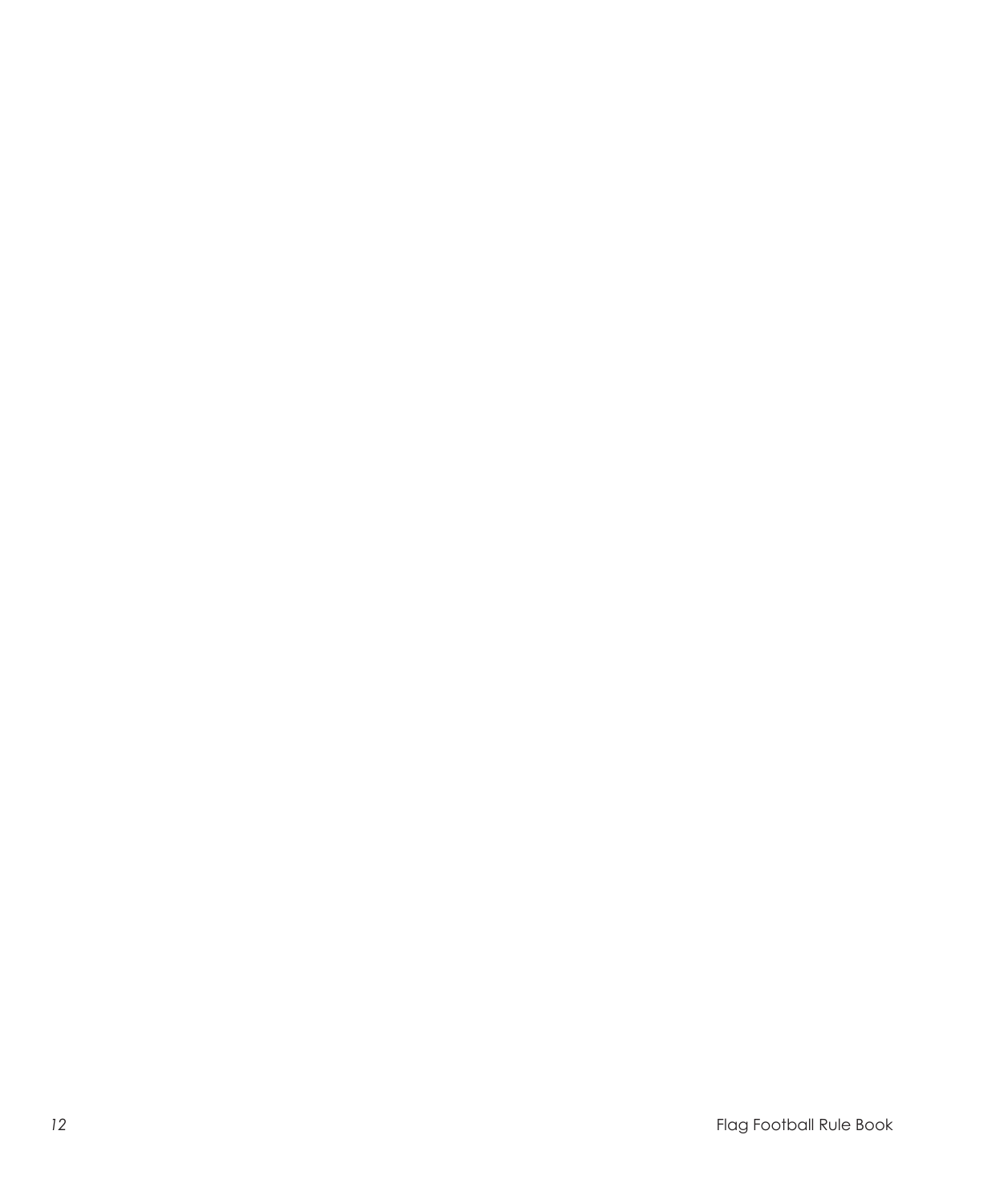# **The Canadian Rule Book for Flag Football**

# **Rule 1 – General**

- 1 The game of flag football shall be governed by the playing rules, regulations and definitions as written in this book, as well as the rulings in the official Case Book.
- 2 Whenever changes in the playing rules are permitted by league or tournament organizers, these options should be provided in writing to each participating team and official prior to the season or tournament.
- 3 The Referee is responsible for the adherence to the rules and regulations by both teams and all officials. The Referee will make the final decision on any on-field situation not covered by the rules and regulations. All officials should strive to maintain a safe environment for the players.
- 4 At any time during the game, if a referee feels that continuing to play the game at hand may jeopardize a player's safety, the official may remove that player from the game immediately. An explanation should be included on the game sheet as to the reason why the player was removed. A referee's decision in this matter is final and cannot be challenged by the player affected or his/her teammates. Teams/players wishing to protest an official's decision must do so in writing to the League Executive within 48 hours of the conclusion of the game.
- 5 A participant (player or official), suffering from a wound or laceration, where oozing or bleeding occurs, must leave the playing field until appropriate medical treatment is administered. The participant may return to the playing field only after the bleeding has stopped and the affected area or the open wound has been completely and securely covered. The referee must approve the participant's return to the playing field.
- 6 If a player or official has any part of his/her uniform or equipment saturated with blood, the uniform must be cleansed or changed immediately. "Saturated" being defined as the amount of blood being sufficient to soak through the garment and onto the skin or such that the blood would easily be transferred to another participant.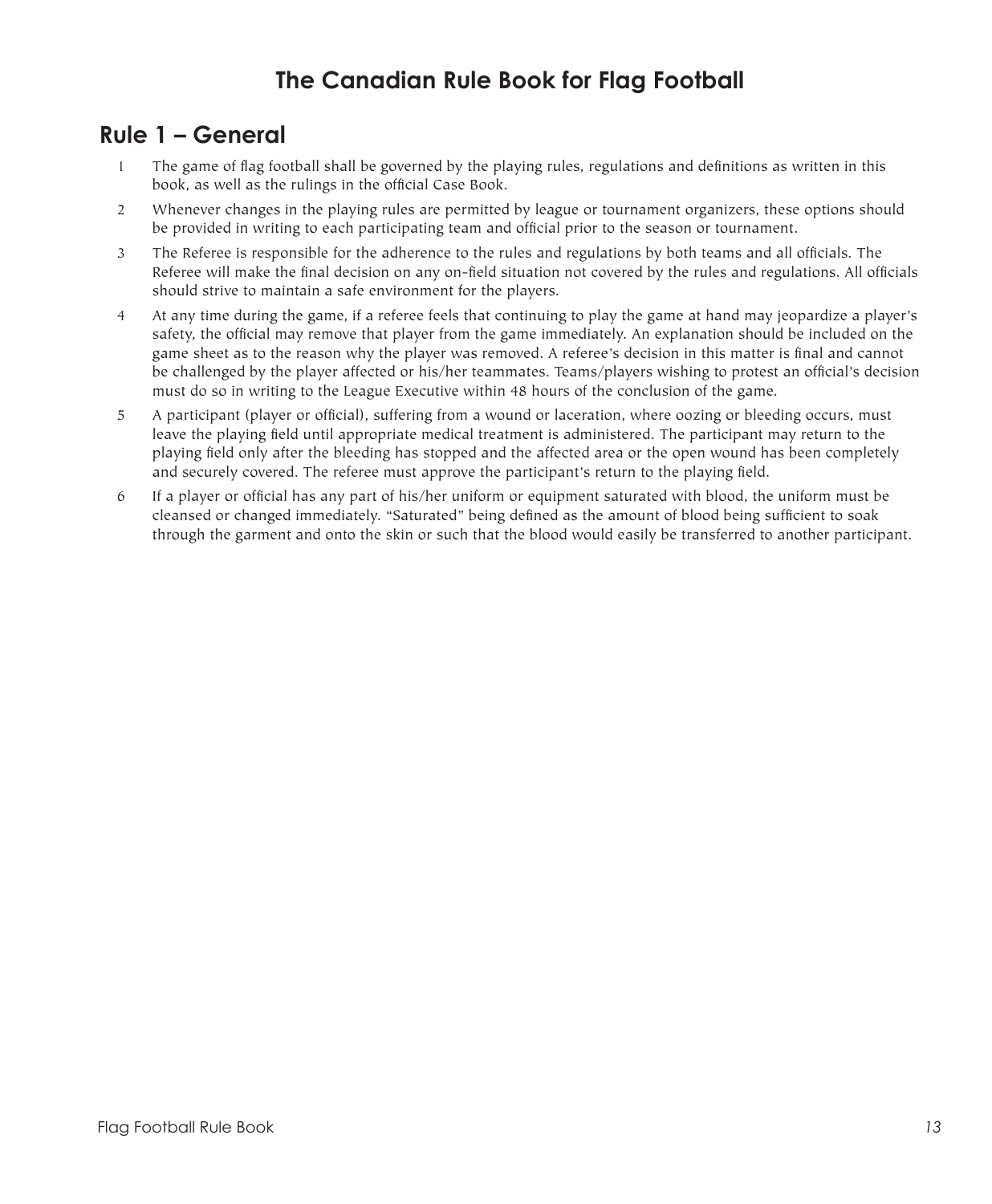# **Rule 2 – Field and Equipment**

# **1. The Field**

 The standard field of play for 5v5 is 60 x 30 yards or 80 x 20 yards depending on the age and ability of players. In 7v7, the field is 110 x 65 yards. The size of field may be altered for specific events and to suit the needs or resources of independent leagues.

 Field specifications and markings are diagramed and detailed on page 40, 45 & 56.

- 1.1 Goal posts are not required for the game of flag football. If they exist on the field, they must be padded to prevent injury and must be in the end zone if present.
- 1.2 League/Tournament organizers should decide the ground rules regarding obstructions and inform the teams and officials of these decisions in writing prior to the season/tournament. When obstructions are not covered by the ground rules, the Referee will consult the teams to arrive at ground rules that are satisfactory to both teams.
- 1.3 The team bench areas should be on the same side of the field unless circumstances dictate otherwise. The team bench area is to be marked. All team accessories, such as buckets, bags and equipment, should be placed at least 5 yards from the sidelines.
- 1.4 Team members must stay in the team bench area or be penalized for objectionable conduct unless they are given permission by an official to leave the area or are entering the field during the legal substitution as a player. Only team members are allowed to stay in the team bench area; anyone else in the area must leave immediately or the team will be penalized for objectionable conduct.
- 1.5 Any spectator that interferes with the normal course of the game will be ejected from the field area. It is the local organization's responsibility to ensure that the ejected spectator complies with the decision, to ensure the safety of all players, staff members and officials.
- 1.6 If a spectator interferes during the play, the official will evaluate the impact of the interference and act accordingly. For example, if it is obvious that a touchdown would have been scored without the spectator's interference, the official will allow the touchdown. If the impact is not clear, the down will be replayed at the initial line of scrimmage.

# **2. The Ball**

- 2.1 Teams may use their own ball or mutually agree to use one game ball.
- 2.2 The dimensions and type of football to be used will vary among the different age groups and levels of play. It is suggested that each league, tournament operator or organization set its own specifications regarding the dimensions and type of football to be used, based on its own needs and desires.
- 2.3 Wilson K2 U9 leagues

| Wilson TDJ       | $\sim$ $-$               | U <sub>13</sub> leagues         |
|------------------|--------------------------|---------------------------------|
| Wilson TDY       | $\overline{\phantom{0}}$ | U15 leagues and Women's leagues |
| Wilson $F1000 -$ |                          | F1001 - Senior Men's Leagues    |

- 2.4 No team or player is permitted to make alterations to the natural surface of the ball being used. Teams doing so will be penalized for objectionable conduct. The Referee must remove any ball that has been altered.
- 2.5 Players are not permitted to use adhesive material, paint, grease or any other slippery substance applied to equipment or on a player's person, clothing or attachments that affects the ball or an opponent.

# **3. The Kicking Tee (7v7 only)**

3.1 The kicking tee must not raise the lowest part of the ball more than 2 inches off the ground or it will be deemed 'illegal procedure.' The kicking team is responsible for removing the kicking tee from the field after the play is dead. Failure to do so will result in objectionable conduct penalty against the team.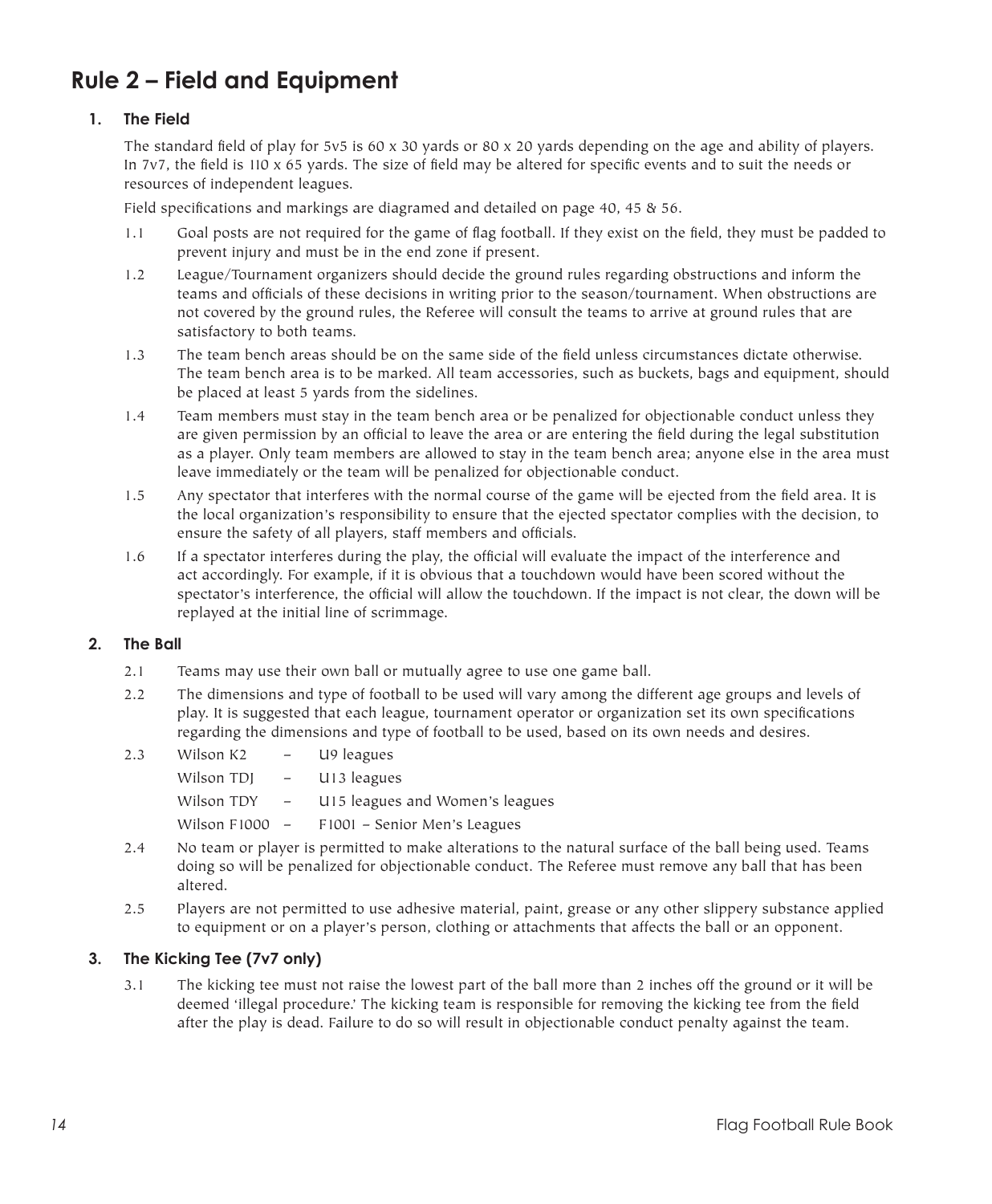# **4. Uniforms**

- 4.1 Official tournament jerseys must be worn during play and properly tucked into shorts. If two teams are using similar jerseys, the winner of the coin toss has the option to change sweaters unless one (1) team agrees to change its colors voluntarily.
- 4.2 All players must wear different numbers and ensure they are visible. Changing jersey numbers during a game is deceitful to the opponents and prohibited. Uniforms cannot contain any equipment that would cause injury to any player, such as flexible padding.
- 4.3 Players must not wear shorts or pants that have pockets, belt, press studs or clips of any kind. Shorts or pants must be of a solid color than the flags, to avoid camouflage of flags. Players cannot tape or secure their shorts or pants to meet this regulation. Short pockets may be sown shut so that an opponent's finger does not get caught and passes inspection of the game official.

# **5. Player Equipment**

- 5.1 All players must wear a protective mouthpiece; there are no exceptions.
- 5.2 A player is permitted to wear athletic support/protector, completely covered by clothing. Tape or bandages are permitted if they are non- abrasive or are of a non-hardening material in a wet or dry state.
- 5.3 Jewelry must be removed prior to the start of the game. If it is not possible to remove the jewelry it must be covered up completely, padded and secured. Medical bracelets may be worn but they must be fastened securely so as not to cause injury.
- 5.4 Head wear permitted is limited to religious headdress that is proven to be securely fastened and not harmful to any participants.
- 5.5 Other headgear including caps, bandanas or tuques are not permitted.
- 5.6 Sunglasses are not permitted unless prescribed by a medical doctor, in which case a prescription note is required and the sunglasses are to be secured with a sport band.
- 5.7 Knee and elbow guards must be flexible and contain no hard material.
- 5.8 Arm casts may be worn only to protect an injury and must be flexible and contain no materials in a wet or dry state. Knee braces may be worn but must be completely covered by pants or by adhesive or tensor bandages such that no part of the brace is exposed, so a finger cannot be placed between any edge of the brace and the leg. Finger splints may be worn to protect an injury, but the finger splint must be appropriately padded. The Referee will have the final decision on the acceptability of this type of equipment.
- 5.9 If a player or official has any part of their uniform or equipment saturated with blood, the uniform must be cleansed or changed immediately. "Saturated" being defined as the amount of blood being sufficient to soak through the garment and into the skin or such that blood would easily be transferred to another participant.
- 5.10 Players may wear cleats but must be rubber cleats. There is no minimum or maximum number of cleats to be worn, but cleats must be a part of the natural design of the shoes and in good condition. Shoes with heels are not acceptable. Spikes or similar sharp pointed type shoes such as track spikes, metal baseball cleats, or golf shoes are not permitted.

# **6. Team Equipment**

Different types of flags are available, including:

- 6.1 Looped belts, in which the belt is tightened around the waist and does not come off. Flags are attached with either Velcro or suction sockets. Looped belts are not suggested as there is risk of appendages getting stuck in the belt, causing injury to both the flagger and the flag wearer.
- 6.2 Clipped belts, in which the belt is fastened around the waist with a quick release clip are available in different sizes.
- 6.3 Cloth flags, in which two flags are worn by each player, one on each hip. The white section of the flag (8 inches x 2 inches) must be worn inside the pants. The colored section of the flag (14 inches x 2 inches)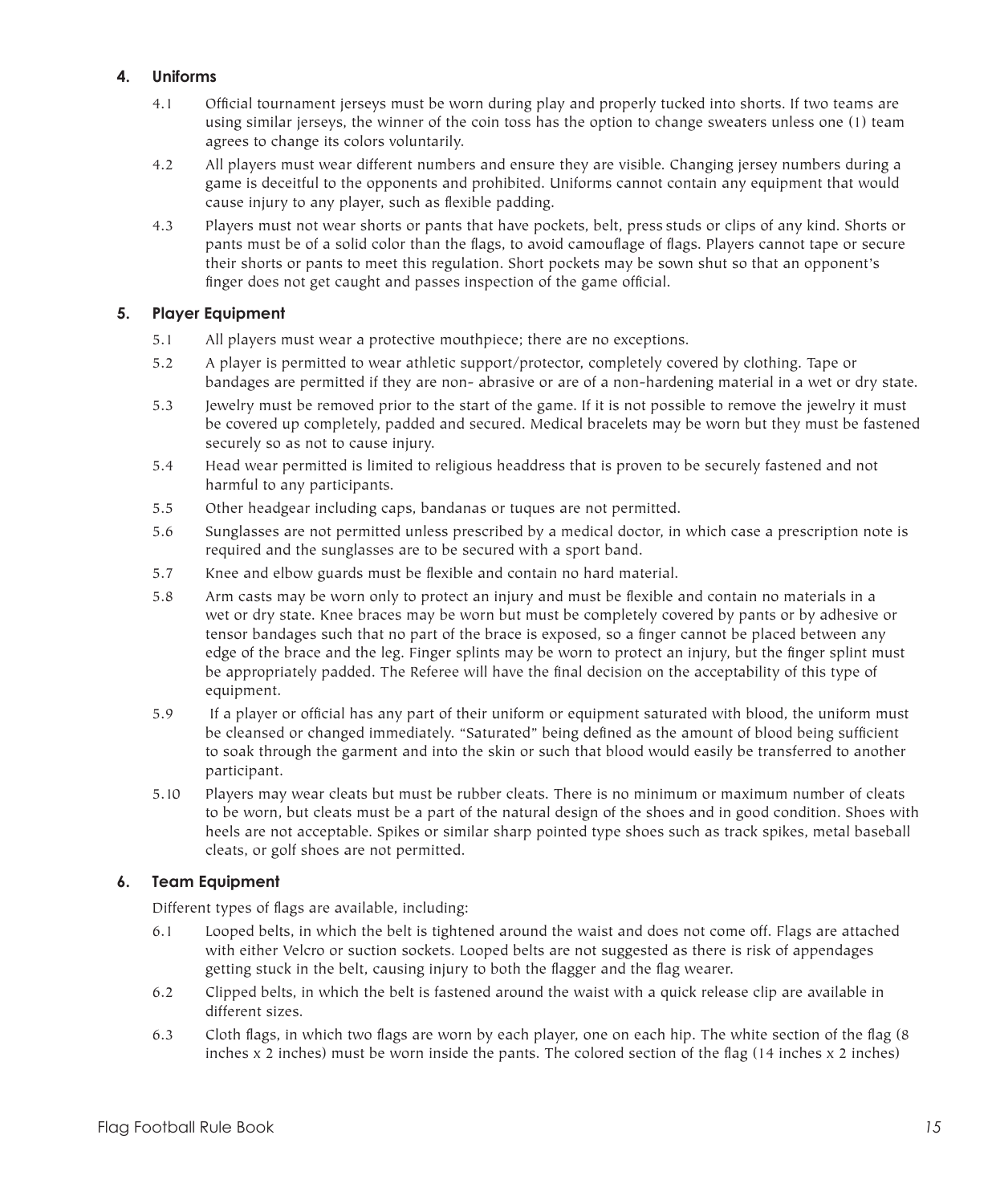must be worn on the outside of the pants. The officials must always be able to see a part of the white section of the ball carrier's flag otherwise a penalty for flag guarding will be called.

- 6.3 Every effort must be made to keep one flag on each hip. Flag belts are the responsibility of the offensive players and must be pulled tight before every play to avoid shifting of the flags during a play. The flags must not be altered or cut, and the sockets must not be glued or changed in any way. The flag belts and flags must be clearly visible and must not be covered in any way by the players' uniforms.
- 6.4 If a player is wearing unacceptable attire, equipment or shoes, the player must leave the game for at least one play and remove the equipment before returning. If the player returns to the game with the unacceptable equipment, the team will be penalized for objectionable conduct and the player will be ejected.
- Note: Inspections of players' attire and equipment will be inspected by the official at the beginning of each game. The referee has the final decision and will decide on any on-field ruling which is not covered by this rule book.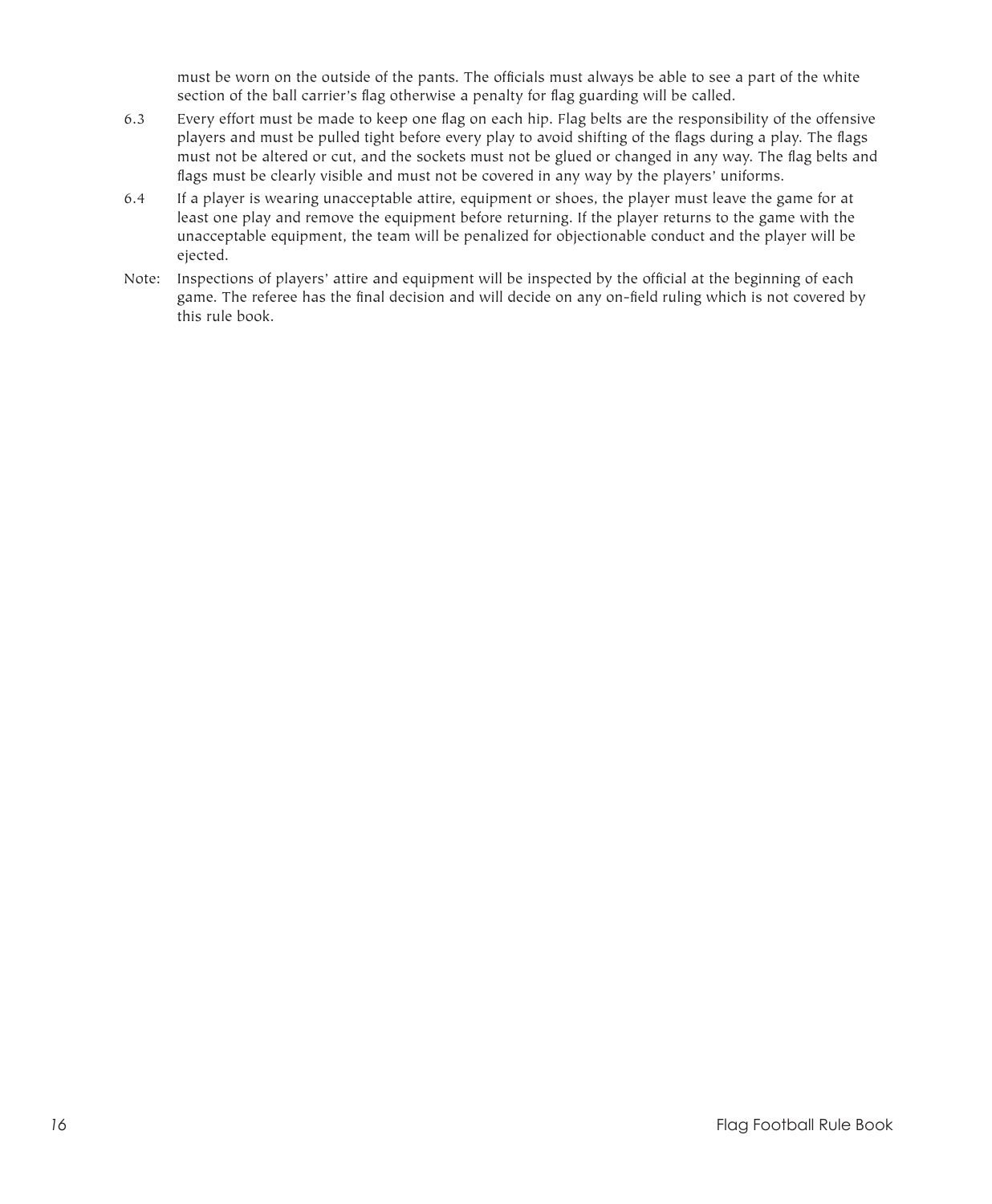# **Rule 3 – Team Members**

# **1 Players**

- 1.1 The number of players and rules directing minimum number allowed and substitutions are different for 5v5 and 7v7. Refer to page 41 or page 47 for this information.
- 1.2 Flag Football is a game that is enjoyed by everyone. Teams can be all male, all female or co-ed depending on the leagues, national tournaments and international competitions.

# **2 Substitutions**

- 2.1 Substitute players may enter the field only from their bench area and only when the ball is dead. They may not enter the field once the offensive team breaks its huddle. A player who enters the field to communicate a play to a teammate must remain on the field for the next play. The penalty for violating these rules is illegal substitution.
- 2.2 A player leaving the field for a substitution or because of injury must go directly to the team bench area. Any delay or deviation from this route will be a penalty for illegal substitution.

# **3 Captains**

- 3.1 Team members identified to the official before the game as spokespersons for offensive and defensive units of a team shall be considered team captains. Each team is permitted a maximum of captains as specified in 5v5 and 7v7. In case of injury or ejection, an alternate captain may be identified to the officials.
- 3.2 Only a team captain is entitled to an explanation of the rules, including choices for penalty options. Only a team captain is entitled to request an equipment check.

# **4 Coaches and Managers**

4.1 A coach or manager that is a player gets no special treatment while on the field, unless identified as a team captain. While off the field, a coach or manager must stay in the bench area or be penalized for objectionable conduct.

# **5 Injured Player**

5.1 A doctor, trainer or assistant may not enter the field to look after an injured player without the Referee's permission. A coach, manager, doctor, trainer or assistant many not coach the players while on the field during an injury situation. A team violating these rules will be penalized for objectionable conduct.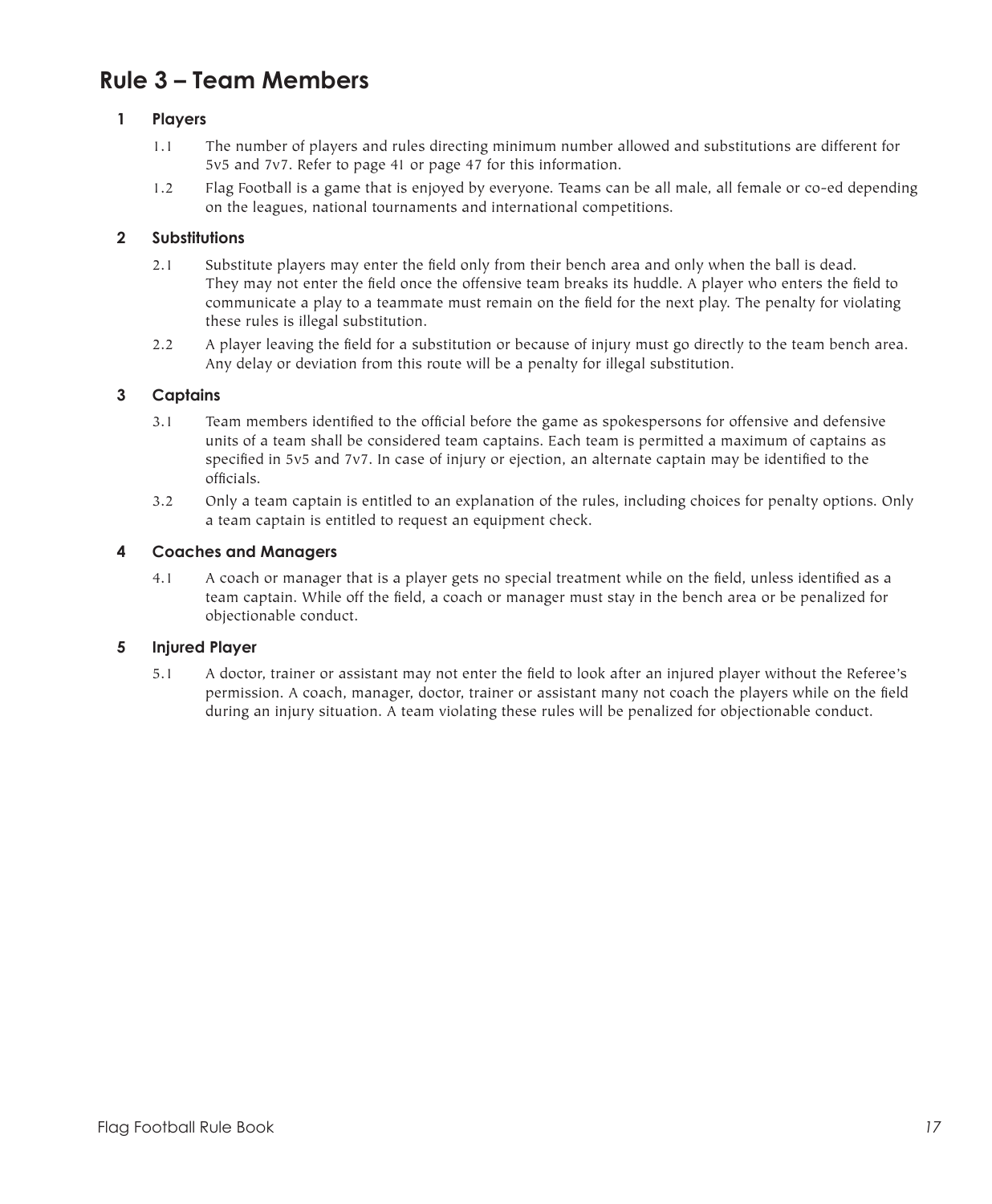# **Rule 4 – Timing / Overtime / Time Outs**

# **1 Length of Game**

1.1 The official game is 40 minutes (2x20 minute halves) in 5v5. The official game in 7v7 is approximately one hour and is detailed on page 50.

# **2 Referee Responsibility**

- 2.1 The referee shall be the official time keeper and shall be govern by the timing regulations in determining the amount of playing time that has elapsed.
- 2.2 Only the Referee can stop and start the clock. Whenever the Referee starts the clock, the signals for starting the clock must be given first, and then the clock is to be started. Whenever the Referee stops the clock, the clock must be stopped first, then the appropriate signals given.

# **3 The Play Clock**

- 3.1 The clock runs continually and is only stopped for time outs and injuries.
- 3.2 When the clock has been stopped, it starts again at the snap.

# **4 Overtime**

- 4.1 In the event of a tied game unless otherwise noted on league or tournament regulations, overtime will be played. The period between the end of the game and the start of the overtime period will be 2 minutes. A coin toss determines first possession of overtime. There will be no time outs granted during the overtime period.
- 4.2 Refer to 5v5 and 7v7 rules for the variations in over time procedures (refer to page 44 for 5v5 and page 50 for 7v7)

#### **5 Time Outs**

- 5.1 Each team has two (2) 60-second time outs per half. These cannot be carried over to the second half or overtime.
- 5.2 Each team captain will be told when 10 seconds remains in the time out. Teams may shorten the 60 second time period if they both agree.
- 5.3 Time outs can only be called by the referee and any on-field player, through the referee and only when the ball is dead.
- 5.4 After the team time out, all offensive players must return to the huddle. Violation of this rule shall be penalized as illegal procedure.
- 5.5 Clock will stop for the length of the time out.

# **6 Team Time Outs**

- 6.1 Stopped time / interrupted play used for an equipment check are not to be charged as a team time out; abuse of this privilege will be penalized for objectionable conduct against the team captain who requested the time out.
- 6.2 Time outs used to check the proper application of a rule will be charged as a team time out if the rule was properly applied, and the team will receive a delay-of-game penalty. If the rule was not properly applied, the Referee will correct the application and the time out will be charged as an official's time out.
- 6.3 For a check on a ruling, the time out must be made before the ball is snapped on the next play, or if the ruling was made on the last play of the half, before one (1) minute has elapsed after the end of the half; otherwise the rule application cannot be questioned.
- 6.4 The Referee will explain the ruling to the captain. If the captain agrees with the Referee, the team will be charged the appropriate penalties. If the captain disagrees with the Referee, the Referee must consult the rule book. When the correct rule and penalty is applied, the Referee will whistle time in, and then start the clock.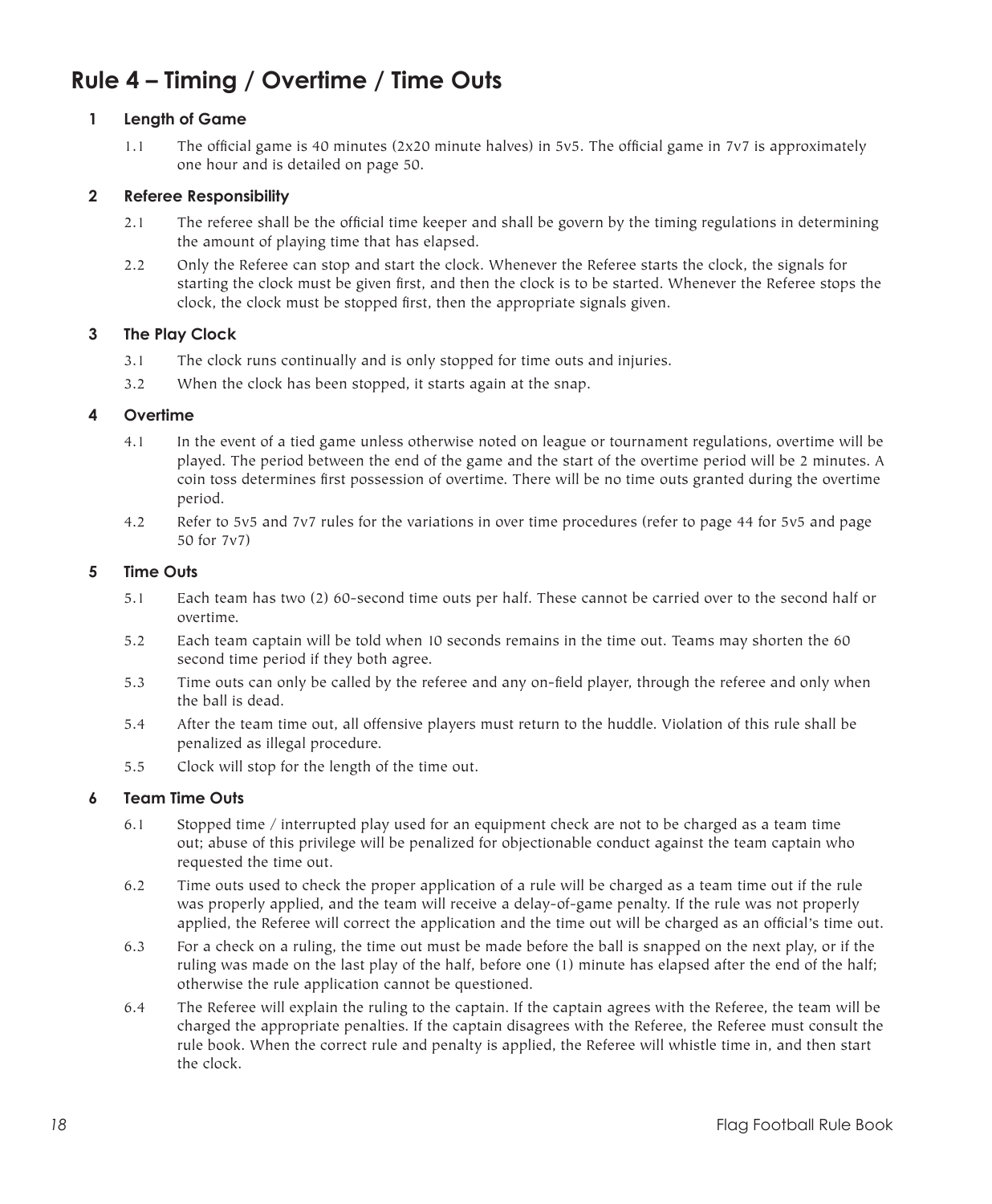6.5 Teams cannot use time outs to questions an official's judgment call. Violation of this rule will be penalized by charging the teams with a team time out plus apply a delay of game penalty.

# **7 Injury Time Outs**

- 7.1 Only the Referee may call an official's time out to allow a team to attend to an injured player. If the time out is called by the Referee, the injured player must be removed from the field for at least one (1) play, unless the injured player's team calls a time out. The Referee has full authority to delay the game until the injured player is safely removed from the field.
- 7.2 Unnecessary delay in removing the player shall be penalized for delay of game.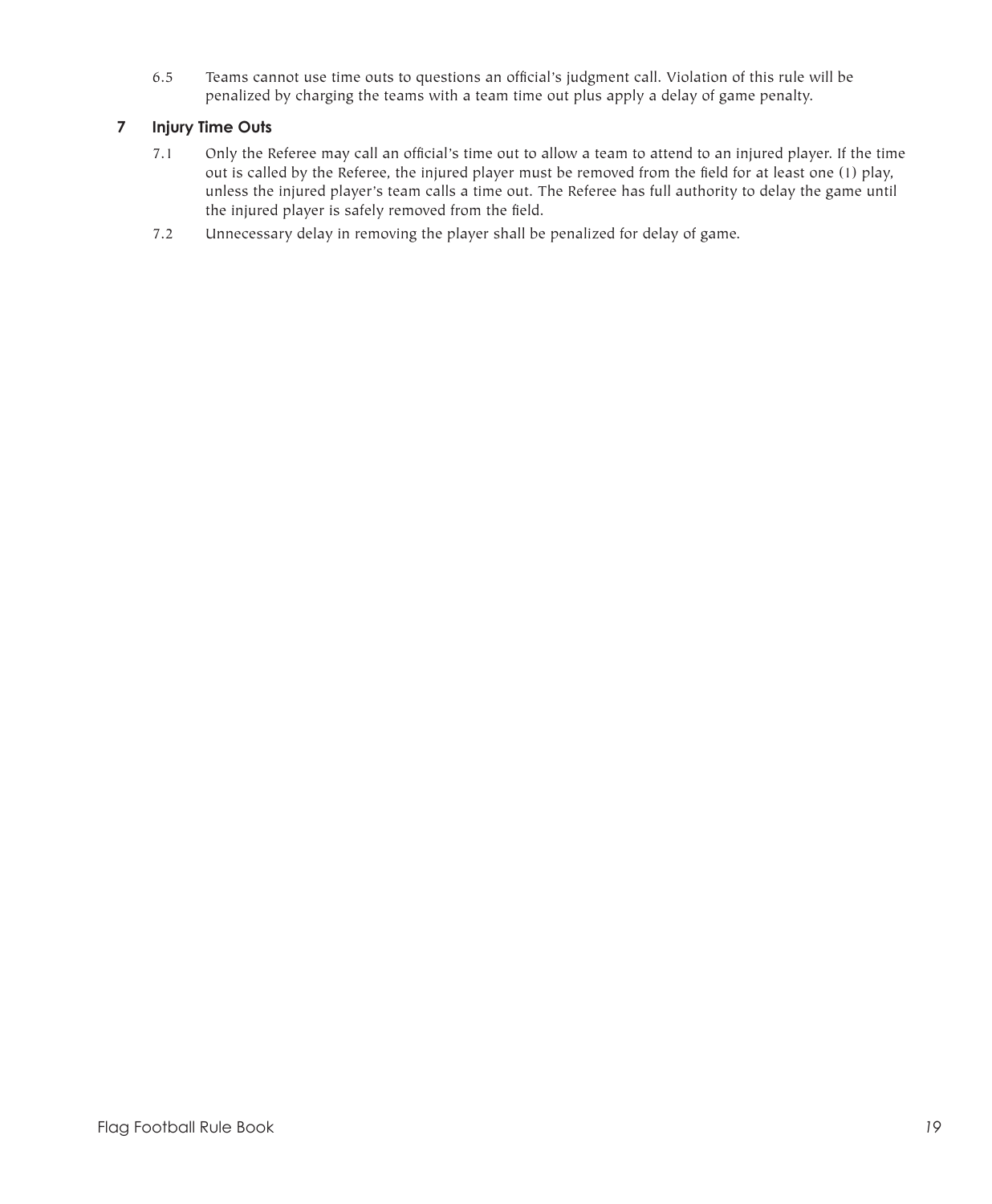# **Rule 5 – Game Procedures**

# **1 Pre-game Conference**

- 1.1 The Referee is responsible for the adherence to the rules and regulations by both teams and all officials. The Referee will make the final decision on any on-field situation not covered by the rules and regulations in this book.
- 1.2 Approximately three (3) minutes prior to the scheduled start time of the game, and immediately following the rest period, at least one (1) captain from each team will meet with the Referee at center field to review the field conditions and field markings and conduct the coin toss.
- 1.3 A coin toss determines first possession. The winner of the coin toss starts with possession of the football, while losers of the coin toss have choice of end zone to defend.
- 1.4 The team that loses the coin toss gets possession at the beginning of the second half.

# **2 General Play**

2.1 The offensive team takes possession of the ball at its 5-yard line and has three (3) plays to cross midfield. When a team crosses midfield, it has three (3) plays to score a touchdown. If the offense fails to score, the ball changes possession and the new offensive team takes over on its 5-yard line.

 Note: In Canadian Flag Rules there are three (3) plays to cross mid-field or score a touchdown, while in IFAF Flag 5v5 Rules used in international competition, there are four (4) plays to cross mid-field or score a touchdown.

2.2 To begin a play, the ball must be snapped by the offensive Center, from the point of scrimmage to the quarterback. There is no minimal distance required by the quarterback who can be either up close to the center or in shot-gun formation.

 1 yard is required between the offensive and defensive line. Players may not line up for a play within 1 yard forward the Line of Scrimmage.

- 2.3 An automatic first down by penalty will overrule the other requirements regarding three (3) plays to make either a first down or score.
- 2.4 If the offensive team fails to cross midfield, possession of the ball changes and the opposition starts its drive from its 5-yard line.
- 2.5 All possession changes, except interceptions, start on the offensive 5- yard line.
- 2.6 If an offensive penalty past midfield occurs, which takes the next down behind midfield marker, the offensive team must still make a touchdown in 3 plays.
- 2.7 "No-running zones," are located five (5) yards in front of each end zone. When Offense starts a play within the five yard "no running zone," the ball carrier cannot run across the line of scrimmage (must be a pass play).
- 2.8 The quarterback cannot run with the ball past the line of scrimmage, unless the ball has been handed, tossed or pitched to another player and then returned.
- 2.9 Once the ball carrier has crossed the line of scrimmage the ball cannot be handed off, tossed, pitched or passed forward in any way.
- 2.10 An offense may use multiple handoffs behind the line of scrimmage. Only backward & lateral handoffs are allowed during the down.
- 2.11 Forward pass Ball must be on or thrown from behind the line of scrimmage to be legal.
- 2.12 Kickoffs are disallowed in 5v5. Rules that outline kicking are found in the 7v7 section.
- 2.13 Teams change end zones at the half. The time can also be altered based on the skill level of the athletes, number of participants and size of the playing surface.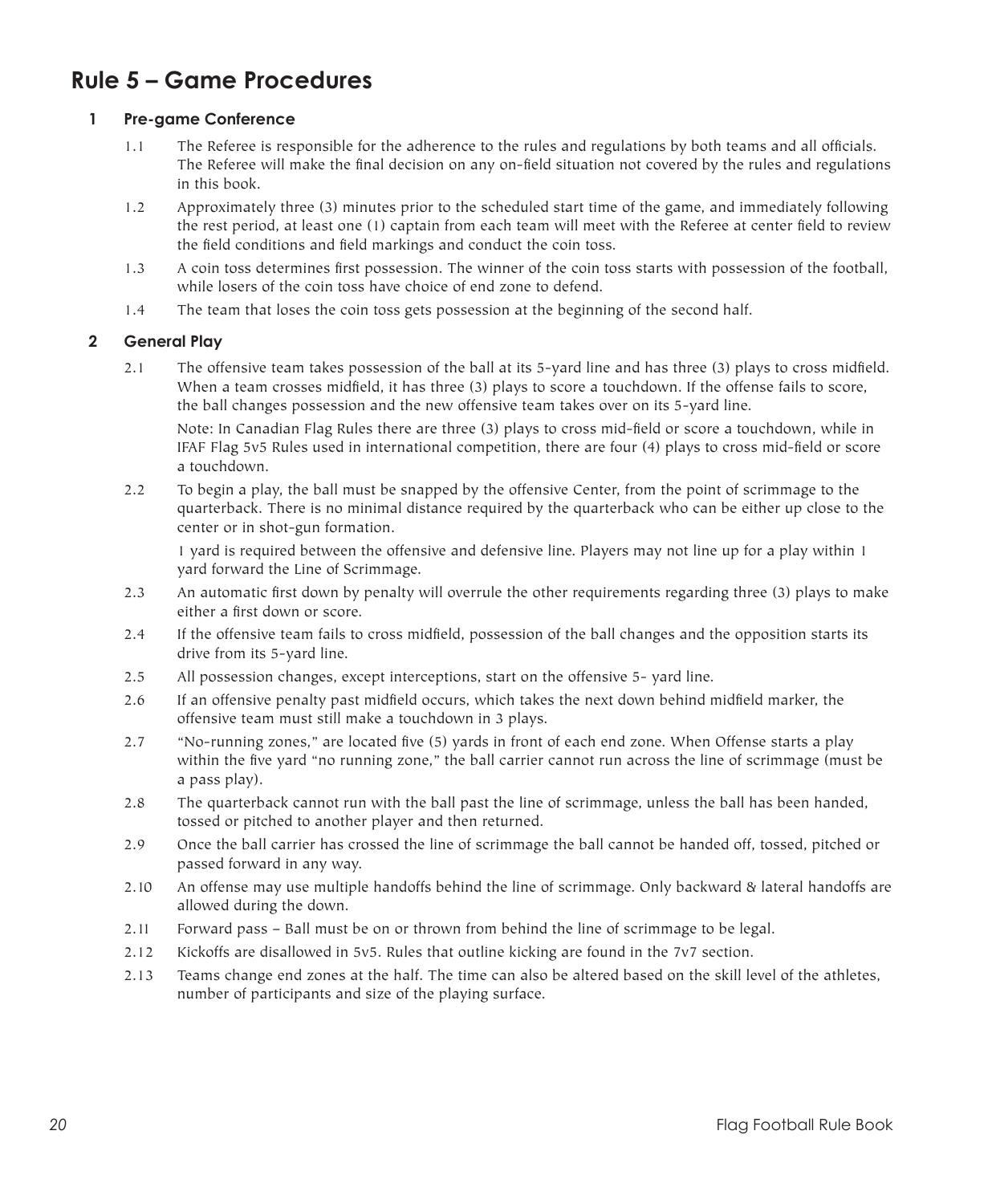# **3 Touch Downs**

- 3.1 A touchdown is scored when a player has legal possession of the ball in the opponent's end zone.
- 3.2 The ball is considered to be in the end zone when at least one hip of the ball carrier is on or over the ground in the end zone, or when it crosses the extended plane of the goal line.
- 3.3 When the ball is in the end zone, it is considered to be still in the end zone until it is brought entirely out of the end zone into the field of play.
- 3.4 The team scoring the most points during regulation time is declared the winner. If the teams are tied after regulation time and a winner must be declared, the team scoring the most points during overtime is declared the winner.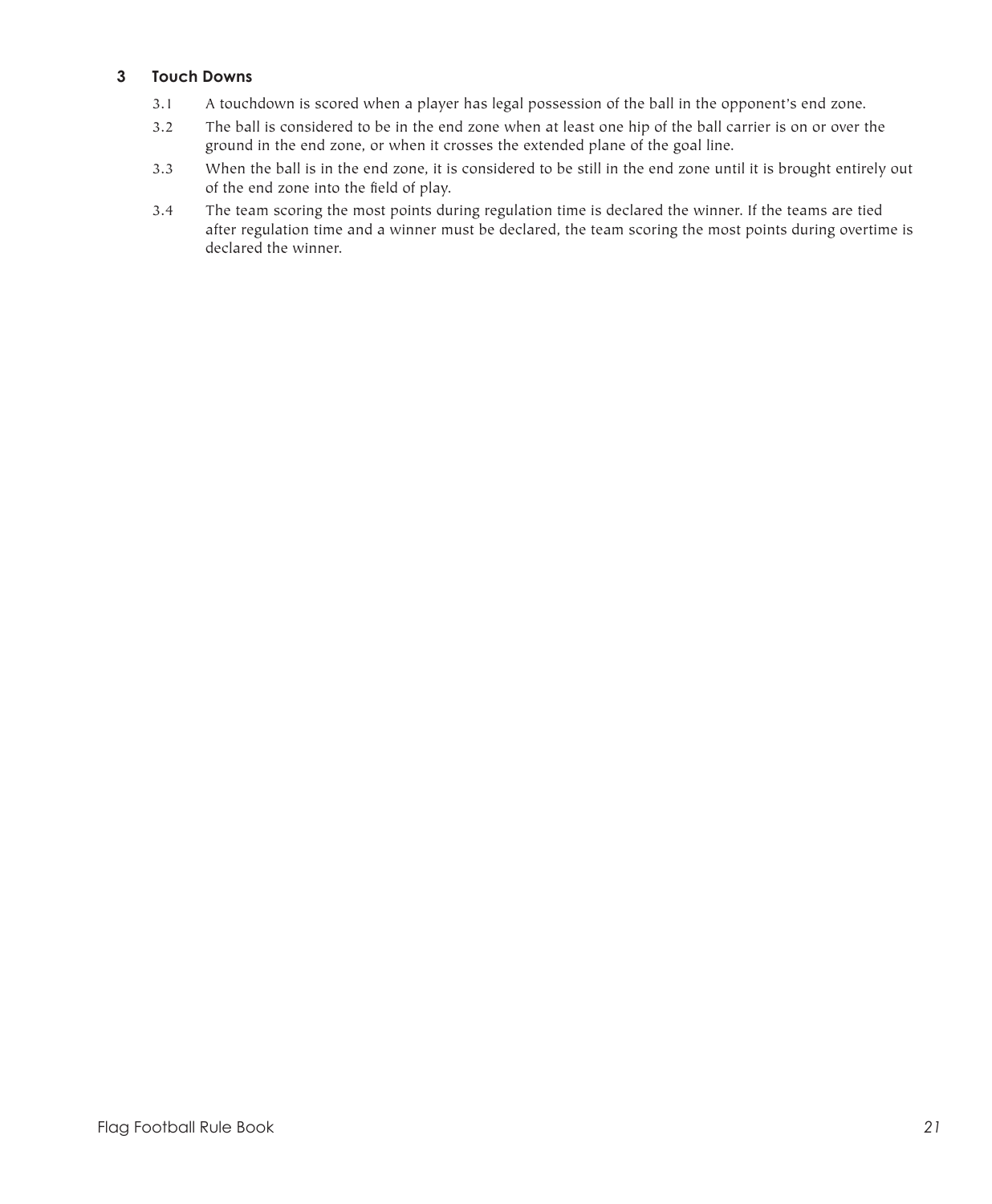# **Rule 6 – Live Ball / Dead Ball**

# **1 Live Ball / Dead Ball**

# 1.1 **Live Ball**

 The ball is live after the Referee has signaled play to begin and the ball has been snapped by the team in possession. The ball will remain live until the ball is ruled dead according to the dead-ball rules. A team cannot advance the ball or score unless the ball is live.

# 1.2 **Free Ball**

 A free ball is a live ball, such as a tipped ball, that is not in a player's possession and can be legally recovered by either team. The ball can be caught and advanced by the same offensive player who initially lost possession or by a defensive player. Any player may recover the ball. The ball is considered to be free from the time it leaves a player's body until the instant it touches the ground.

# 1.3 **Dead Ball**

 The ball is dead when any of the dead-ball conditions are met. A live ball becomes dead when an official's whistle is blown. The team in possession can advance no further when the ball is dead.

- 1.4 Substitutions may be made only when ball is dead and approved by the official. If a ball carrier's flag falls off, the play will be whistled dead and the ball will be spotted where the flag fell off. Players are eligible to catch a pass or receive the ball by hand off, toss or pitch if their flag has fallen off but unable to advance. The play will be called dead where the player (with no flag) caught the ball.
- 1.5 There are no fumbles. The ball becomes dead at the spot in which the ball was dropped.

 If the QB doesn't gain possession of the ball during the snap, the ball will be placed at the line of scrimmage and result in a loss of downs or turn over on downs.

- 1.6 A play is ruled "dead" when:
	- An official blows his whistle.
	- Ball carrier's flag is pulled or ball carrier otherwise becomes illegal.
	- Ball carrier steps out of bounds
	- • Ball carrier dives or jumps
	- • Points are scored.
	- • When any part of the ball carrier's body, other than his hand or foot touches the ground.
	- When the ball touches the goal post assembly
	- • When the ball touches an official (it shall be considered as having touched the ground).
	- When the flag of the player with possession of the ball falls off or out of position.
- 1.7 When the whistle is blown inadvertently by an official, the play shall stand unless the Referee decides that the whistle affected the result of the play. The Referee will decide which team is adversely affected by the whistle; that team may choose to let the play stand when the whistle blew or repeat the last play.
- 1.8 If the Referee cannot decide which team is adversely affected, the play shall be repeated.
- 1.9 Any fouls which occur during the play and are allowed to stand will be administered as they would be in a regular play situation. Dead-ball fouls will be administered in all cases.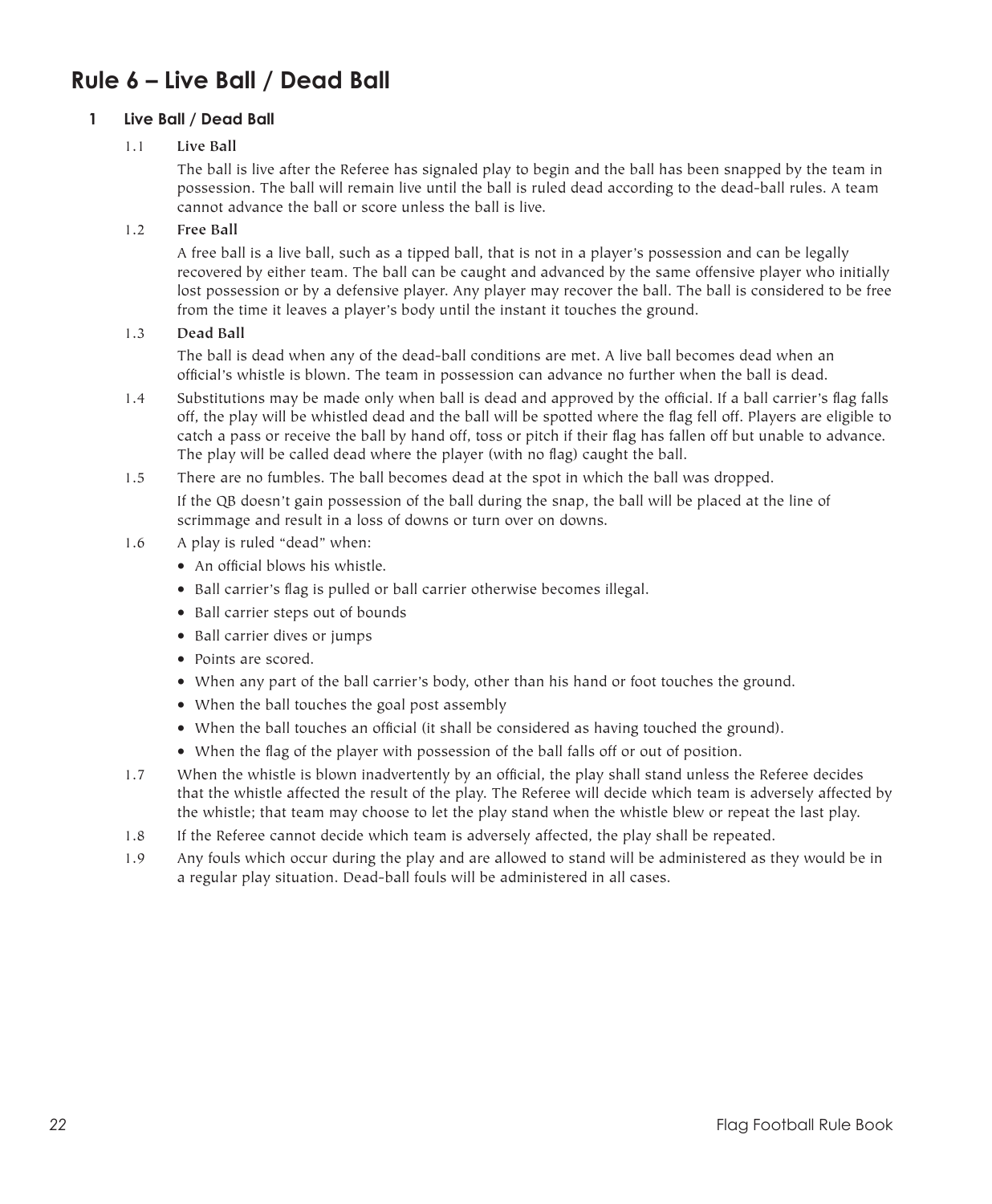# **Rule 7 – In and Out of Bounds**

# **1.0 In Bounds**

- 1.1 The ball is in bounds when it is within the boundary lines. The ball is considered to be still in bounds while it is over or outside the boundary lines until it touches the boundary lines or any person or object that is out of bounds.
- 1.2 Any person who has not touched the boundary lines and has not touched the ground, a person or an object that is on or beyond the boundary lines, is considered to be still in bounds.

# **2.0 Out of Bounds**

- 2.1 The ball is out of bounds when it touches the boundary lines or the ground beyond the boundary lines. The ball is out of bounds when it touches an object or a person that is out of bounds.
- 2.2 Any person or object that is touching the boundary lines or the ground beyond the boundary lines is out of bounds. An airborne object or object suspended over the playing field is considered out of bounds.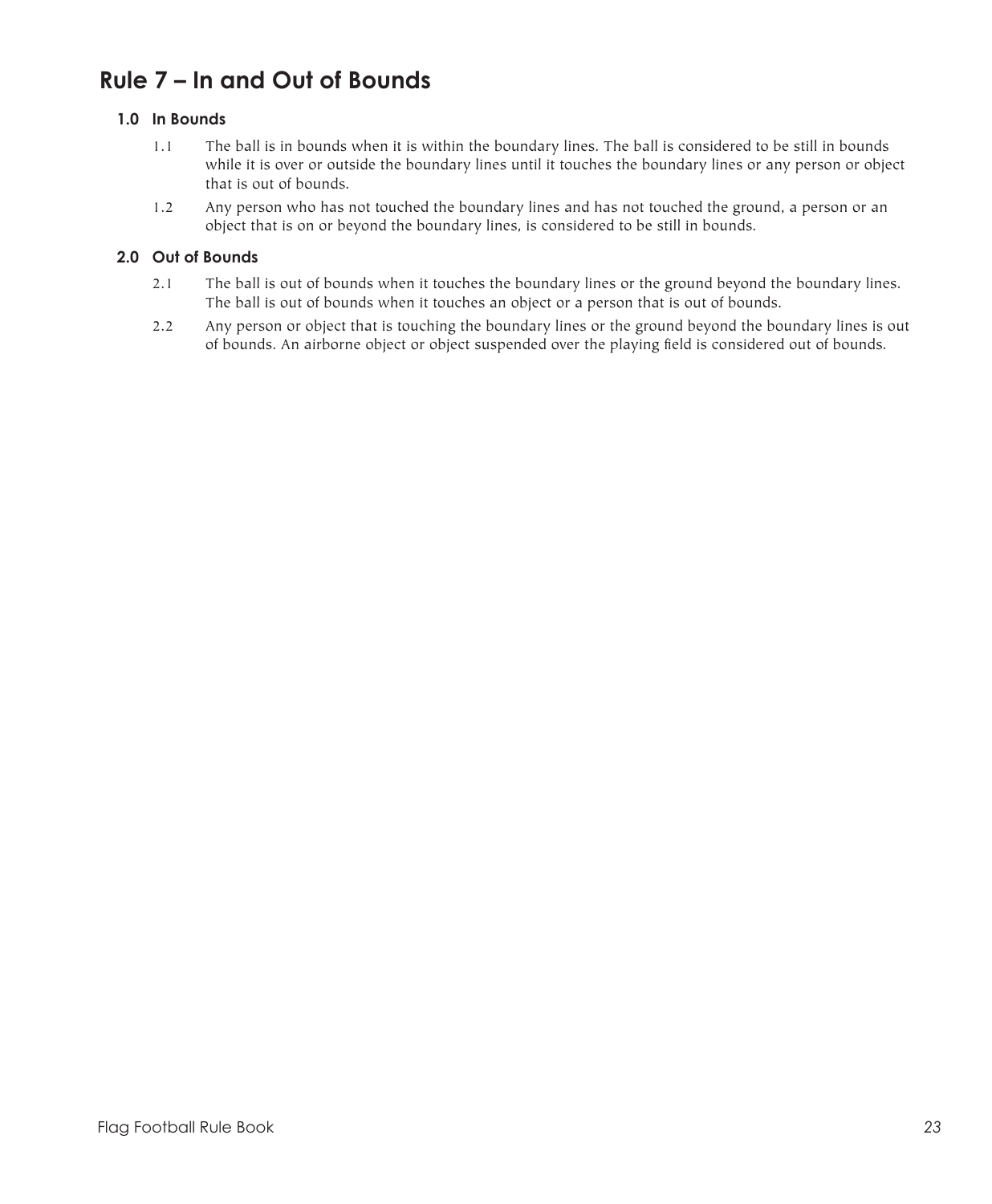# **Rule 8 – Control and Possession of the Ball**

# **1 Control of the Ball**

1.1 A player is considered to have control of the ball when the player has the ball firmly held in one (1) or both hands, arms or legs or holds the ball firmly in one (1) or both hands, arms or legs or holds the ball firmly under the body without having the ball touch the ground. The grip on the ball must be firm enough to enable the player to stop the rotation of the ball and to exhibit influence over its direction.

# **2 Possession of the Ball**

- 2.1 A team must have possession of the ball to score a touchdown or to earn a first down. When a team obtains possession from the opponents, they will be awarded a first down where the ball becomes dead. After being awarded a first down, a team keeps possession for three (3) downs or three (3) plays, unless the opponents gain control of the ball, or either is awarded first down by penalty. During the three (3) downs or three (3) plays, the team in possession must gain the required distance for first down or score a touchdown, otherwise it will give up possession.
- 2.2 A player is considered to have possession of the ball if that player has control of the ball. If control of the ball is lost, the player no longer is considered to have possession of the ball.
- 2.3 A team is considered to have possession of the ball when one (1) of its players has possession of the ball or awarded possession by the rules. A team loses possession of when the opponents intercepts a pass or gain control of a free ball.

# **3 Dead Ball**

- 3.1 The ball is dead when any of the dead-ball conditions are met. The ball is also dead when an official blows a whistle while the ball is live. The team in possession can advance no further when the ball is dead.
- 3.2 Substitutions may be made only when ball is dead and approved by the official.
- 3.3 If a ball carrier's flag falls off, the play will be whistled dead and the ball will be spotted at the spot where the flag fell off. Players are eligible to catch a pass or receive the ball by hand off, toss or pitch if their flag has fallen off but unable to advance. The play will be called dead where the player without a flag caught the ball.
- 3.4 There are no fumbles. If the ball is dropped during a play, the play is whistled complete and the ball is placed at the previous line of scrimmage.
- 3.5 Play is ruled "dead" when:
	- An official blows his whistle.
	- • Ball carrier's flag is pulled or becomes illegal.
	- • Ball carrier steps out of bounds
	- • Ball carrier dives or jumps
	- • Points are scored.
	- • When any part of the ball carrier's body, other than his hand or foot touches the ground.
	- When it touches the goal post assembly
	- When the ball touches an official it shall be considered as having touched the ground.
	- When the flag of the player with possession of the ball falls off or out of position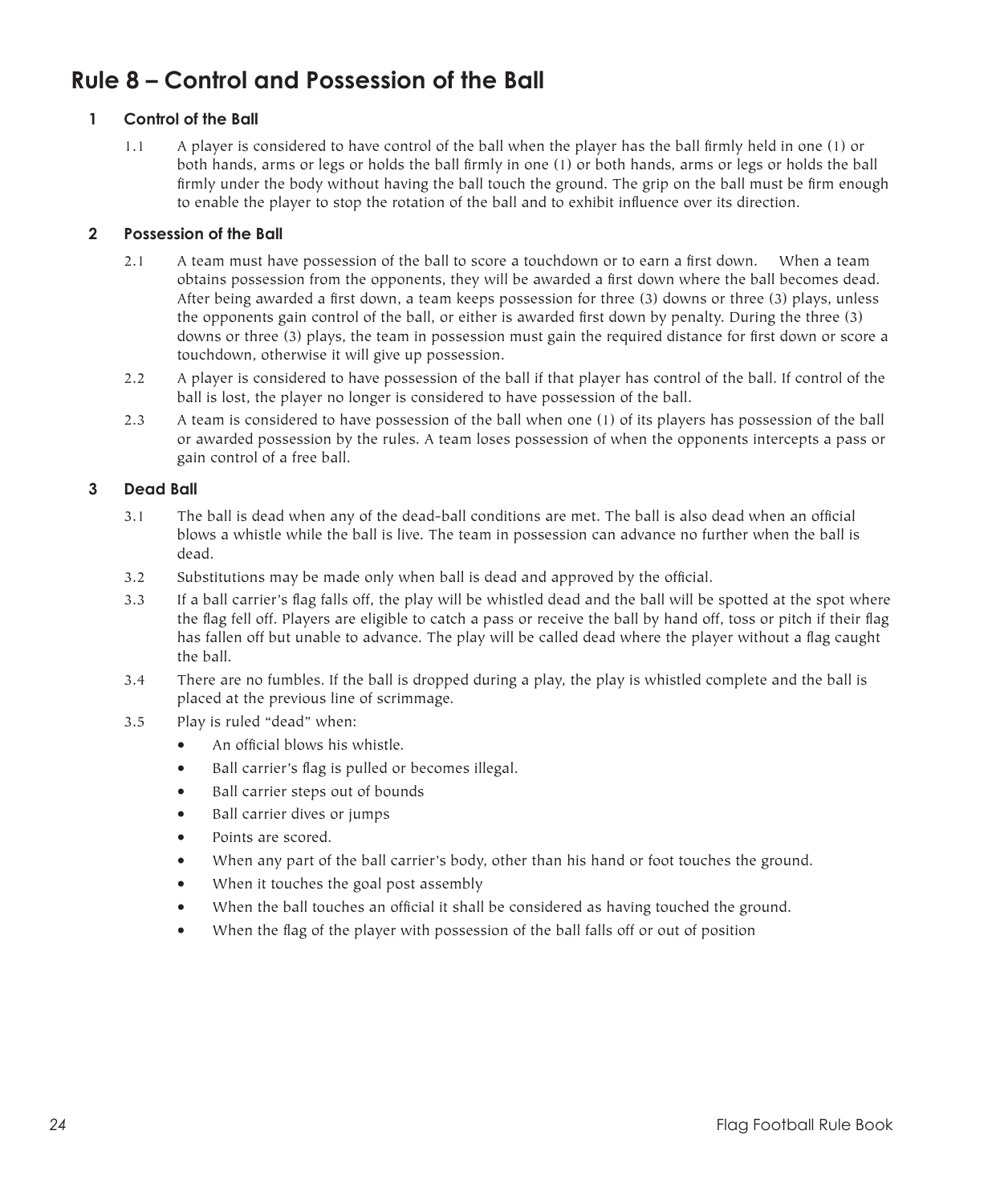# **Rule 9 – The Huddle**

# **1 Huddle**

- 1.1 The offensive team on the field must hold a huddle after a time-out, a change of sides on the field, or a change of possession. A huddle is not mandatory in any other cases. An infraction to this rule brings a penalty for illegal procedures.
- 1.2 The team on offense has thirty (30) seconds to put the ball in play.

 The official will give a reasonable period of time for both teams to regroup and will then whistle the thirty (30) seconds period to start. If the ball is not put in play before the end of the thirty (30) seconds, the offense will receive a penalty for time out violation.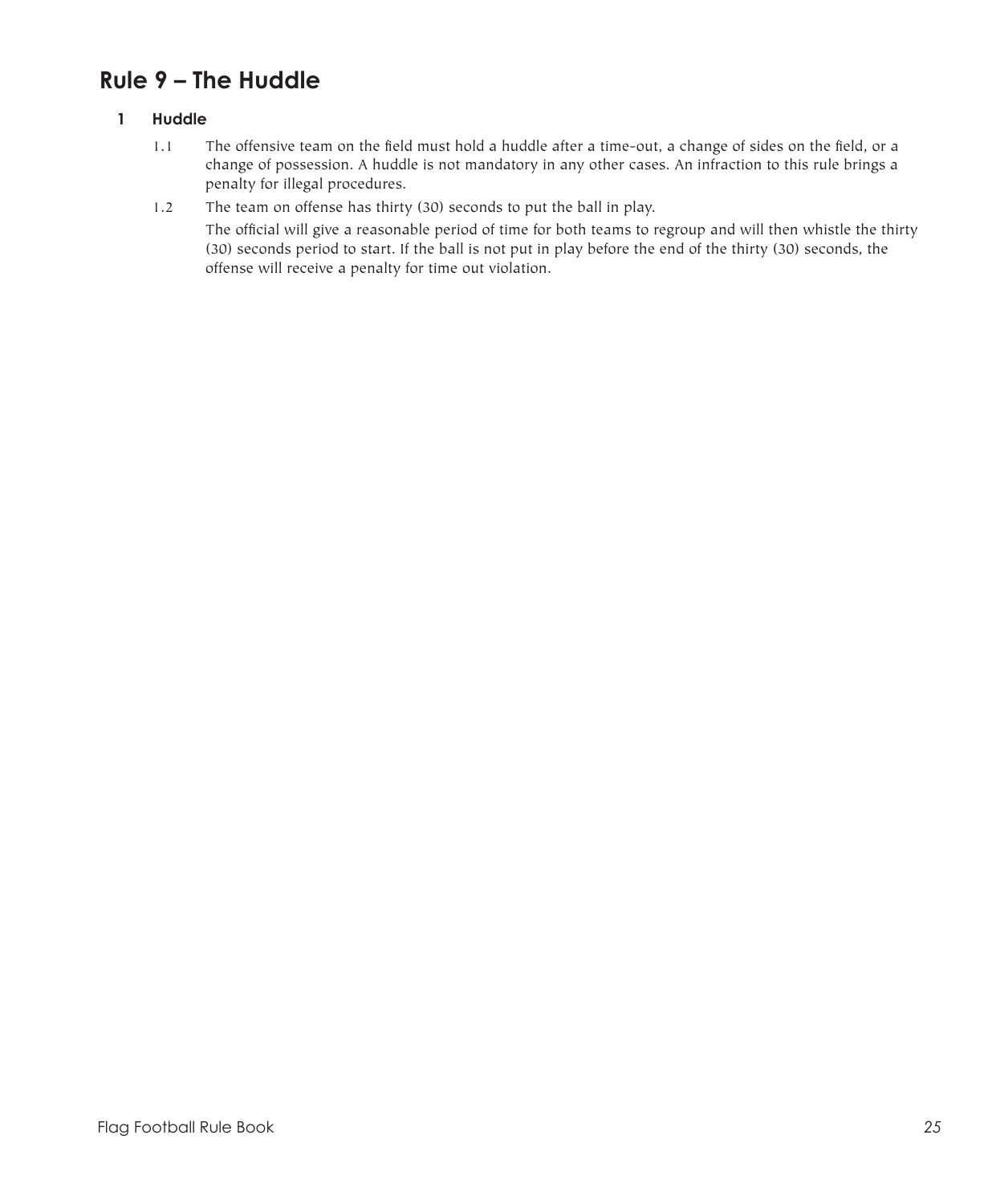# **Rule 10 – The Running Game**

# **1 Running**

- 1.1 The center is the player who gives the ball to the quarterback via a snap. The center cannot take a direct hand off back from the quarterback (no center sneak play). Any violation of this play is illegal procedure.
- 1.2 The center must take a position facing the defense with the feet straddling the line of scrimmage. The ball must be snapped off the ground and between the legs in one (1) motion in the direction from toe to heel. Any player who snaps the ball shall be considered as the center.
- 1.3 The line of scrimmage and point of scrimmage shall be determined by the officials according to the deadball rules and scrimmage regulations.
- 1.4 The quarterback is the player who receives the ball directly from the snap.
- 1.5 Tosses or sweeps behind the line of scrimmage are allowed and are running plays.
- 1.6 The player who takes the handoff, toss or pitch can throw the ball from behind the line of scrimmage.
- 1.7 No player is allowed to move to try to draw the opponent's offside. The quarterback cannot use tactics to try to draw the opponent offside (illegal procedure). The defensive unit on the field cannot shout terms that would confuse the offense and draw them offside (penalty).
- 1.8 All defensive players are eligible to rush once the ball has been handed off or tossed, or there is a play action fake or fake handoff.
- 1.9 Spinning is allowed, but the ball carrier cannot dive forward or jump to avoid a defensive player or gain yardage (no diving). One foot, at least, must remain in contact with the ground.
- 1.10 It is up to the ball carrier to avoid contact with the defender.
- 1.11 The ball is spotted where the ball carrier's hips are when the flag is pulled not where the ball is. The ball shall be placed so the its long axis is parallel to the sidelines.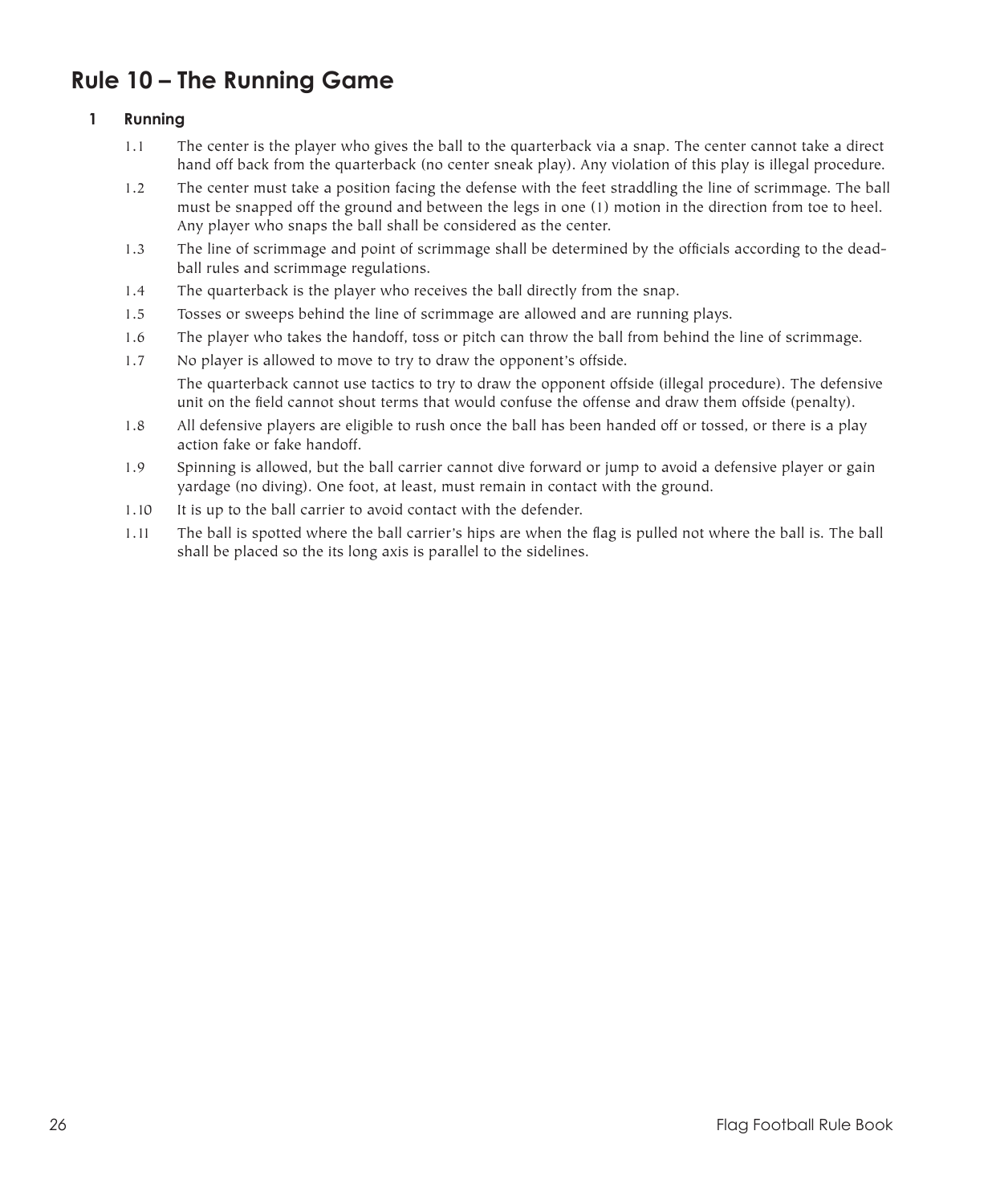# **Rule 11 – Receiving**

# **1 Receiving**

- 1.1 All players are eligible to receive passes (including the quarterback if the ball has been handed off or tossed behind the line of scrimmage)
- 1.2 All players must be completely behind their side of the scrimmage neutral zone at the instant the ball is snapped, except the center. Violation of this procedure is an offside penalty.
- 1.3 Any number of players can be in motion when the ball is snapped; only the center must be at the line of scrimmage.

 Note: IFAF Flag 5v5 Flag Football Rules state that one player may be in motion, but not in motion towards the line of scrimmage at the snap.

1.4 Player out of bounds – if a player goes out of bounds, without interference, the player may not return to the field or catch the ball.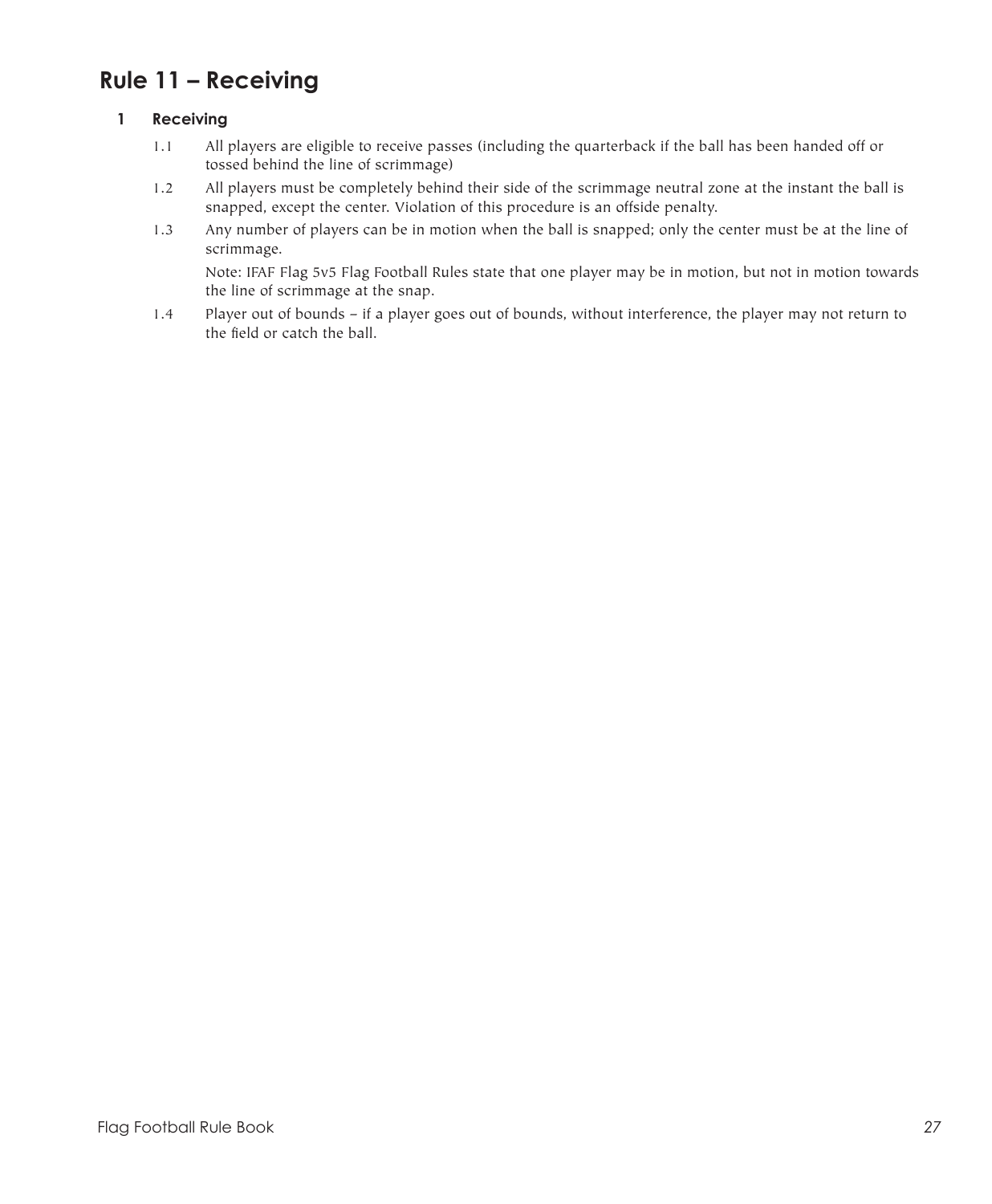# **Rule 12 – Rushing the Quarterback**

# **1 Rushing**

- 1.1 All players who rush the passer must be seven (7) yards for 5v5 and five (5) yards for 7v7 from the line of scrimmage when the ball is snapped. Any number of players can rush the quarterback. Players not rushing the quarterback may defend on the line of scrimmage. The rusher must rush continuously. Once the ball is handed off or tossed, or fake handoff, the seven or five yard rule no longer is in effect and all defenders may go behind the line of scrimmage. A bean bag marked by the game official that will designate seven yards from the line of scrimmage.
- 1.2 **Remember, blocking and tackling are not allowed.**
- 1.3 A rusher lined-up within two (2) yards (side to side) of the seven (7) yard marker is entitled to a free rush at the quarterback – the rusher may not be interfered. If the rusher is lined up outside the two (2) yards (side to side) of the seven (7) yard marker, they are not entitled to a free rush at the quarterback and can be interfered.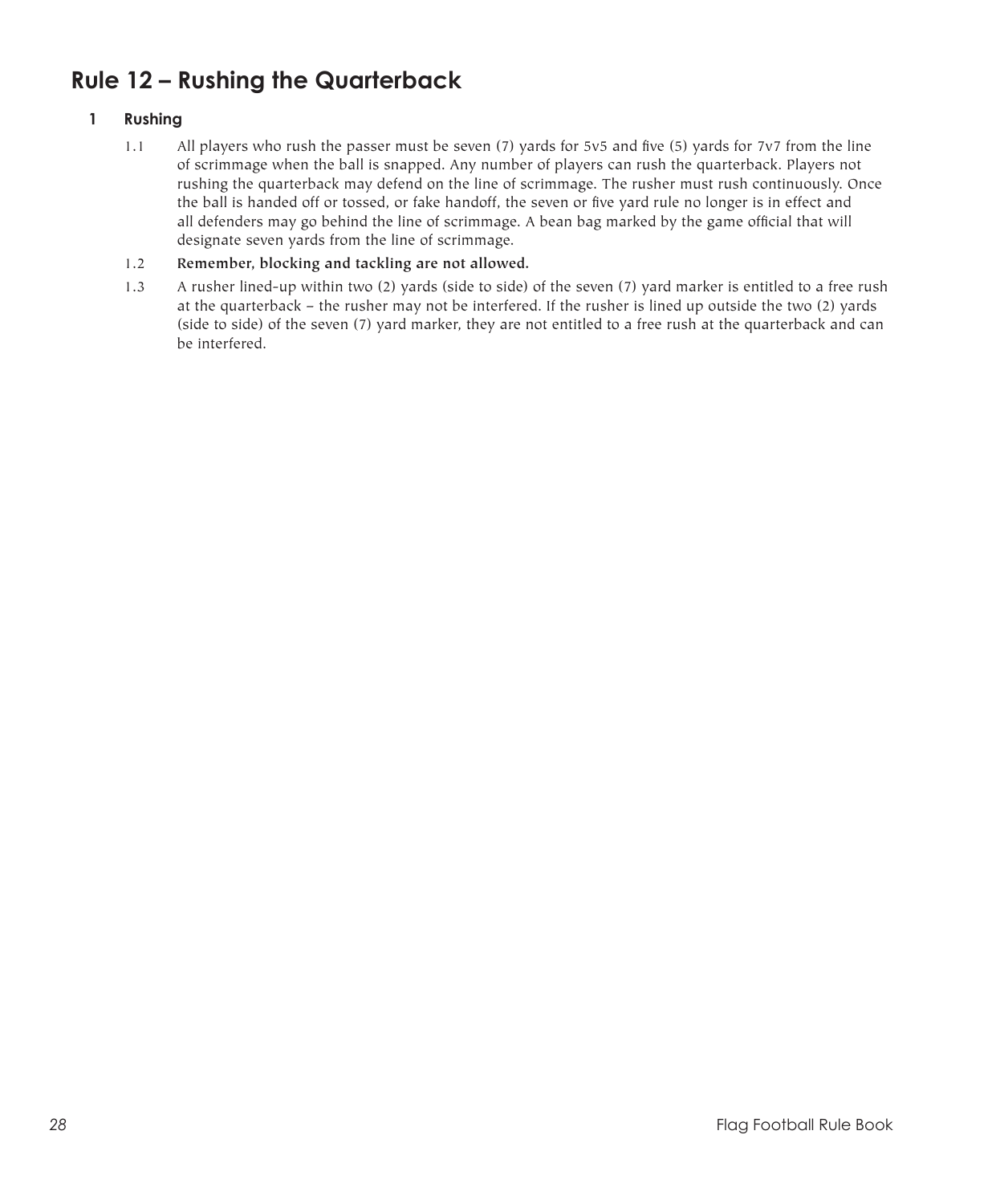# **Rule 13 – Flagging**

# **1 Flagging**

- 1.1 To prevent the ball carrier from advancing, an opponent must pull off one or two flags without preventing the ball carrier to move forward. The ball is declared dead at this point. Once the defender has removed a flag, they are to remain in place hold the flag up for the referee to confirm the play has stopped and return the flag to the ball carrier. If a defensive player does not immediately return the flag back to the ball carrier, the official will issue a warning to the captain of the team at fault. If the situation repeats itself, no matter which player is involved, the official will issue a player misconduct penalty.
- 1.2 Defensive players are not allowed to pull an opponent's flag unless they are the ball carrier. A flag cannot be pulled until the ball carrier has the ball in their hands. The penalty, if the pass is complete results in an automatic first down 5 yards from where the ball is caught. If the play is incomplete, it is an automatic first down and the ball is placed 5 yards ahead of the previous line of scrimmage.
- 1.3 The officials will whistle when they see that a defensive player has removed (flagged) one of the flags of the ball carrier. If a ball carrier does not have all his or her flags, the player is deemed ineligible. If a flag is not placed correctly following a defensive player's intervention, the official may decide to let the play continue, or whistle the play down (flag protection penalty).
- 1.4 An ineligible pass receiver who loses a flag at the line of scrimmage can still receive a forward pass, but the ball will be declared dead at the point of reception. Players winding flags on belts will be warned the first time, next time removed from the game.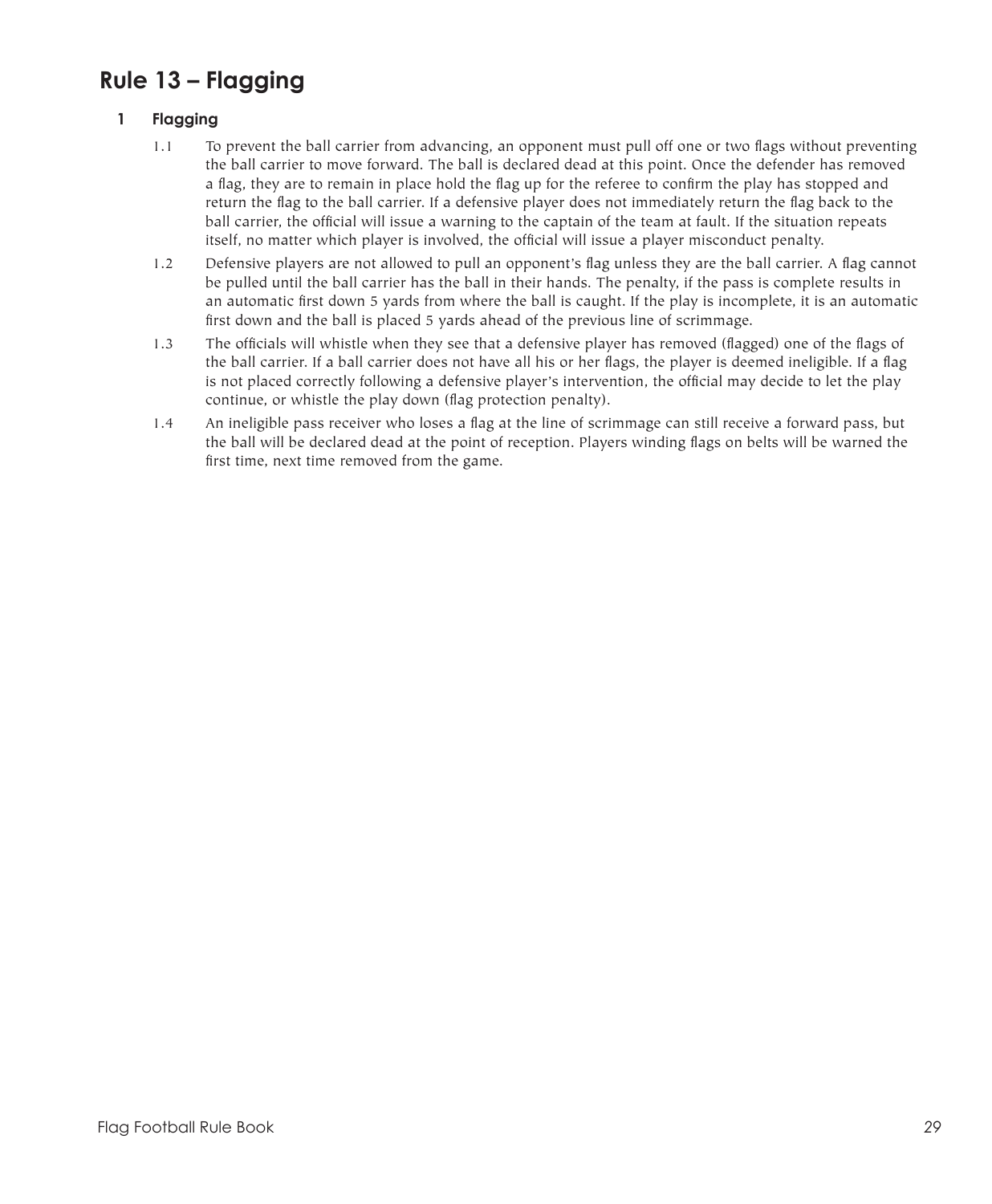# **Rule 14 – Passing**

## **1 Pass**

1.1 A pass is a ball thrown, handed, dropped, knocked or batted by a player in any direction; a ball that is bounced off a player in any direction is also considered to be a pass. A pass must be completed over the line of scrimmage.

# **2 Onside Pass**

2.1 An onside pass is a ball that is propelled from a player's body towards that player's dead line or parallel to that player's dead line, regardless of how it was propelled.

### **3 Offside Pass**

- 3.1 An offside pass is a ball that is propelled from a player's body towards the opponent's dead line.
- 3.2 A hand-off in a forward direction is considered an offside pass.
- 3.3 Violation of these rules are an offside pass penalty against the team that committed the offside pass. No penalty is involved, just a dead ball
- 3.4 An offside pass is not legal even when it is touched by an opponent first.

### **4 Forward Pass**

- 4.1 A forward pass is a ball deliberately thrown by an offensive player towards the opponent's goal line. The first pass thrown by the offense during a play will be considered a forward pass.
- 4.2 A forward pass is legal when it is thrown from behind the line of scrimmage; it must be the first forward pass thrown by the offense during each play; it must be thrown before the ball is carried over the line of scrimmage. Any forward pass that violates these rules will be treated as an offside pass.
- 4.3 For the purposes of determining a legal forward pass, when even on hips of the ball carrier is over the line of scrimmage or passer is over the line of scrimmage, the ball is considered to be over the line of scrimmage.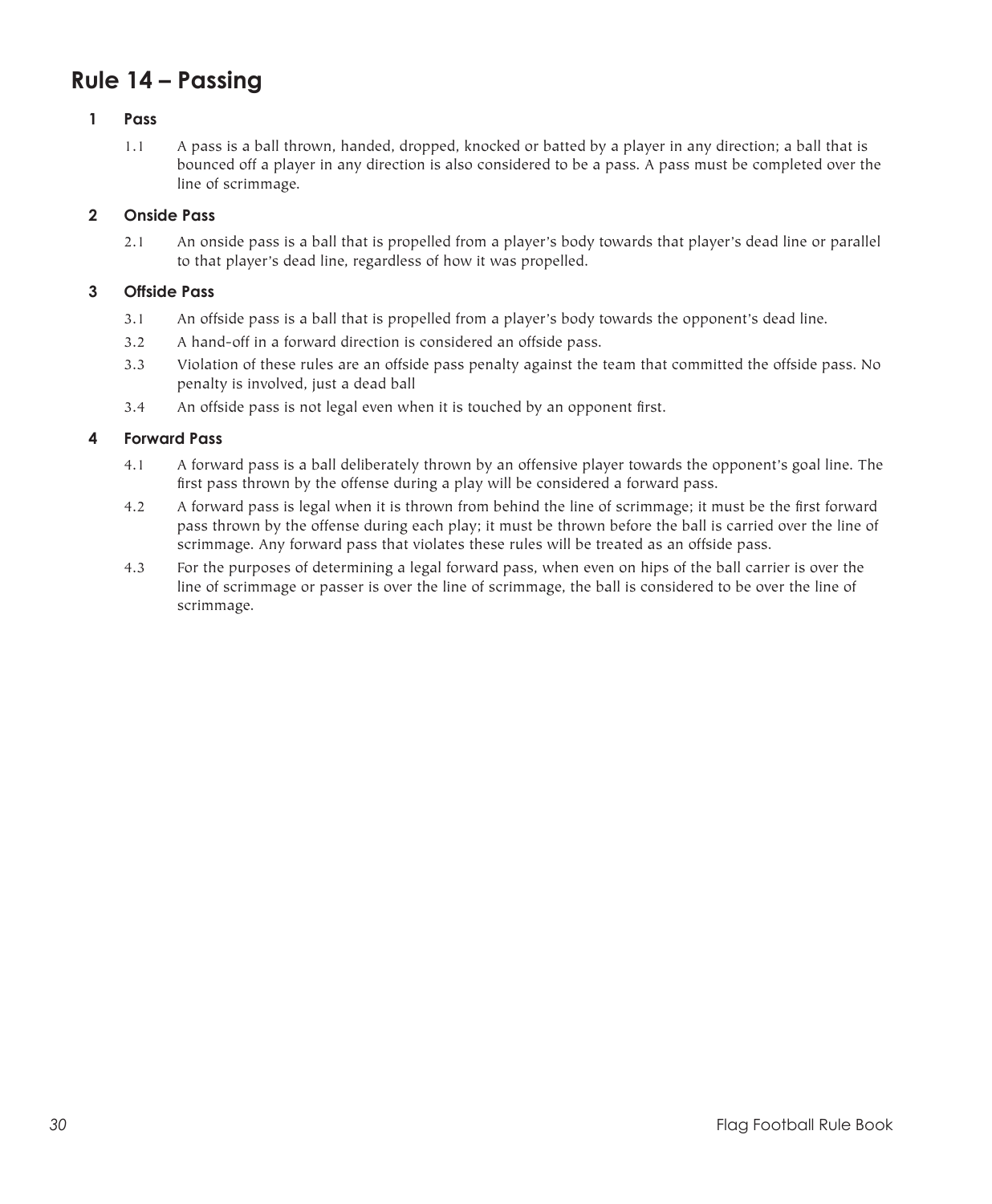# **Rule 15 – The Passing Game**

# **1 Passing**

- 1.1 The quarterback has seven seconds to throw the ball. If a pass is not thrown within the seven seconds, the play is dead, with a loss of down and the ball is spotted five yards back from the previous line of scrimmage.
- 1.2 Once the ball is handed off or tossed or fake handoff, the seven second rule is no longer in effect.
- 1.3 Only one forward pass thrown is allowed in a down.
- 1.4 Interceptions change the possession of the ball.
- 1.5 Shovel passes are allowed but must be made behind the line of scrimmage.
- 1.6 Once a player catches the ball past the line of scrimmage, they are no longer allowed to lateral the ball. (5v5 only)
- 1.7 Interceptions can be returned by the defense.
- 1.8 On interceptions that occur and remain in the end zone, the ball becomes dead and turned over to the intercepting team at its 5-yard line. (7v7 goes to 10 yd. line)
- 1.9 Should an interception occur in the end zone and the ball carrier leave the end zone, the ball will belong to the intercepting team at the spot the ball becomes dead. However should the ball carrier return to the end zone and be deflagged or the ball becomes dead, except in a case of premature whistle, the result would be a safety for the other team.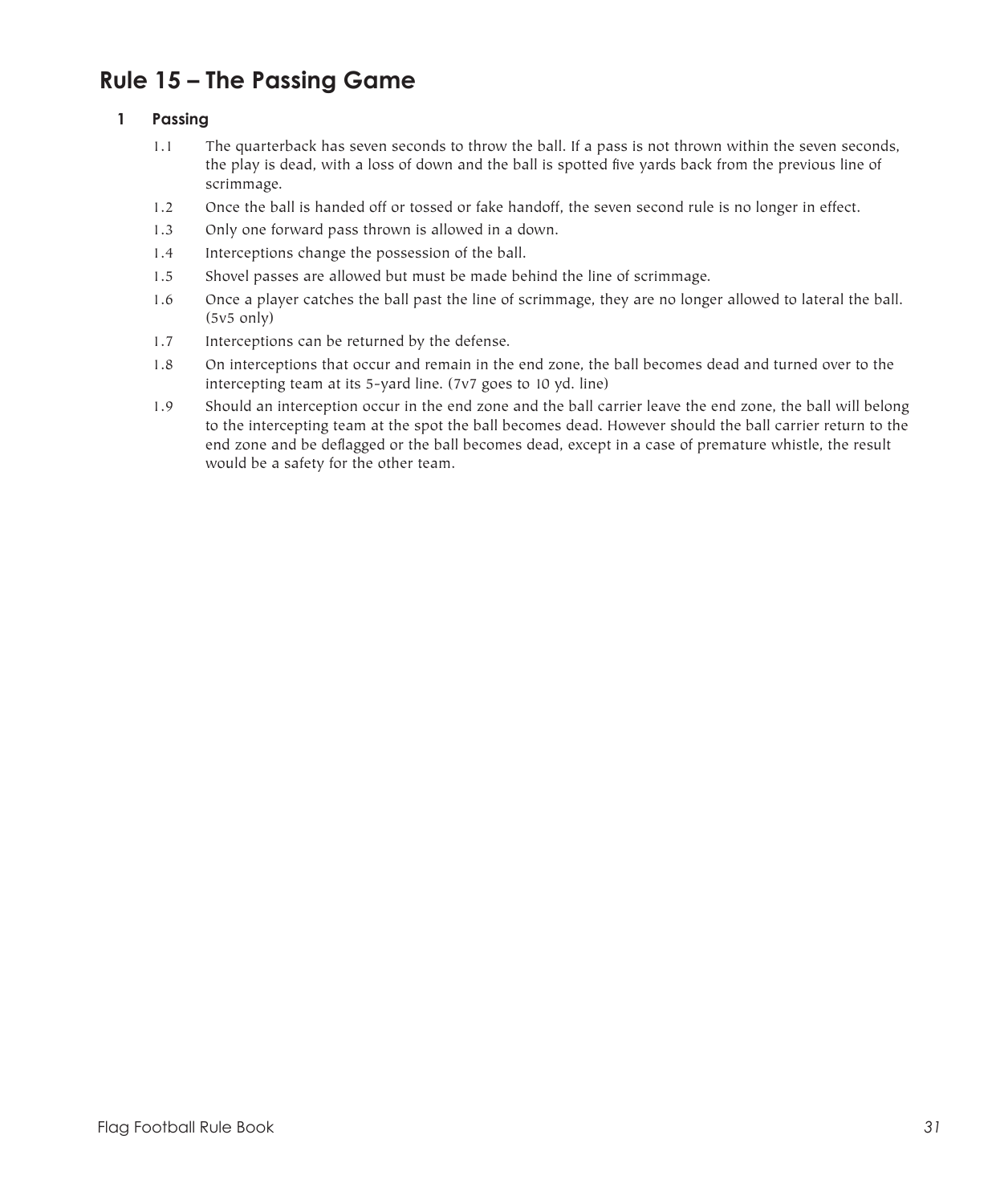# **Rule 16 – Complete / Incomplete Passes**

# **1 Complete Pass**

- 1.1 A pass is completed when a receiver is in possession of the ball.
- 1.2 When an opponent causes the receiver to land out of bounds and, in the judgment of the officials, the receiver would have touched the ground in bounds without the opponent's action, the receiver will be considered to have landed in bounds.
- 1.3 When a receiver has control of the ball even for an instant, then loses control because of bodily contact caused by an opponent or the ground, the receiver will be awarded a complete pass.
- 1.4 A pass is ruled as complete to a receiver when an opponent is penalized for pass interference against that receiver in the target area.
- 1.5 When a player catches a pass tipped by a teammate, the pass completion is awarded to the player who caught the pass.

#### **2 Simultaneous Possession**

2.1 A complete pass caught simultaneously by teammates shall be awarded to the teammate who first touched the pass. A completed pass caught simultaneously by players on opposite teams shall be awarded to the player whose team had possession before the pass was caught simultaneously.

#### **3 Tipped Pass**

3.1 Tipped passes are legal. If the pass is an onside pass, the ball can be advanced when caught.

#### **4 Bobbled Pass**

- 4.1 If the player who caught the ball was the last player to tip the ball and had been flagged by an opponent after tipping the ball, the pass is considered complete and the ball is considered dead when the player was flagged.
- 4.2 When the ball carrier accidentally loses control of the ball, then catches it without the ball being touched by another player, the play continues. If the ball carrier was flagged by an opponent after losing control of the ball, the play is considered dead when the ball carrier was flagged.
- 4.3 When the ball carrier deliberately throws the ball into the air, then catches it to avoid being flagged, the ball is dead immediately.

#### **5 Intercepted Pass**

5.1 Any pass that is incomplete by the team in possession but caught by the opponents is an intercepted pass.

#### **6 Incomplete Pass**

6.1 Any thrown pass is incomplete and the ball is immediately dead when it touches the ground, the goal post or an official, or goes out of bounds before being caught.

#### **7 Blocked or Deflected Forward Pass**

7.1 A forward pass that is blocked by a rusher is considered to be an incomplete forward pass when it hits the ground. If the ball is caught, the appropriate offside/onside pass rules apply. The offense cannot throw a second forward pass; this will be ruled an offside pass. A deflected pass is ruled a regular forward pass playable by both teams.

#### **8 Deliberate Grounding Pass**

8.1 When the passer deliberately throws the ball out of bounds, or to an area where there is no receiver, in an obvious attempt to avoid a loss of ground, the passer will be penalized for grounding. (7v7 only)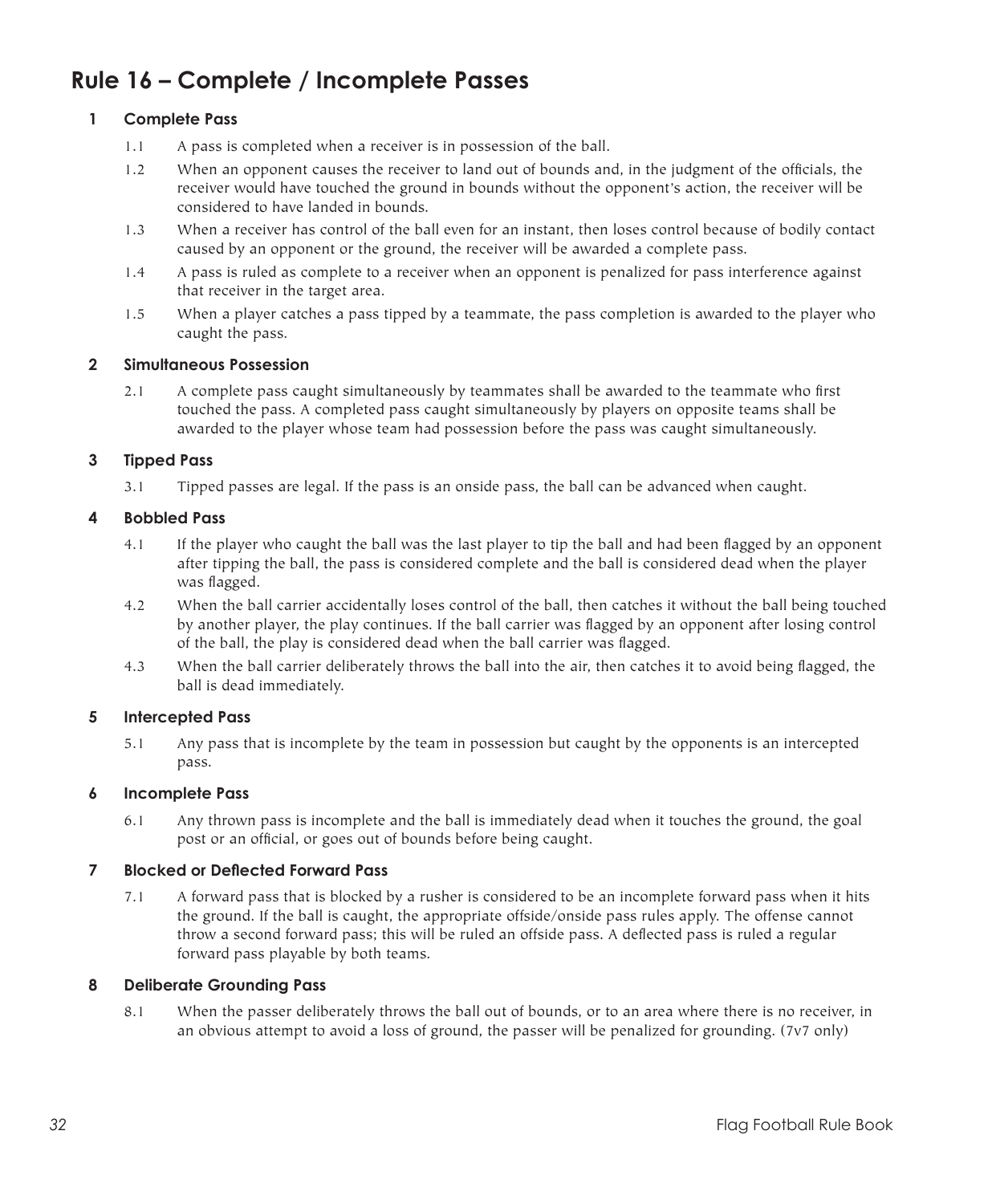# **9 Forward Pass vs. Dropped Ball**

9.1 When the passer attempts a forward pass and loses control of the ball after starting the passing arm in a forward motion and following through with the intended pass motion, the ball is dead when it hits the ground and the play is considered to be an incomplete forward pass.

 If the forward motion of the throwing arm had not started when control of the ball was lost, the play is dead at that spot.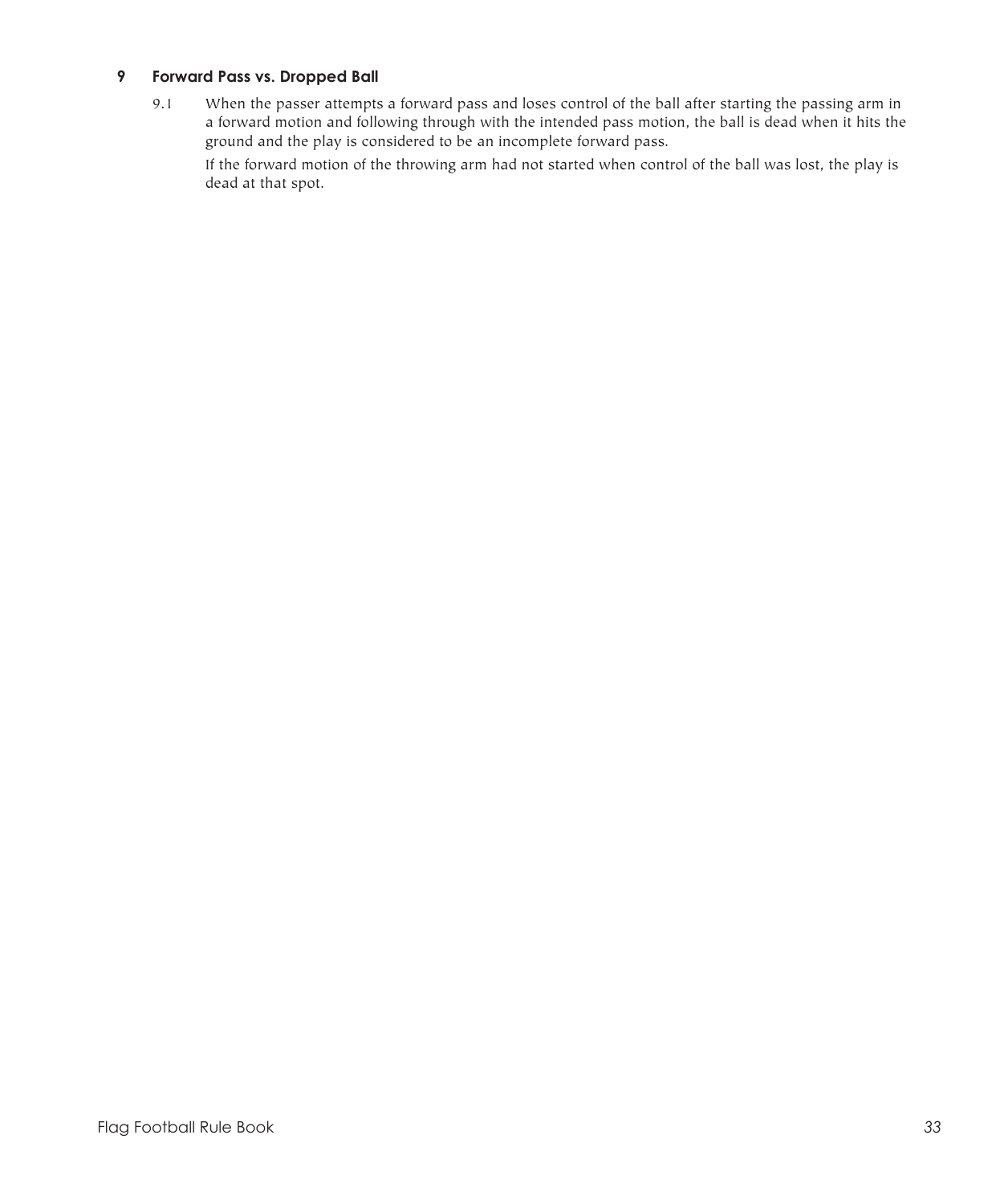# **Rule 17 – Pass Interference**

## **1 Pass Interference**

- 1.1 Pass interference occurs when a player takes away an opponent's positional advantage
- 1.2 Pass interference in the target area can apply when the pass is in the air and the player who had positional advantage had a reasonable chance of getting to the arrival point for the ball. When these two conditions do not apply, any pass interference that occurs will be considered to have occurred in the remote areas.
- 1.3 Pass interference by the offence or the defense is illegal. The team that violates the pass interference regulations will be penalized as determined by the official.

# **2 Contact**

- 2.1 A player has committed bodily contact when that player makes contact with an opponent and moves the opponent off stride or away from the opponent's intended direction or position. Contact between opponents is legal provided that the contact results from a simultaneous and legitimate attempt to play the ball and occurs at the arrival point of the pass; this contact is legal only when each player is intent on playing the ball and each player is in an equally favorable position to play the ball.
- 2.2 When contact occurs without moving the opponent of stride or away from the opponent's intended direction or position, pass interference has not occurred; this is incidental contact.

### **3 Path to the Ball**

- 3.1 All players have an equal right to a direct path to the arrival point of the ball. However, a player in an unfavorable position cannot commit bodily contact with an opponent to reach the ball, even if the ball was eventually touched by that player.
- 3.2 A player who is in an equal or advantageous position to play the ball, compared to an opponent, is considered to have the right to the path of the ball. When that right is taken away by an opponent using bodily contact, pass interference has occurred.
- 3.3 A player, who is taking a path or a position on the field in order to catch a pass, or defend against a pass, has a right to that path or position unless an opponent has already taken it. A player who takes an opponent's established path or position using bodily contact is guilty of pass interference.
- 3.4 When two (2) opponents cross paths and make contact, the player who had clearly declared the intended path first has the right to that path; the opponent is guilty of pass interference unless the contact was incidental. If the officials cannot determine who declared their path first, pass interference has not occurred.
- 3.5 When opponents get their feet tangled up while running their respective paths causing one player to lose balance, a pass interference penalty is not automatic. The relevant positions and intended paths of the players must be taken into account.
- 3.6 In all the above cases, the player who is in the advantageous position to play the ball must continue to display intent to reach the arrival point of the ball. Otherwise, any contact by the opponent in a sincere effort to reach the arrival point of the ball will not be considered pass interference. A deliberate attempt to block the opponent from reaching the arrival point of the ball is pass interference.

#### **4 Pick Play**

- 4.1 An offensive player cannot prevent a defensive player from pursuing another offensive player by impeding that defensive player's direct path to the teammate. The defensive player must be moving towards the second offensive player to be considered pursuing that player.
- 4.2 If the first offensive player is playing the ball, that player cannot be considered as impeding the defensive player from pursuing the second offensive player.
- 4.3 Violation of these regulations is pass interference.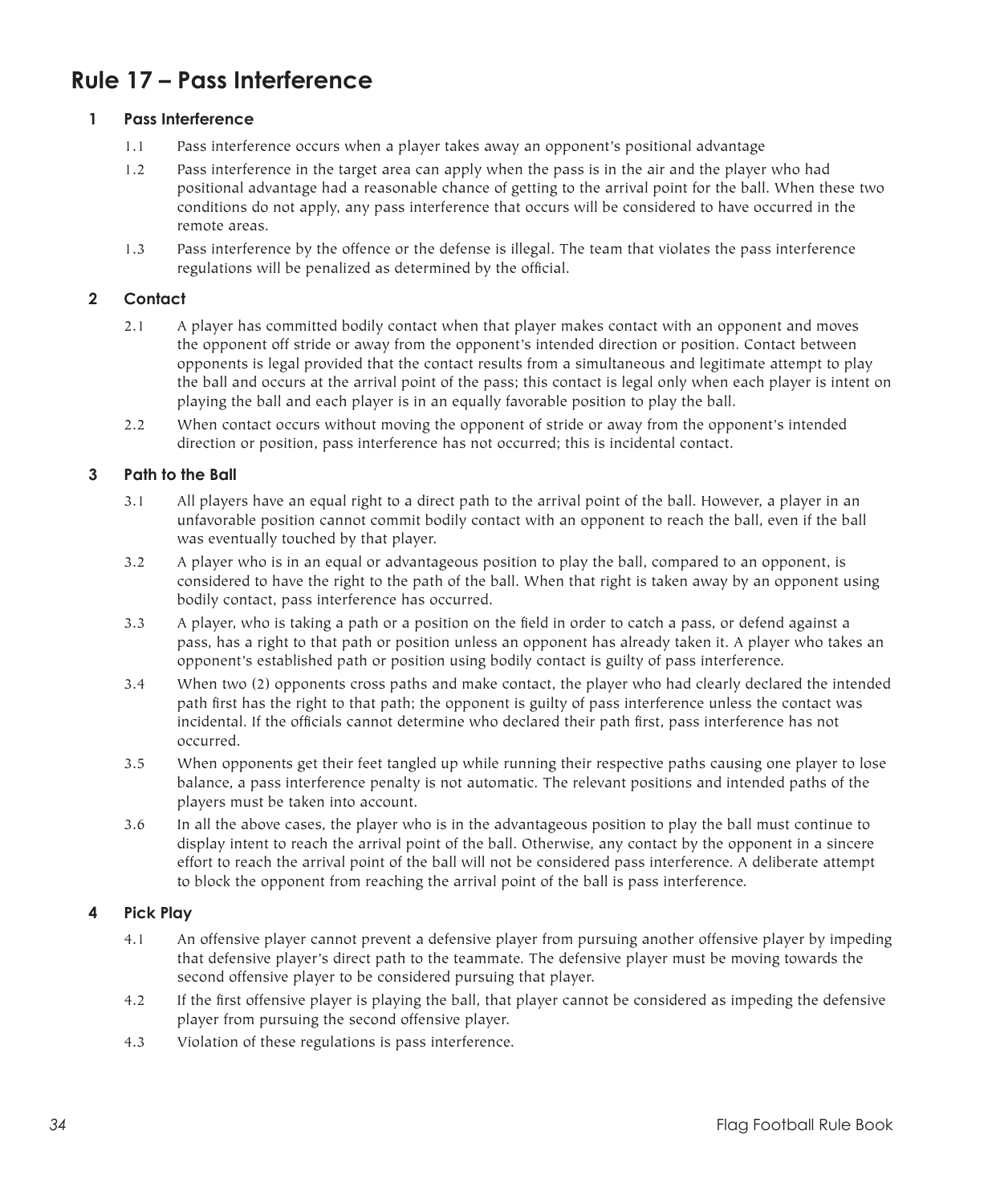### **5 Stationary Position**

5.1 A defensive player who has maintained a stationary position since the ball was snapped shall not be penalized for pass interference if run into by an opponent.

# **6 Playing The Ball**

6.1 A player must be facing the ball as it arrives in the target area to be considered to be playing the ball. When the ball strikes a player who is playing the ball and who is impeding an opponent's approach to the ball, this is pass interference in the target area; for the purposes of this regulation, the opponent must be moving towards the ball to be considered impeded.

### **7 Screening**

7.1 As the ball arrives in the immediate vicinity of a receiver, a player who is not playing the ball cannot extend the arms or wave a hand in an attempt to distract a receiver, to block a receiver's vision or to touch the ball. Violation of this rule in pass interference in the remote area; if the ball is touched or the receiver's direct line of vision to the ball is blocked; this is pass interference in the target area.

### **8 Non-catchable Pass**

8.1 When an official considers a pass cannot be caught even with extraordinary effort, no pass interference penalty shall be assessed even when pass interference occurs by either team. Therefore no penalty call either way.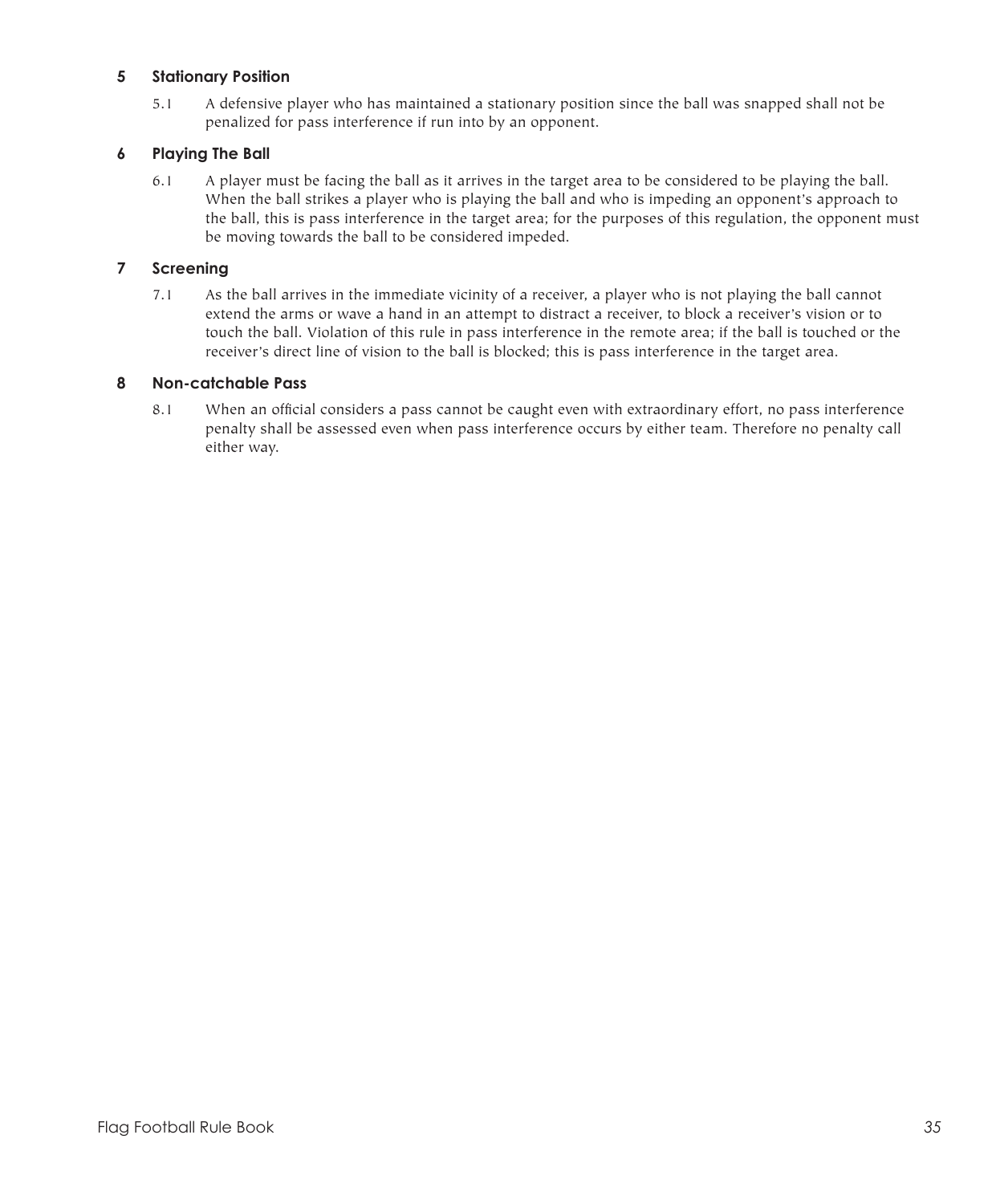# **Rule 18 – Sportsmanship / Roughing**

# **1 Sportsmanship**

- 1.1 Foul Play Will Not Be Tolerated.
- 1.2 Trash talking / taunting is illegal. (Trash talk is talk that may be offensive to officials, opposing players, teams or spectators.) If trash talking / taunting occurs, the referee will give a 15 yd unsportsmanlike penalty, loss of down or automatic 1st down on defence. If it continues the player or players will be automatically ejected from the game.
- 1.3 Shifting in a way that simulates the start of a play or employing any other unfair tactic for the purpose of drawing one's opponent offside. This can be constructed only as a deliberate attempt to gain an unmerited advantage.
- 1.4 Players cannot cross the line of scrimmage to listen to the opponents' huddle. Players cannot voice signals or make sounds that are intended to confuse the opponents' signals.
- 1.5 After the center sets the ball for the snap, a defender cannot move directly in front of the center and prevent the center from moving forward after the snap. Any defensive player must be at least three (3) yards from the center at the time of the snap if intending to assume a stationary position. Defenders can be 1yd from the center at the time of the snap within the no run zone.
- 1.6 Violation of these rules is an illegal procedure penalty.

# **2 Roughing**

- 2.1 If the referee witnesses any acts of flagrant contact, tackling, elbowing, cheap shots, blocking or any unsportsmanlike act, the game will be stopped and the player will be ejected from the game.
- 2.2 A player is not allowed to trip an opponent using the arm, lower leg or foot.
- 2.3 After the whistle is blown to indicate the ball is dead, a player is not allowed to run into, throw the body against or deliberately fall upon an opponent.
- 2.4 The ball carrier is not allowed to elbow, shoulder, or throw the body into an opponent or attempt to jump through defenders blocking the path.
- 2.5 A player is not allowed to contact the passer's arm in the throwing motion using bodily contact.
- 2.6 A player is not allowed to use bodily contact on a pass receiver before or after the ball is touched. If the bodily contact was caused by a legitimate attempt to catch or down the ball while both players had equally favorable positions to the ball, no foul has occurred.
- 2.7 A player is not guilty of contacting the receiver if the bodily contact was caused by a sudden stop or change in direction by the opponent and the player made every attempt to diminish the contact.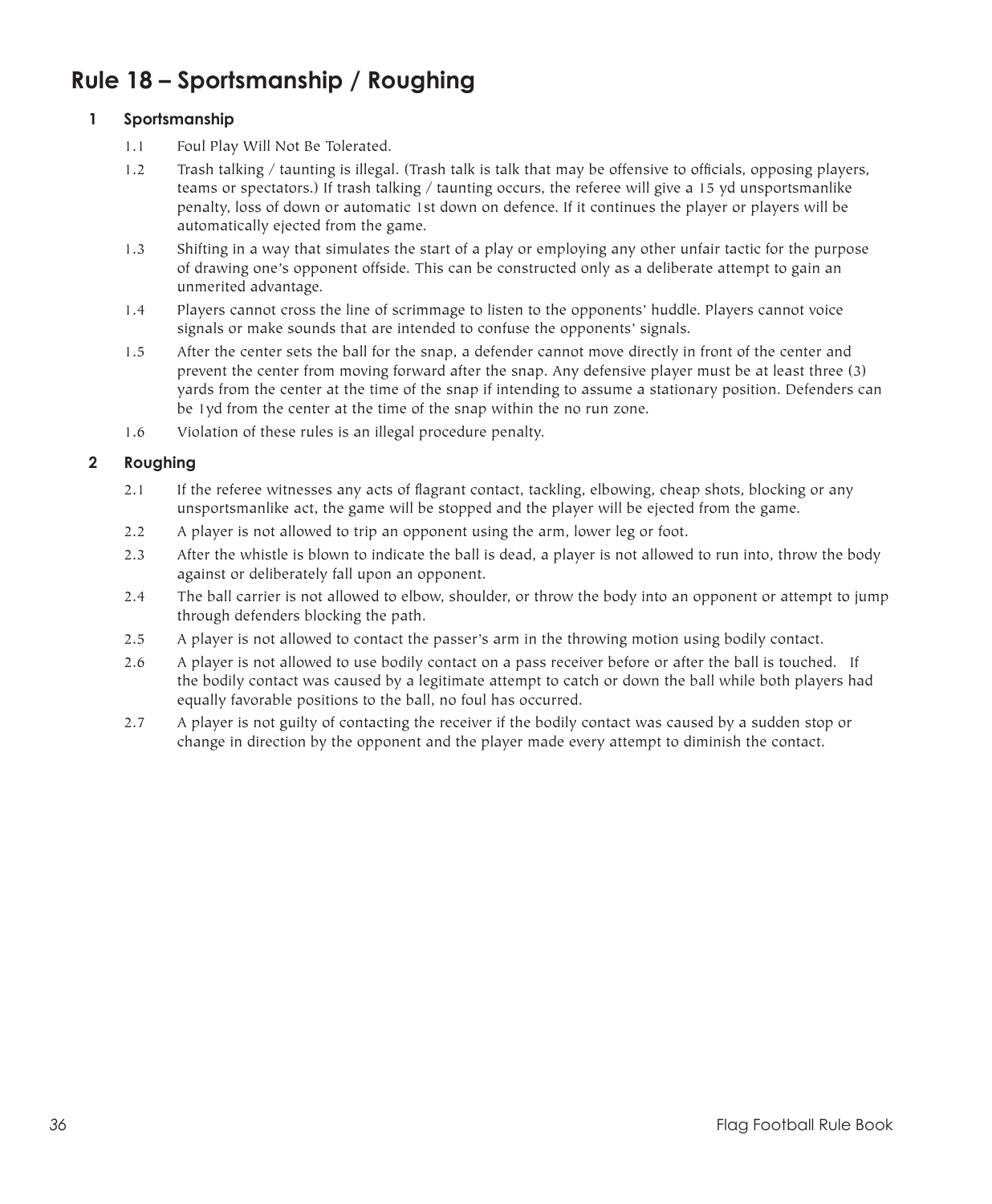# **Rule 19 – Illegal Acts**

## **1 Use of Hands**

- 1.1 Players cannot use their arms or hands to impede or redirect an opponent, except when that opponent obstructs their direct path to the ball carrier. Players cannot use the goal posts with their hands or arms to push off or to change direction. Violation of these rules is illegal use of hands.
- 1.2 When a player is playing the ball, an opponent can redirect that player with the hands in an effort to continue pursuing a direct path to the arrival point of the ball or the intended receiver.
- 1.3 Players may touch an opponent to feel their relative positioning as long as the opponent is not impeded or redirected. Players may touch the goal posts with their hands if such touching does not help them change their direction.

### **2 Obstruction**

- 2.1 Obstruction is when a player impedes an opponent's direct path to the ball, the ball carrier or the intended receiver, with or without contacting the opponent.
- 2.2 A player may assume a stationary position if the intent is obviously to avoid obstructing an opponent. A player may cut across the path of an opponent if the opponent's progress is not impeded or redirected. Violation of these rules is an obstruction penalty.
- 2.3 When the ball carrier uses stationary teammates as a means of blocking the opponent from getting to the ball carrier, such stationary teammates are not to be penalized form obstruction unless they move from their spot. (Note: this rule does not apply to center/ rusher interference)

### **3 Illegal Re-entry**

3.1 A player who steps out of bounds during the live ball cannot re-enter the field to play the ball, pursue a ball carrier or pursue an intended receiver. A player who is pushed out of bounds by an opponent or goes out of bounds as a result of a slippery field is not considered to have gone out of bounds unless that player makes not immediate effort to get back in bounds. Violation of these rules is an illegal re- entry penalty.

#### **4 Illegal Participation**

4.1 A player cannot leave the bench area to enter the field and play the ball, pursue a ball carrier, pursue an intended receiver or obstruct a player; this rules also applies to fans and team members in or out of the team bench area. Violation of this rule is an illegal participation penalty.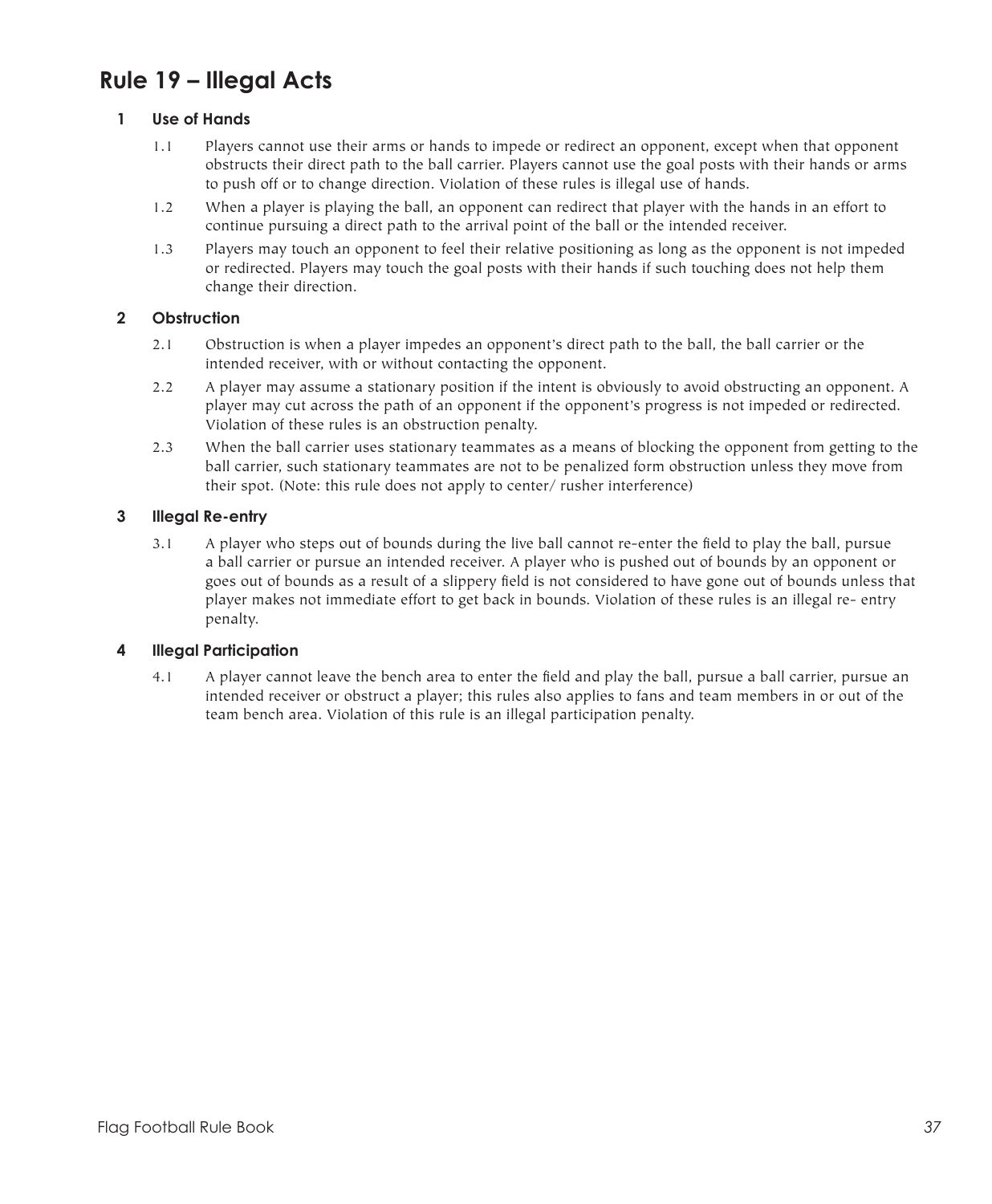# **Rule 20 – Player Conduct**

# **1 Major Foul**

- 1.1 A player or team member is not allowed to strike or trip an opponent or an official with the deliberate intent to cause bodily harm. Any other act of roughness or unfair play considered by the Referee to threaten the safety of participant is not allowed.
- 1.2 Violation of these rules is a major foul and the player or team member must be ejected from the game. This will result in a 15 yd unsportsmanlike conduct penalty, loss of down or automatic 1st down on defence.

## **2 Personal Foul**

- 2.1 Any act of roughness or unfair play that is committed by a player or team member, but is not considered by the Referee to be a major foul, is a personal foul. All players must attempt to control their momentum when approaching an opponent.
- 2.2 Violation is these rules is a personal-foul penalty

# **3 Objectionable Conduct**

- 3.1 A player or team is not allowed to use profane language, make verbal threats, or utter demeaning or intimidating remarks or actions to another player, team member, fan or official. Persistent arguments from any player are not allowed. A player is not allowed to fake an injury or loss balance in an obvious attempt to delay the game or cause a personal foul to be assessed against an opponent.
- 3.2 Violation of these rules is an objectionable conduct penalty. If the violation is considered by the Referee to be of a serious nature, the player or team member must be ejected from the game.

### **4 Player Ejection**

- 4.1 An ejected player or team member must stay in the bench area and refrain from berating players, officials and fans. When an ejected player or team member violates these rules, that person must leave the park.
- 4.2 If the ejected individual does not leave the park within 3 minutes or returns to the park during the game, the Referee must award the game to the opponents.
- 4.3 The Referee must take an official's time out while carrying out these procedures.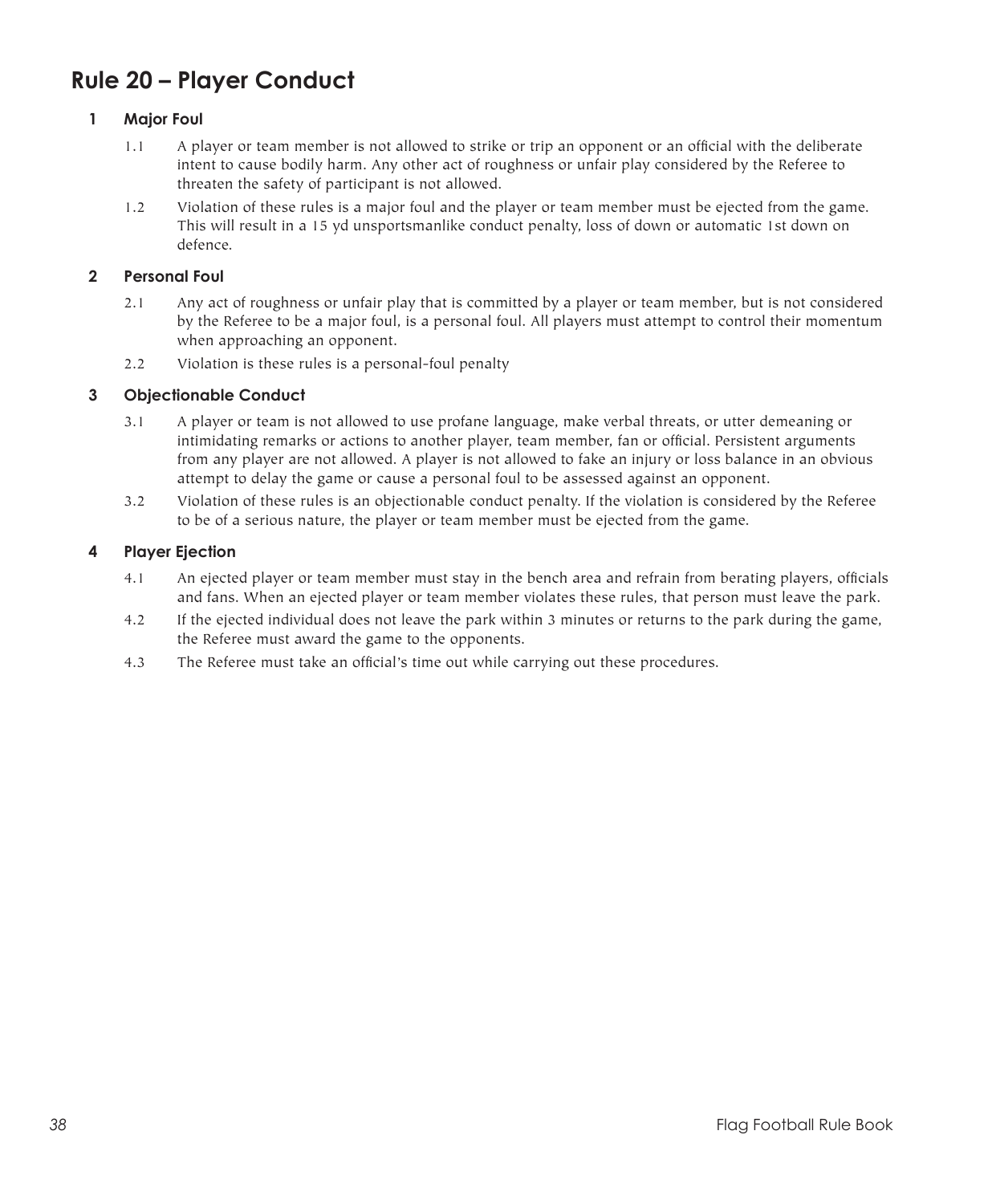# **Rule 21 – Penalties**

# **1 Penalties**

- 1.1 All penalties are 5 yards. The down will be repeated unless otherwise noted, and will be assessed from the line of scrimmage.
- 1.2 All penalties may be declined except for False Start and penalties for improper attire (dead ball fouls).
- 1.3 Penalties will not exceed half the distance to the opposing team's goal line from the line of scrimmage.
- 1.4 Game officials determine incidental contact that may result from normal run of play. All penalties will be assessed from the line of scrimmage.
- 1.5 Games cannot end on a defensive penalty, unless the offense declines it.
- 1.6 Penalties after an interception shall be assessed after the return is over and/or the play is blown dead.

# **2 Defensive Penalties**

- 2.1 Offside 5 yards
- 2.2 Substitution fouls 5 yards. (player enters field after ball is blown dead ready for play, i.e. to deceive the opponents or 6 men on the field)
- 2.3 Disconcerting signals 5 yards. (signals to distract/simulate offensive signals prior to snap)
- 2.4 Interference with opponent or ball at the snap 15 yards
- 2.5 Illegal rushing 5 yards. (starting rush from inside 7-yard maker)
- 2.6 Interference 5 yards and automatic first down.
- 2.7 Illegal contact 5 yards and automatic first down. (holding, blocking, etc)
- 2.8 Illegal flag pull 5 yards and automatic first down. (before receiver has ball)

# **3 Offensive Penalties**

- 3.1 Flag guarding 5 yards.
- 3.2 Delay of game 5 yards.
- 3.3 Substitution fouls 5 yards.
- 3.4 False start 5 yards (cannot be declined).
- 3.5 Illegal snap 5 yards
- 3.6 Offensive holding 5 yards.
- 3.7 Diving/Jumping 5 yards.
- 3.8 Player out of bounds 5 yards (if player goes out of bounds by his own cognisense, player cannot return to the field and catch the ball).
- 3.9 Illegal forward pass 5 yards and loss of down. (a second forward pass or after the ball has crossed the line of scrimmage)
- 3.10 Offensive pass interference 5 yards and loss of down. (illegal pick play, pushing off/away defender)
- 3.11 Running inside a no running zone is a loss of down at the previous spot.
- 3.12 Rusher interference 5 yards and loss of down.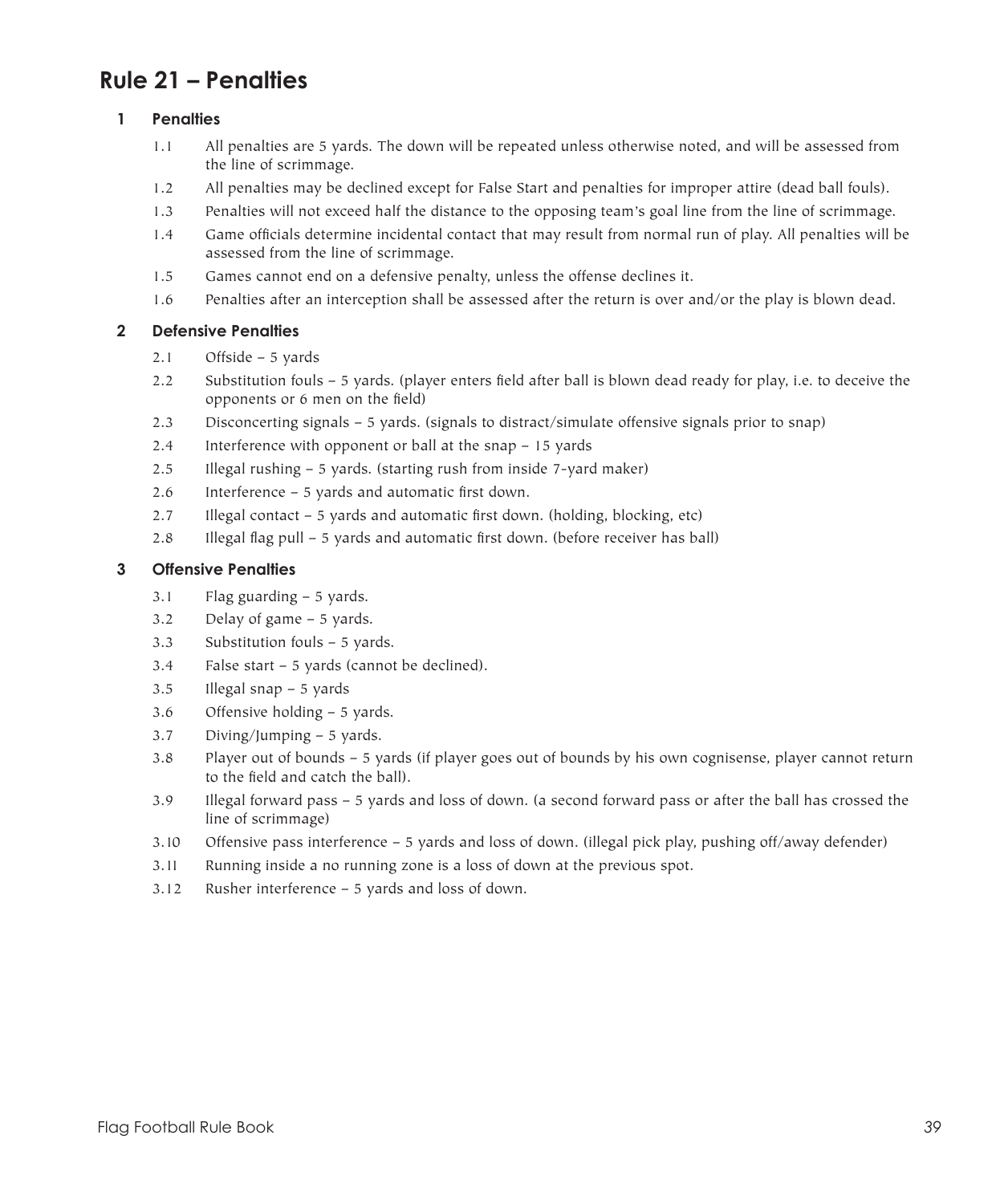# **Rule 22 – Tournament Tie Breaker System**

### **1 Tie Breaker System**

 In any contest, the final score may result in a tie. If a winning team is deemed necessary, then overtime shall be played. Procedures for 5v5, see page 44 and for 7v7, see page 50)

 In a round robin tournament, the winner is that with the best record in the end.

 If teams are tied with the same record, then the teams may play a head to head contest to determine the tournament winner.

 If there is still a tie, then the tournament may be conceded by the team with the most points in the entire tournament.

 Alternatively, the winning team may also be judged by the total point accumulation of a team in the entire season if applicable (for league tournaments).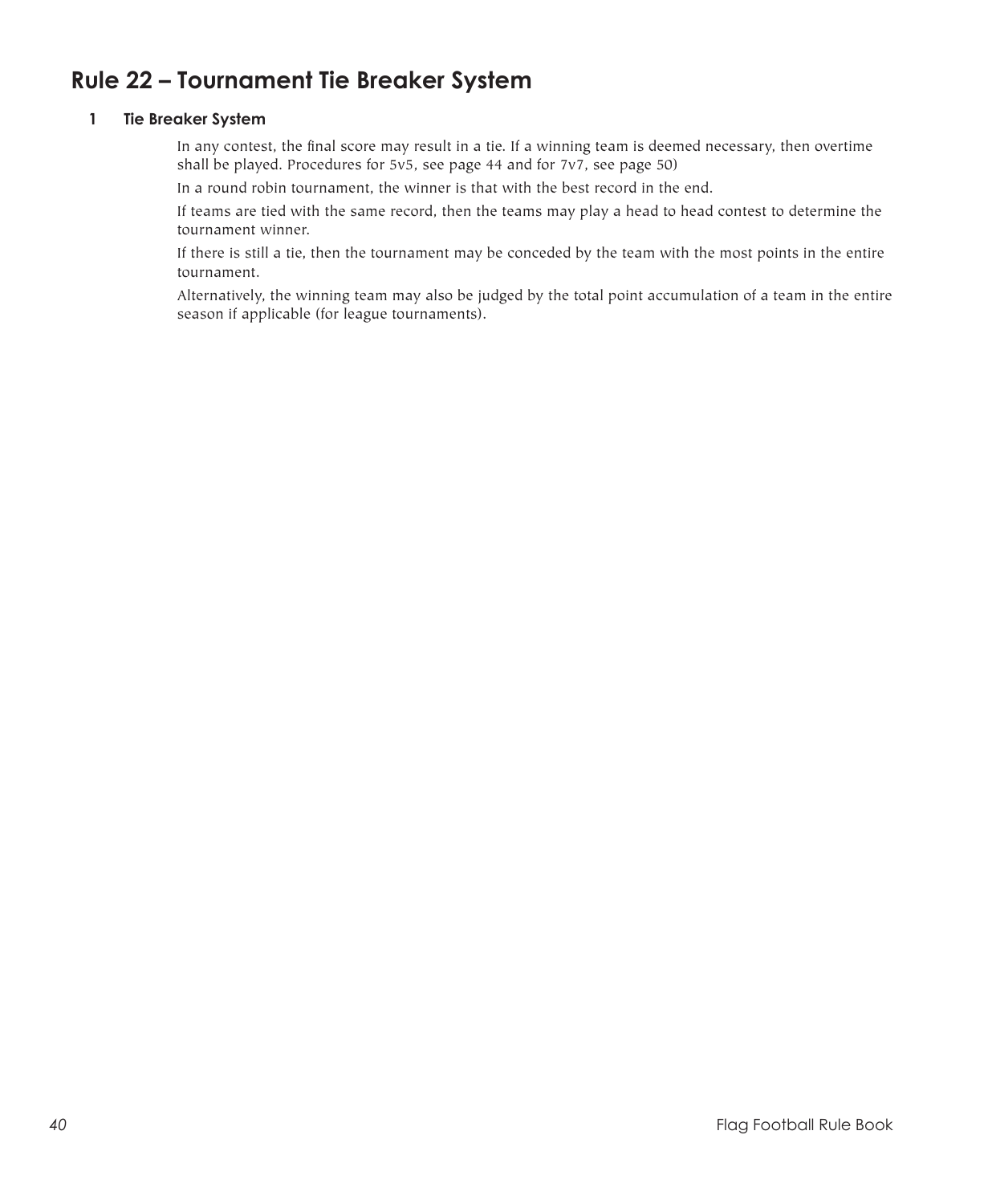# **Rule 23 – No Run Zone**

# **1 No Run Zone**

- 1.0 If a run happens in the No Run Zone, the play will be whistled dead and the penalty is a loss of down.
- 1.1 Once in the No Run Zone you can no run until you get a first down outside the No Run Zone or score a touchdown.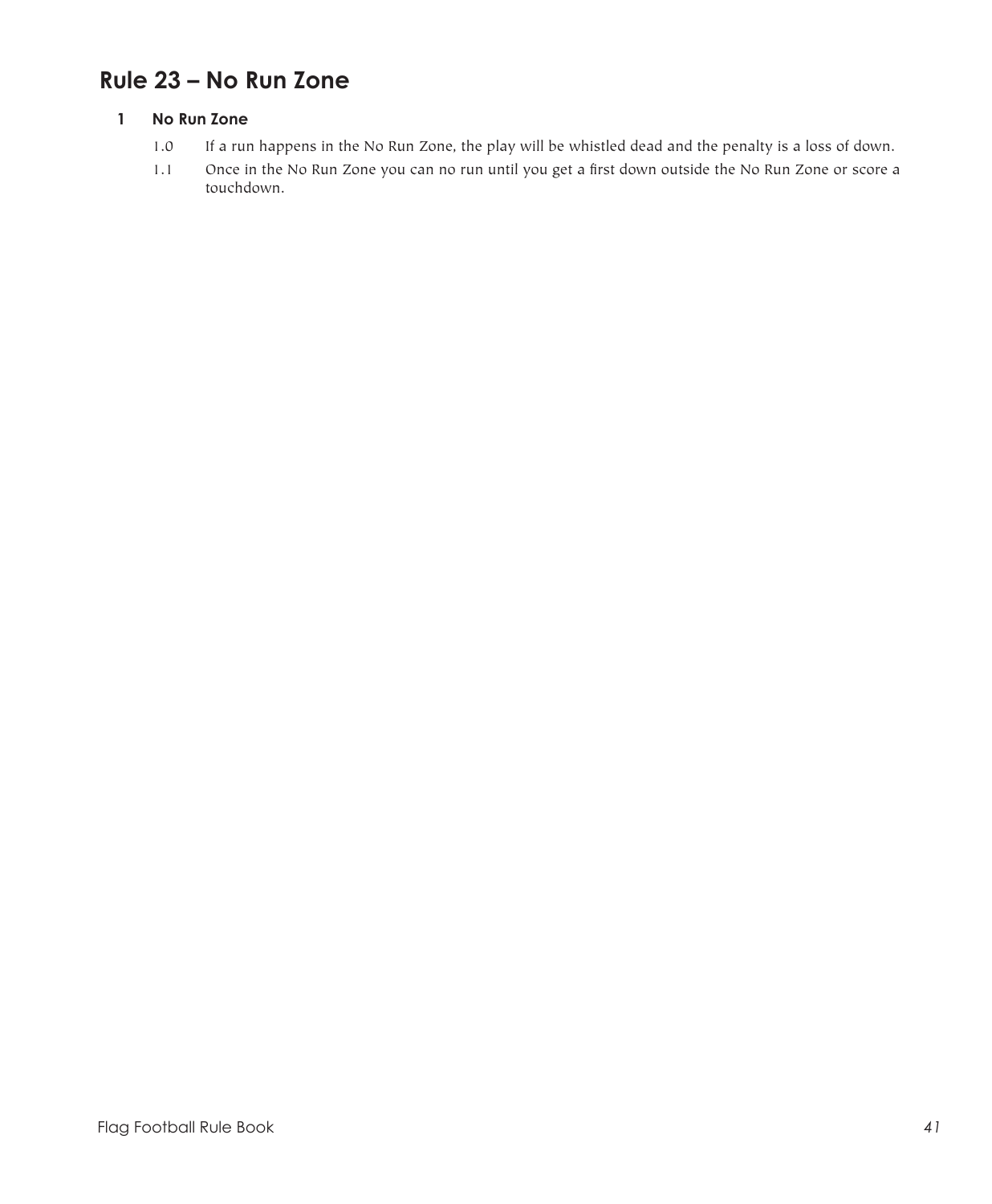# **The Canadian Rule Book for 5vs5 Flag Football**

# **5v5 Rule 1 – Field**

# **1 Field**

- 1.1 Field Diagram minimum field markings
- 1.2 Field Dimensions:

Length: 60 (or 80) yards Width: 30 (or 20) yards End Zones: Maximum 10 yards deep, minimum 7 yards deep

No Running Zones: within 5 yards of each goal line.





**2 Bench Area**

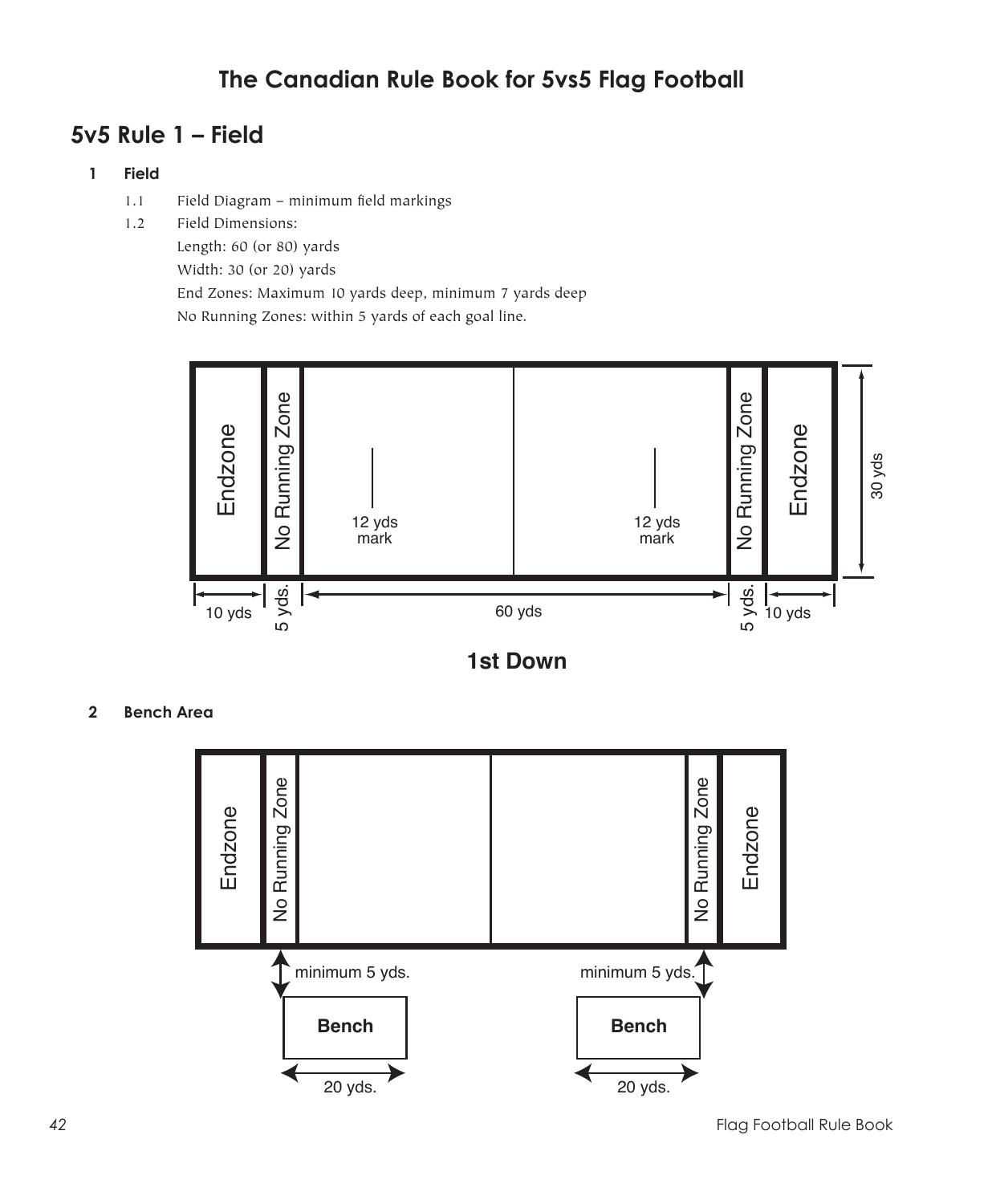# **5v5 Rule 2 – Team Members**

# **1 Players**

- 1.1 Teams need a minimum of four (4) players to be able to compete and a maximum of five (5) players on the field at any given time. The official roster size will depend on the guidelines set forth by leagues, national and international tournaments.
- 1.2 A team may have a maximum of five (5) players on the field during a play. A team may use a minimum of four (4) players during a play. A team which has more than five (5) players on the field at any time, while the ball is live shall be penalized for illegal substitution.
- 1.3 A team must have a minimum of four (4) players and a maximum of five (5) players on the field at the scheduled time or be penalized for delaying the start of the game. The team will forfeit the game by a score of 1-0 if they do not have a minimum of four (4) players and a maximum of five (5) players on the field within fifteen (15) minutes of the schedules start of the game.
- 1.4 When a team refuses to start or continue a game at the request of the Referee, it will be penalized for delaying the game. On the third refusal, the team will forfeit the game by a score of 1-0; if the nonforfeiting team is in the lead at this point, the score will stand.

# **2 Captains**

2.1 Each team is permitted a maximum of 2 team captains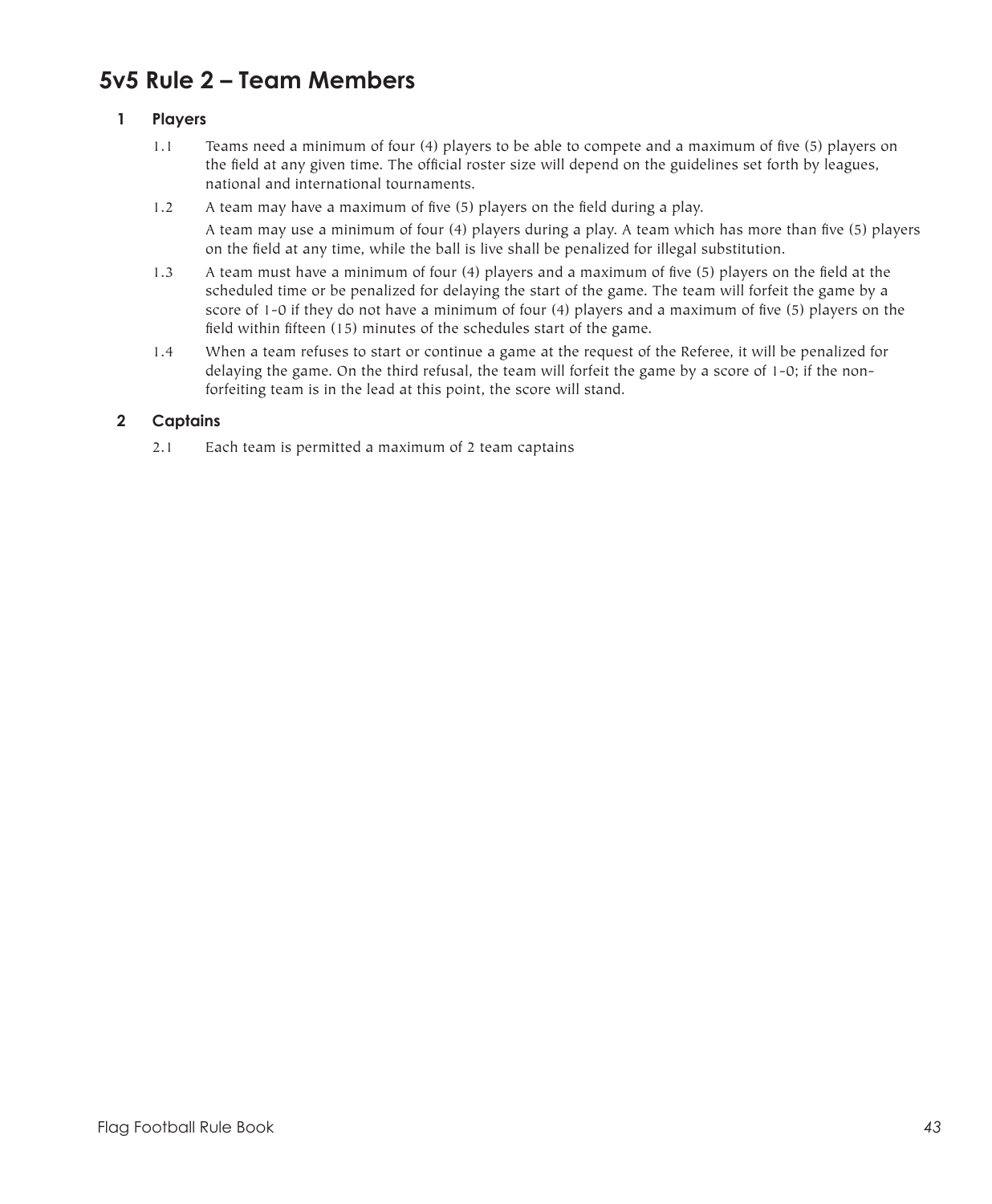# **5v5 Rule 3 – Game Procedure**

# **1 General Rules**

- 1.1 The offensive team takes possession of the ball at its 5-yard line and has three (3) plays to cross midfield. Once a team crosses midfield, it has three (3) plays to score a touchdown. If the offense fails to score, the ball changes possession and the new offensive team takes over on its 5-yard line.
- 1.2 To begin a play, the ball must be snapped by the offensive center, from the point of scrimmage to the quarterback. There is no minimal distance required by the quarterback who can be either up close to the center or in shot-gun formation.
- 1.3 An automatic first down by penalty will overrule the other requirements regarding three (3) plays to make either a first down or score.

 Note: In Canadian Flag Rules there are three (3) plays to cross mid-field or score a touchdown, while in IFAF Flag 5v5 Rules used in international competition, there are four (4) plays to cross mid-field or score a touchdown.

- 1.4 If the offensive team fails to cross midfield, possession of the ball changes and the opposition starts its drive from its 5-yard line.
- 1.5 All possession changes, except interceptions, start on the offensive 5- yard line.
- 1.6 If an offensive penalty passed midfield occurs, which causes the ball to be placed behind midfield marker, the offensive team must still make a touchdown in 3 plays.
- 1.7 "No-running zones," are located five (5) yards in front of each end zone. When the ball is on or inside the 5-yard line going towards the opponent's end zone, the ball carrier cannot run across the line of scrimmage. (no running plays)
- 1.8 The passer cannot run with the ball past the line of scrimmage, unless the ball has handed, tossed or pitched to another player and it has been returned.
- 1.9 Once the ball carrier has crossed the line of scrimmage the ball cannot be handed off, tossed, pitched or passed in any way.
- 1.10 An offense may use multiple handoffs behind the line of scrimmage. Only backward & lateral handoffs are allowed during the down.
- 1.11 Forward pass Ball must be on or beyond the line of scrimmage to be legal.
- 1.12 There are no kickoffs in the game of 5v5 flag football.
- 1.13 Teams change end zones at half time.

#### **2 Bean Bags**

2.1 Two (2) bean bags are needed. One to indicate the line of scrimmage and another to indicate the rusher's line. An option is to have a third bean bag to mark where the play is dead.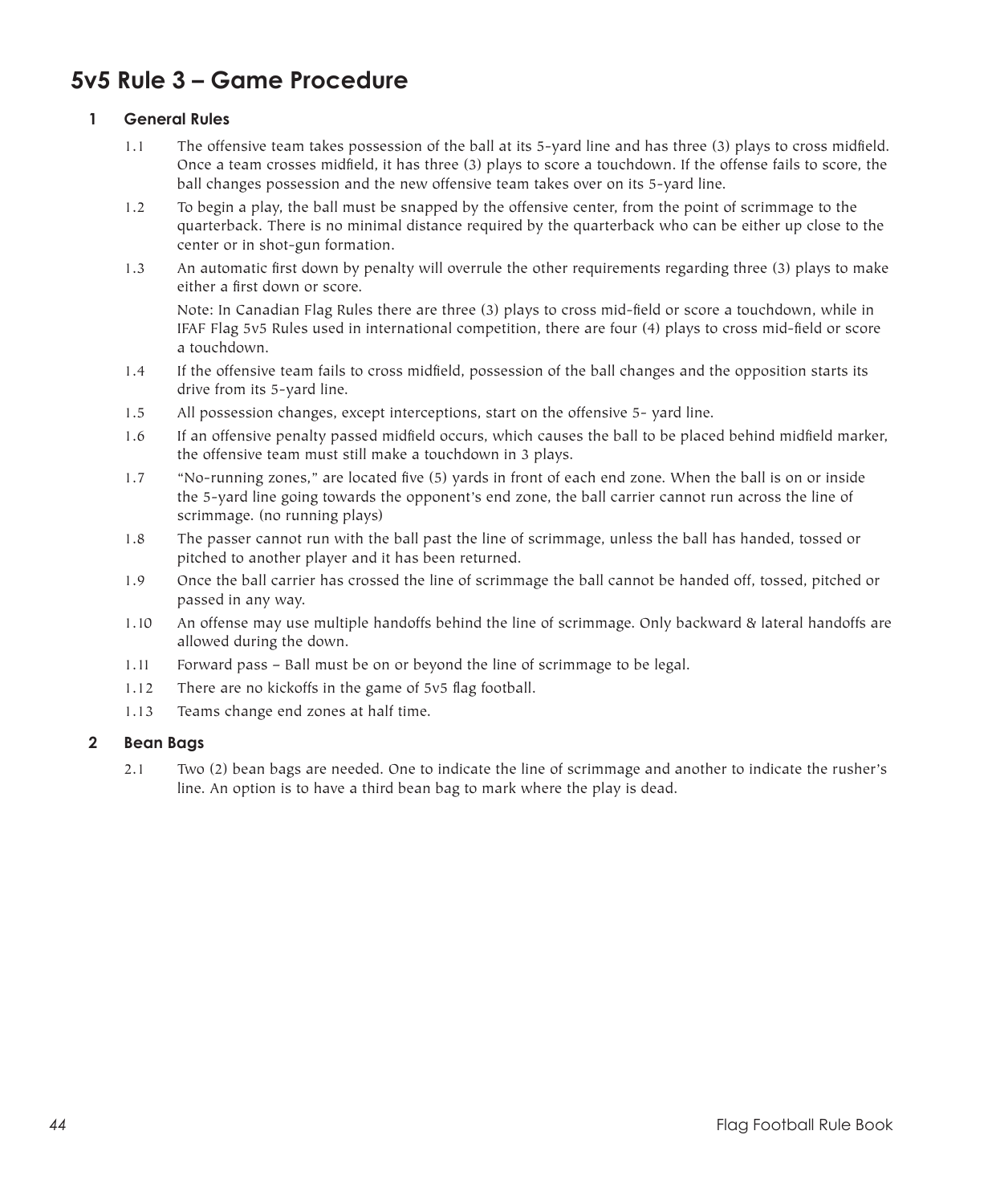# **5v5 Rule 4 – Scoring**

### **1 Obtaining Points**

1.1 Touchdown: 6 points

Extra point: 1 point. (Played from midpoint of 5-yard line only) Extra point: 2 points (Played from midpoint of 12-yard line only) Safety: 2 points

Note: An interception returned to opponent's end zone on any extra point play by the defense will result in the defense scoring 2 points plus possession for next series at its 5-yard line.

## **2 Convert**

- 2.1 A team scoring a convert from the 5 yard line is awarded one (1) point. A team scoring a convert from the 12 yard line is awarded two (2) points. When a penalty affects the normal point of scrimmage of a convert attempt, the awarding of one (1) or two (2) points will be based on where the original convert attempt was scrimmaged prior to any penalty application or repeated convert attempt.
- 2.2 A convert is scored when a player has legal possession of the ball the in the opponent's end zone during a convert attempt.
- 2.3 If the team chooses the additional point from five (5) yards, this is within the "no-running zone" and the ball must be thrown.

### **3 Safety Touch**

- 3.1 A team scoring a safety touch is awarded 2 points
- 3.2 A team scores a safety when their opponents cause the ball to be brought into their end zone and the ball is ruled dead in the end zone before they can bring it out legally, or the ball is considered to have not left the end zone.
- 3.3 A safety touch is not awarded when a player's momentum, while intercepting a pass in the field of play, causes the ball to be brought into the end zone, where it is eventually rules dead; the intercepting team shall be awarded a first down at the point of interception.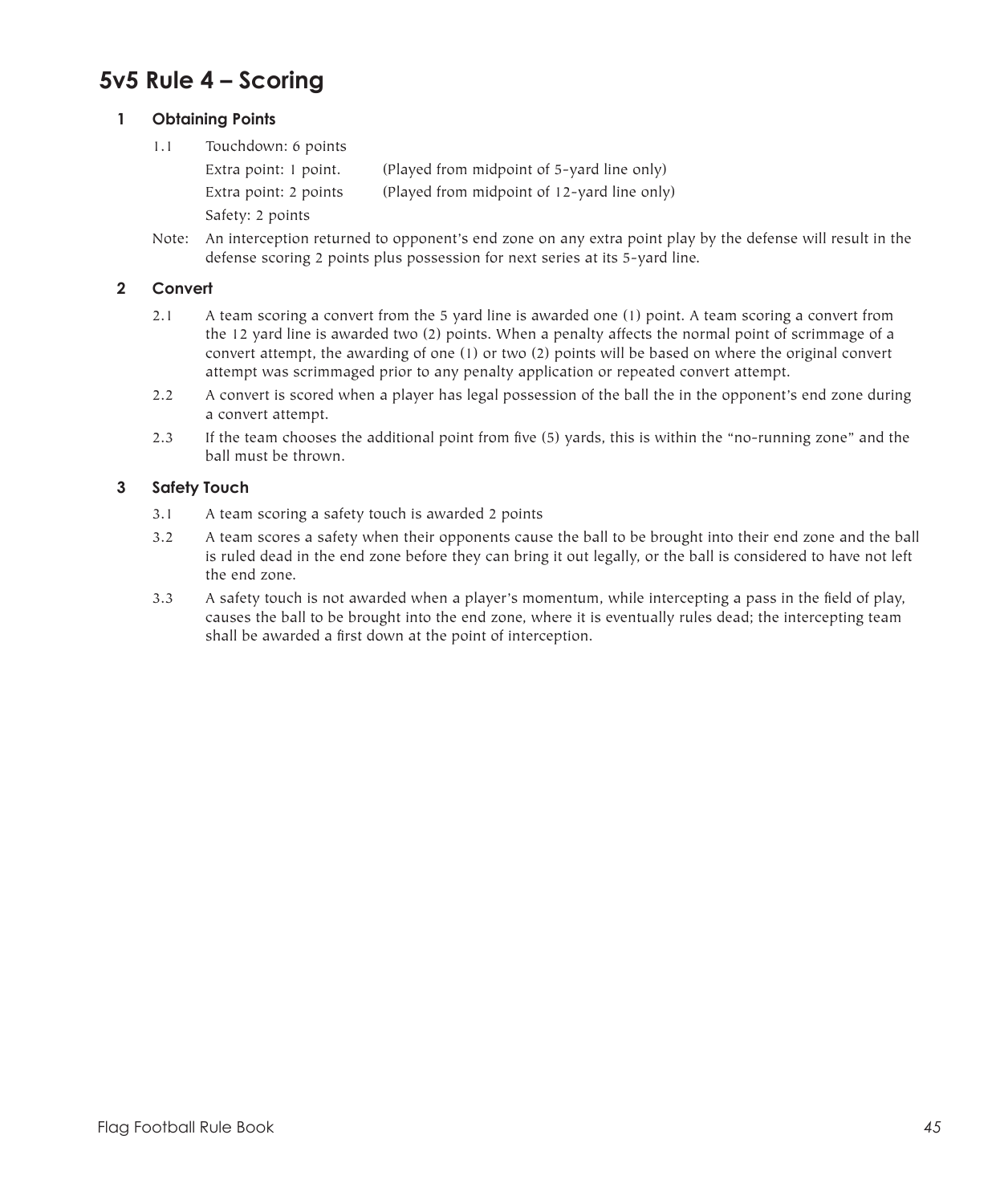# **5v5 Rule 5 – Timing / Over Time**

# **1 Timing**

- 1.1 Game length is 40 minutes. (2 x 20 minute halves)
- 1.2 The time is running except the last two minutes of each half will be "official timing" If the ball carrier is out of bounds, the game clock will stop, if a pass is incomplete, the clock will stop – time will NOT stop after every play. The players will learn how to manage the game clock as in tackle football.
- 1.3 Clock will stop to warn teams that there are two (2) minutes left to play in each half (no time out is given). Teams will be warned when there are two (2) minutes left to play in both halves. The official will make two (2) whistle blows to signal two minutes.
- 1.4 Period for half-time will be 2 minutes.

# **2 Over Time**

2.1 The team winning the coin toss starts with the ball on the midline.

 Each team has three attempts to score after which the other team gets three attempts from the midline. If the score is still tied after each team has used their attempts, both teams start again from the midline and try to score. Extra-points after the score are played as in regulation time. Except when the score is tied after 2 attempts by both teams, they have to play their extra point tries from the 12-yard line. Turnovers end the team's attempts and can be returned for a score.

2.2 Each time the ball is spotted the offense has 30 seconds to snap the ball.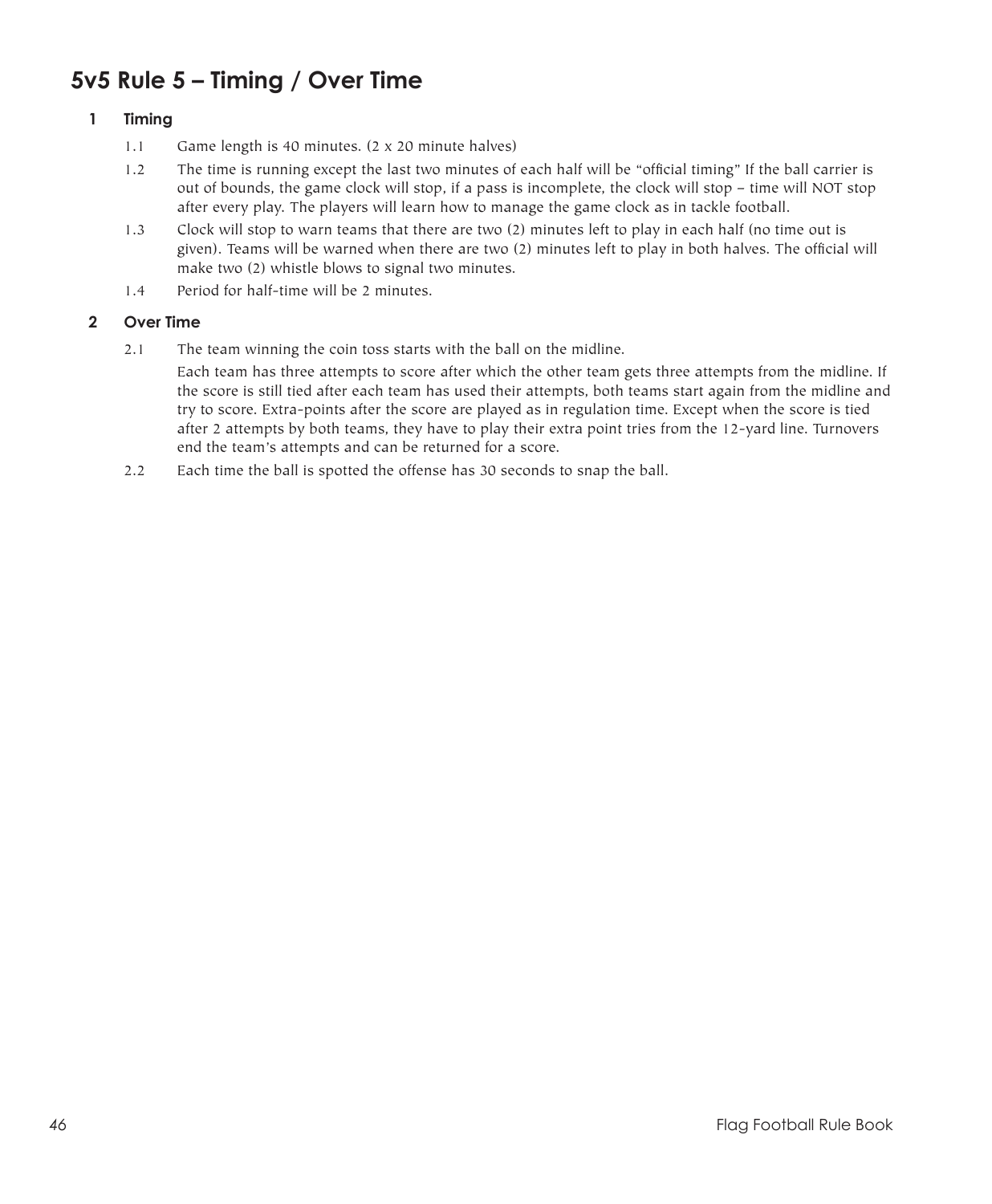# **7v7 Rule 1 – Field**

### **1 Field Definition and Markings**

1.1 The field of play shall be 110 yards long by 65 yards wide. In addition there shall be an end zone 20 yards long at each end. These areas shall be marked as shown in the field diagram.



- 1.2 Sidelines lines marking the sides of the field.
- 1.3 Hash marks Two series of hash marks, parallel to the sidelines and running the length of the field from one goal line to the other. Each hash mark is 24 yards from the nearest sideline. The ball must always be snapped between these two lines.
- 1.4 Goal Lines the lines marking the end of the field.
- 1.5 End Zone the area bounded by the goal line, end zone sidelines and dead line. The goal line is part of the end zone.
- 1.6 Field of Play the area bounded by the goal lines and the sidelines.
- 1.7 The following lines are parallel to the goal lines, running from one sideline to the other, on either side of the midfield line:
	- Midfield Line at 55 yards runs parallel to the goal lines and divides the field of play in two identical sections.
	- Dead Line the line 20 yards behind each goal line and parallel to it.
	- Kick-off line at 45 yards to start at half and after a touchdown. Kick-off line is used after a safety and single point.
	- Starting line at 10 yards of scrimmage after an interception inside the end zone.
	- Convert Line for 2 points at 10 yards.
	- Convert Line for 1 point at 5 yards.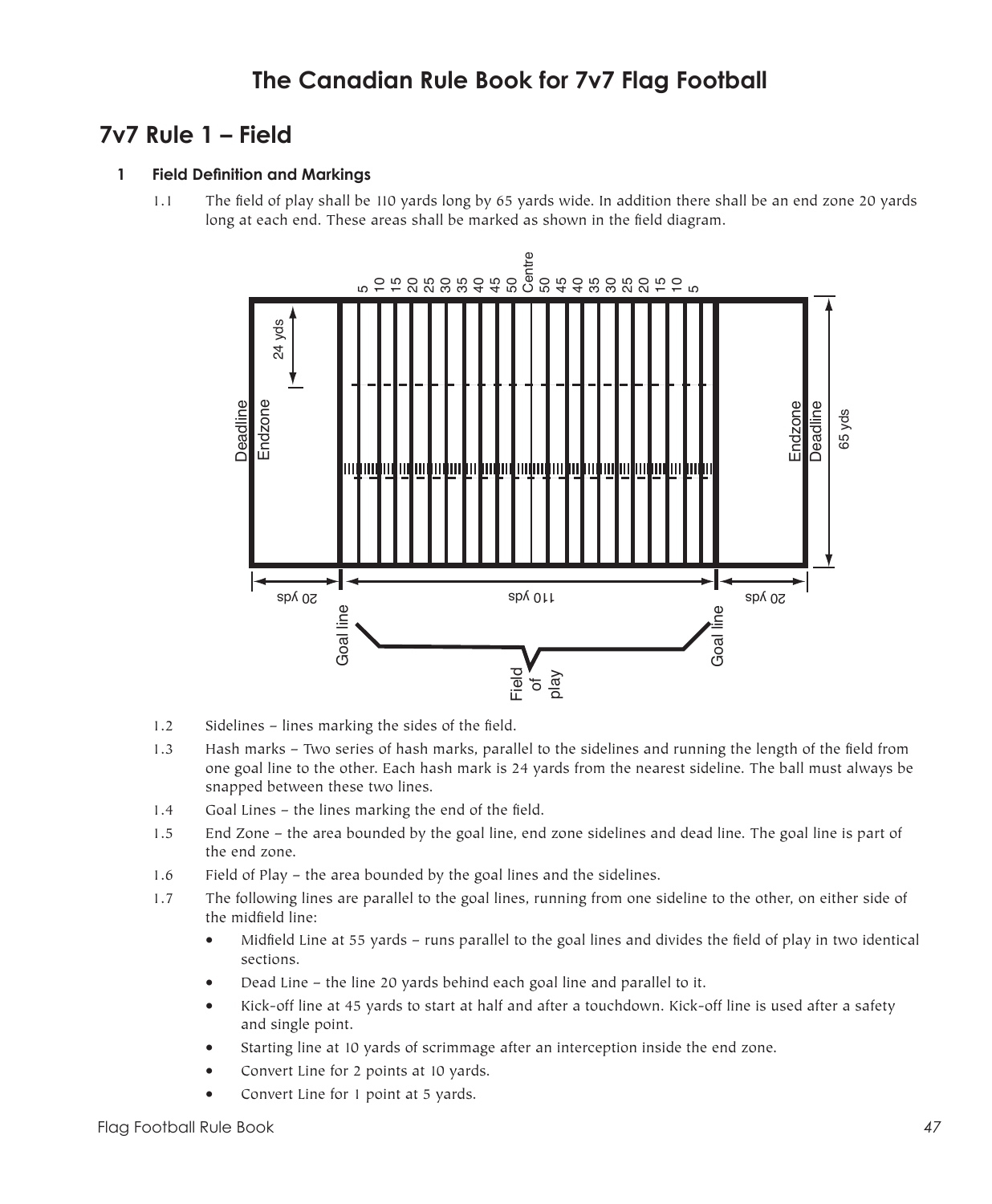# **2 Field Dimension & Measurements**

2.1 All measurements are in yards and taken from the inside of the lines.

|                                                                      | <b>Ideal Field</b> | Other Options                    |
|----------------------------------------------------------------------|--------------------|----------------------------------|
| Field Width                                                          | 65                 | Minimum 50                       |
| Length of Playing Field                                              | 110                | Minimum 90                       |
| Length of End Zone                                                   | 20                 | Minimum 10                       |
| Hash Marks (from sidelines)                                          | 24 yard line       | 20 yard line                     |
| Midfield line                                                        | 55 yard line       | Midfield                         |
| Kick-off line to start a half and after a touchdown                  | 45 yard line       | 10 yards away from midfield line |
| Kick-off line used after a safety or a single point                  | 35 yard line       | 20 yards away from midfield line |
| Starting line of scrimmage after an interception inside the end zone | 10 yard line       | 10 yard line                     |
| Convert line for 2 pts                                               | 10 yard line       | 10 yard line                     |
| Convert for 1 pt                                                     | 5 vard line        | 5 yard line                      |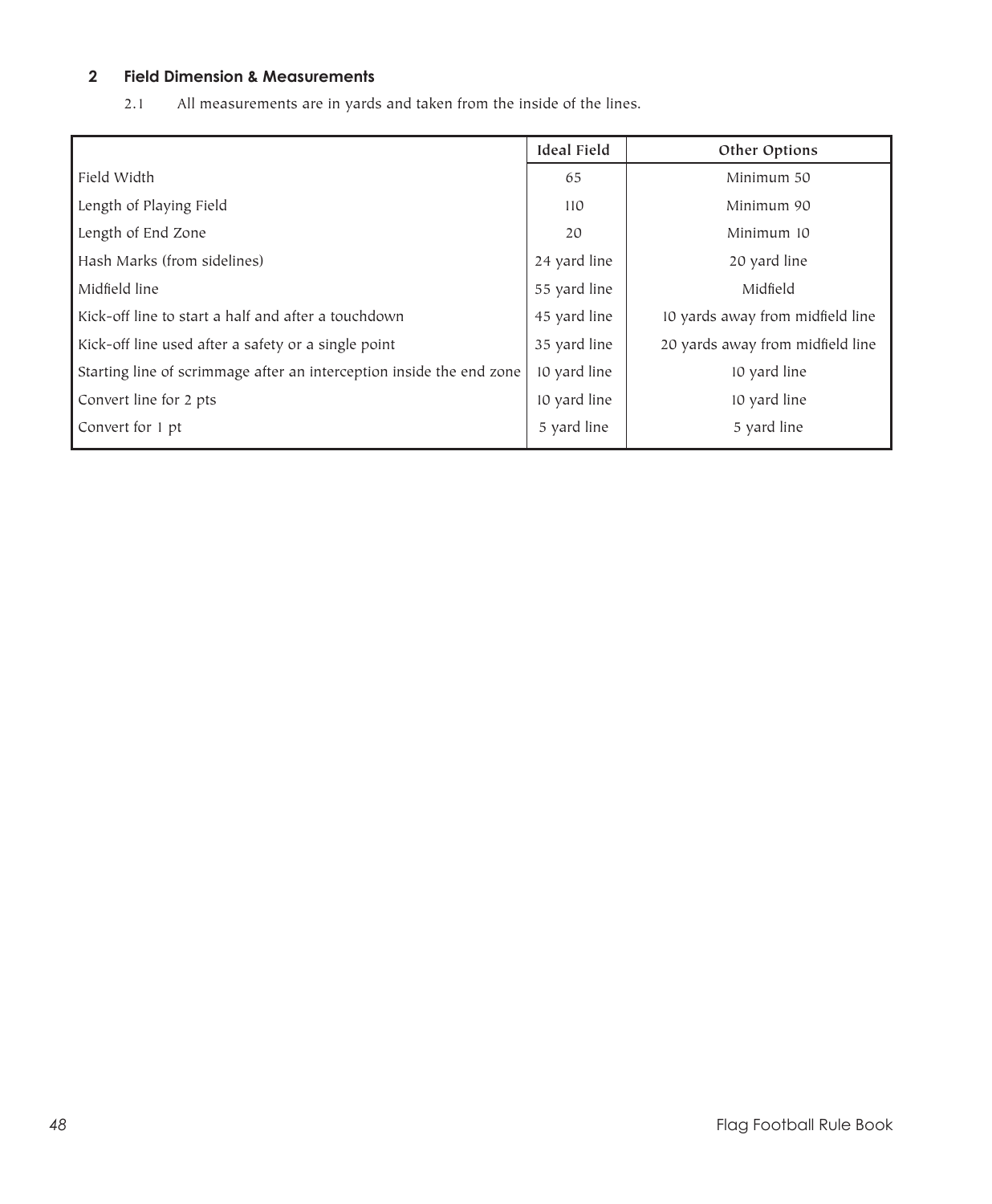# **7v7 Rule 2 – Team Members**

# **1 Players**

- 1.1 Teams need a minimum of six (6) players to be able to compete and a maximum of seven (7) players on the field at any given time. The official roster size will depend on the guidelines set forth by leagues, national and international tournaments.
- 1.2 Each team may have a maximum of seven (7) players on the field during a play. A team may use a minimum of six (6) players during a play. A team which has more than seven (7) players on the field at any time, while the ball is live shall be penalized for illegal substitution.
- 1.3 A team must have a minimum of six (6) players and a maximum of seven (7) payers on the field at the scheduled time or be penalized for delaying the start of the game. The team will forfeit the game by a score of 1-0 if they do not have a minimum of six (6) players and a maximum of seven (7) players on the field within fifteen (15) minutes of the schedules start of the game.
- 1.4 When a team refuses to start or continue a game at the request of the Referee, it will be penalized for delaying the game. On the 3rd refusal, the team will forfeit the game by a score of 1-0; if the nonforfeiting team is leading at this time the score will stand.
- 1.5 A player is eligible to play, if he/she has arrived prior to the 2nd half kick-off.

### **2 Captains**

2.1 Each team is permitted a maximum of 4 team captains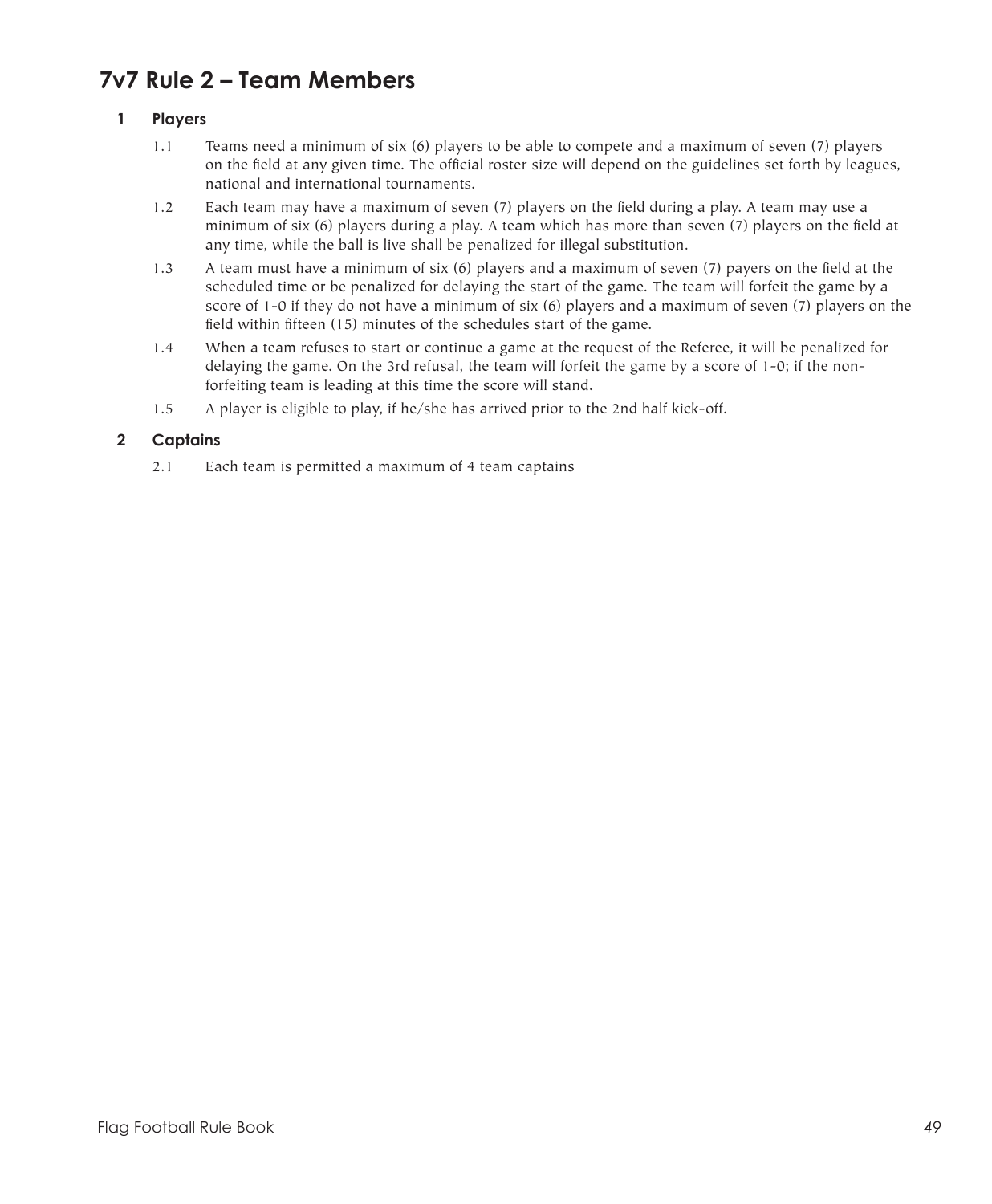# **7v7 Rule 3 – Game Procedure**

# **1 General Rules**

- 1.1 The game starts with a kick-off (one team kicks the ball to the opposing team). The receiving team becomes the offensive team and the kicking team becomes the defensive team.
- 1.2 To begin a play, the ball must be snapped by the offensive center, from the point of scrimmage to the quarterback. The quarterback must be at least five (5) yards from the line of scrimmage when they first touch the ball.
- 1.3 The offensive team tries to bring the ball to the opponent's end zone by passing or running it (touchdown or kick). The offensive team has 3 tries or downs to gain 10 yards and complete 1 pass. If they succeed, the offensive team has earned a 1st down and gets another set of 3 downs to move the ball downfield. If they do not score or get a 1st down, the offensive team loses possession of the ball and becomes the defensive team.
- 1.4 If the offensive team thinks that they will not get a 1st down, they can decide to give the ball back to the opponent by kicking the ball to them, as far away as possible from their own end zone.
- 1.5 The defensive team on the field tries to prevent the offense from scoring or getting a first down. To do so, they have to stop the ball carrier by flagging him or her or by knocking down a pass before it is completed.
- 1.6 When the defensive team succeeds in preventing the offense from getting a first down or by intercepting a pass, the teams exchange roles on the field. Offense becomes defense and vice versa.
- 1.7 A defensive team can also score points. If the offensive team is stopped in its own end zone, the defense scores a safety. If the defensive team intercepts a pass and runs the ball back to the opponent's end zone, they score a touchdown.
- 1.8 The team that scores a touchdown gets an extra down to try to score a convert: they can choose to try and score either 1 or 2 points on a convert.
- 1.9 After the convert, play resumes with a kick-off by the scoring team (now the defensive team) who will try to prevent the opponent from scoring or getting a 1st down during their ball possession.
- 1.10 The quarterback can run with the ball past the line of scrimmage.
- 1.11 Once the ball carrier has crossed the line of scrimmage the ball can be handed off or lateraled.
- 1.12 An offense may use multiple handoffs behind the line of scrimmage. Only backward & lateral handoffs are allowed during the down.
- 1.13 Forward pass Ball must be thrown from behind the line of scrimmage to be legal.

#### **2 Choice of Kick-Off**

- 2.1 For the first half, the captain of the visiting team shall choose to kick off, receive the kick or defend an end of the field. The captain of the home team shall then choose one of the two remaining choices.
- 2.2 For the 2nd half, the captain of the home team shall choose to kick off, receive the kick off or defend an end of the field. The captain of the visiting team shall then choose one of the two remaining choices.
- 2.3 After the captain's choice has been given by the Referee to the opposing captain, the choice cannot be changed.

#### **3 Down**

- 3.1 After the ball becomes dead on a kick off, the team in possession shall be awarded a first down and will have three (3) attempts or downs to gain 10 yards. The ball shall be advanced by carrying it or throwing it using legal scrimmage play. If the offense gains the required distance in the series of three (3) downs, a first down is awarded again.
- 3.2 If the required distance for a first down is not gained in the three (3) attempts, the ball is awarded to the defense at the point where the ball becomes dead after the third attempt.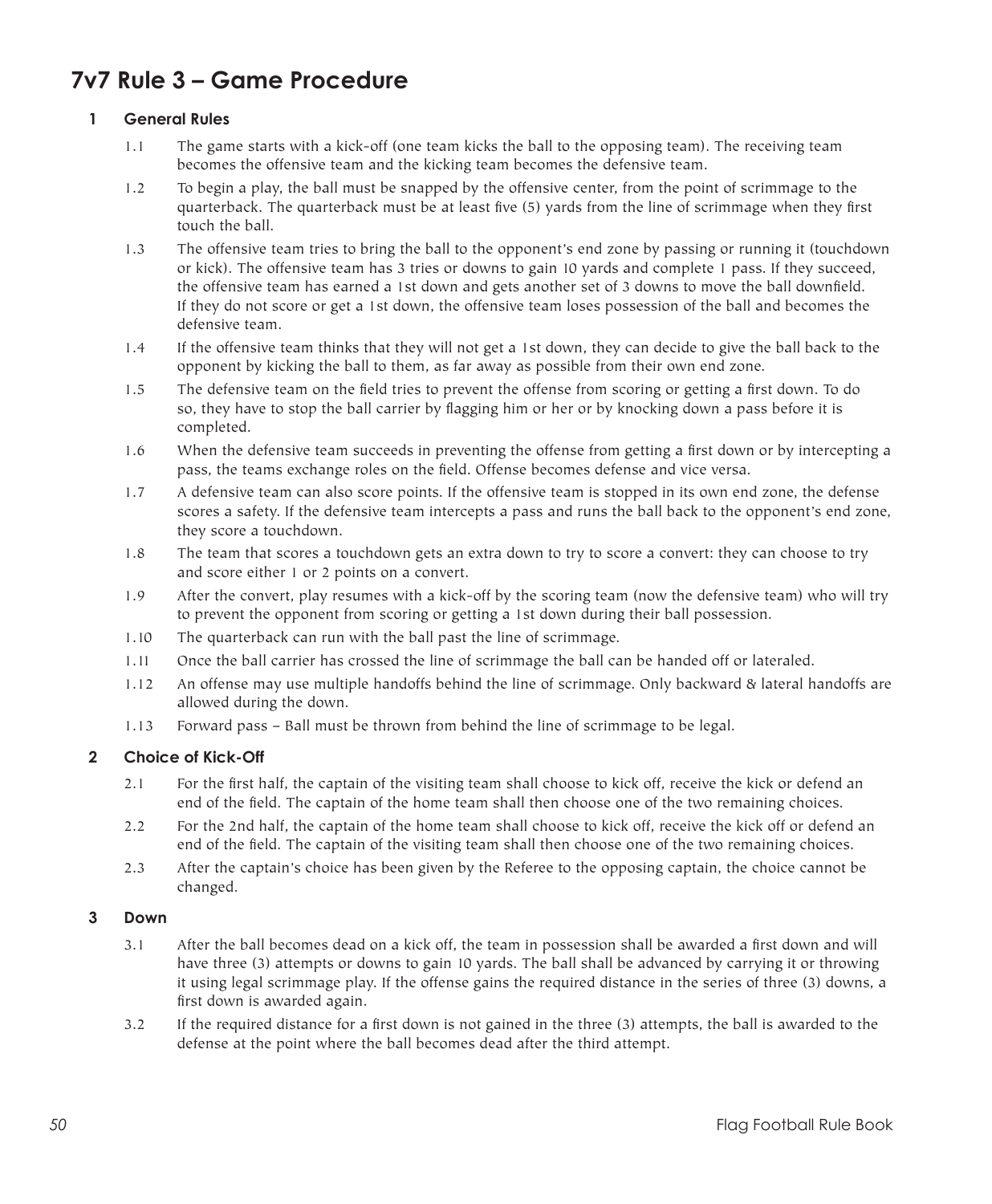3.3 The Referee is the sole judge as to whether or not a first down has been gained by the offense. The captain of either team may ask for a measurement, but the Referee has the authority to ignore the request if the Referee is convinced that a correct decision can be made without the aid of measurement.

# **4 Equipment**

4.1 The kicking tee must not raise the lowest part of the ball more than two (2) inches off the ground. The penalty is illegal procedure. The kicking team is responsible for removing the kicking tee from the field after the play is dead. Failure to do so will result in an objectionable conduct penalty against the team.

## **5 Bean Bags**

5.1 Three (3) bean bags are needed. One to indicate the line of scrimmage and another to indicate the 5 yard rusher's line. A third bean bag of a different color is needed to mark the first down.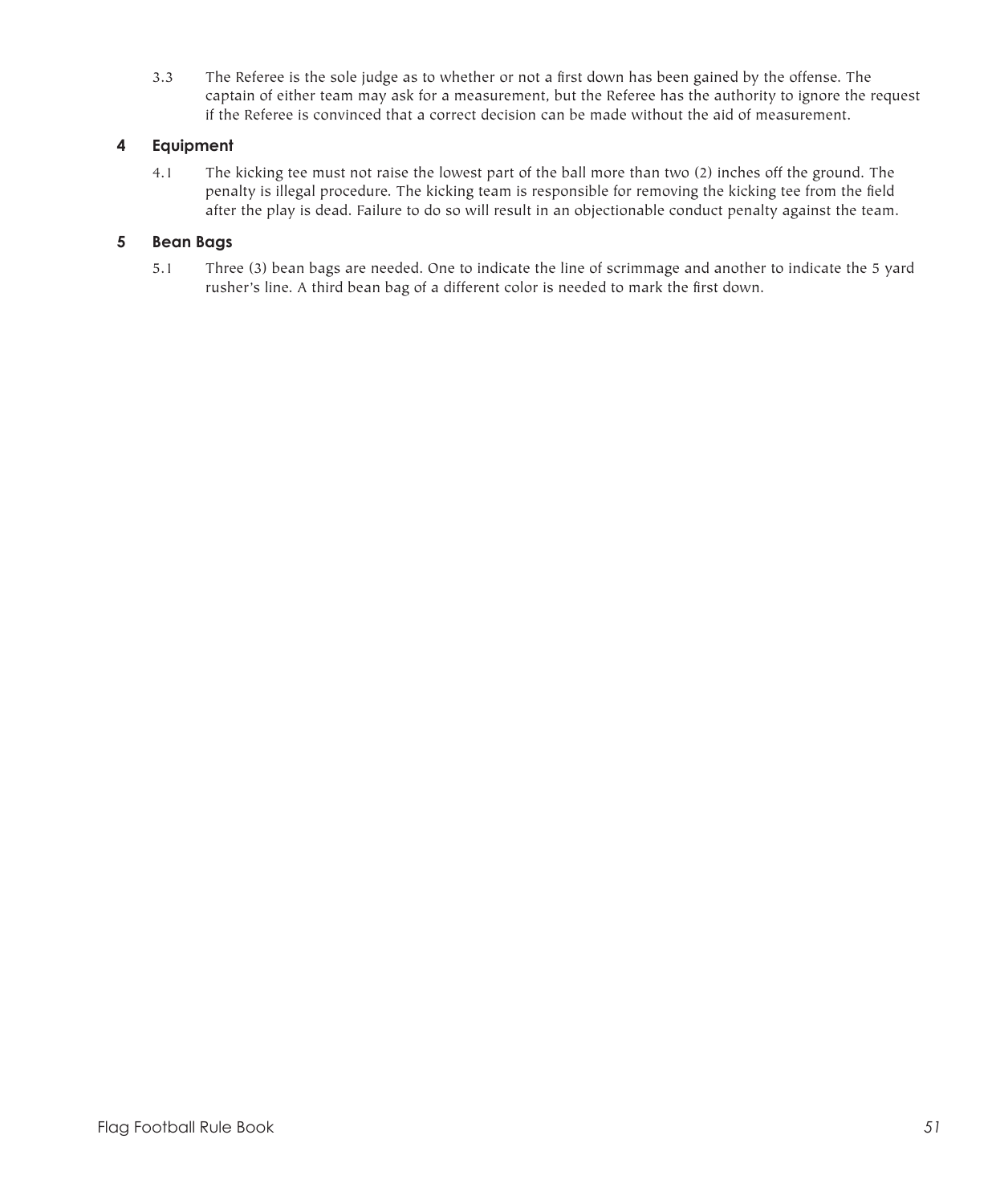# **7v7 Rule 4 – Timing / Overtime**

# **1 Timing**

- 1.1 The game is divided into 4 periods called quarters.
- 1.2 Not counting time outs, the 1st and 3rd quarters consist of 15 minutes.
- 1.3 After 10 minutes of play in the 2nd and 4th quarters (not counting time outs), the referee informs both teams that 2 minutes remain before the last 5 plays of the quarter. Following the three minute warning signal (not counting time outs), the referee informs both teams that only 5 plays remain before the end of the half. These 5 plays do not include converts, kick-offs or downs replayed because of a penalty.
- 1.4 The time clock starts on the referee's whistle at the beginning of play in each quarter. The time clock runs continuously except during time outs and the last 5 plays of a half. Otherwise, the time clock can only be stopped and restarted on the head referee's signal.
- 1.5 During the last 5 plays of the 4th quarter, the head referee can stop the game if he or she feels that the security of the players is compromised.
- 1.6 Each half will begin with a kick off from the kicking team's 45 yard line. The 1st and 3rd quarters will end when no time remains in the period when the ball becomes dead at the end of a legal play.
- 1.7 At the start of the 2nd and 4th quarters, the teams will change ends. The ball will be put into play by the team entitled to do so, at the appropriate point determined by the end of the last play of the previous quarter.
- 1.8 A half shall end when no time remains in the period when the ball becomes dead at the end of a legal play.
- 1.9 The clock must be stopped if the ball falls off the kicking tee.
- 1.10 When a touch down is scored on the final play of a period, the convert attempt must be completed before that period is considered completed.

#### **2 Overtime**

- 2.1 When the score is tied at the end of the game, overtime procedures are as follows:
	- A 3-minute rest period is allowed at the end of the 4th quarter;
	- • Team captains will assemble for a coin toss (like pre-game); the winner of the coin toss chooses to start on offense or on defense.
	- Each team has 3 attempts to score a 1 or 2 point convert, at their convenience.
- 2.2 If the score is still tied after the 3 convert attempts have been played on each side, there will be a 1minute rest period. Each team will then have one chance at another convert attempt (in the same order) until one team outscores the other.

#### **3 Changing Sides**

- 3.1 At the end of the 1st and 3rd quarter, the two teams change sides on the field.
- 3.2 The team in possession of the ball will then restart the next play at a point corresponding exactly to the point where the ball became dead at the opposite end of the field, and in exactly the same manner as if play had not been interrupted by the end of the previous period.

#### **4 Half Time**

4.1 At the end of the 2nd quarter, a 5 minute rest period is allowed. With the approval of the captains on both teams and the head referee, the length of the half time period can be modified.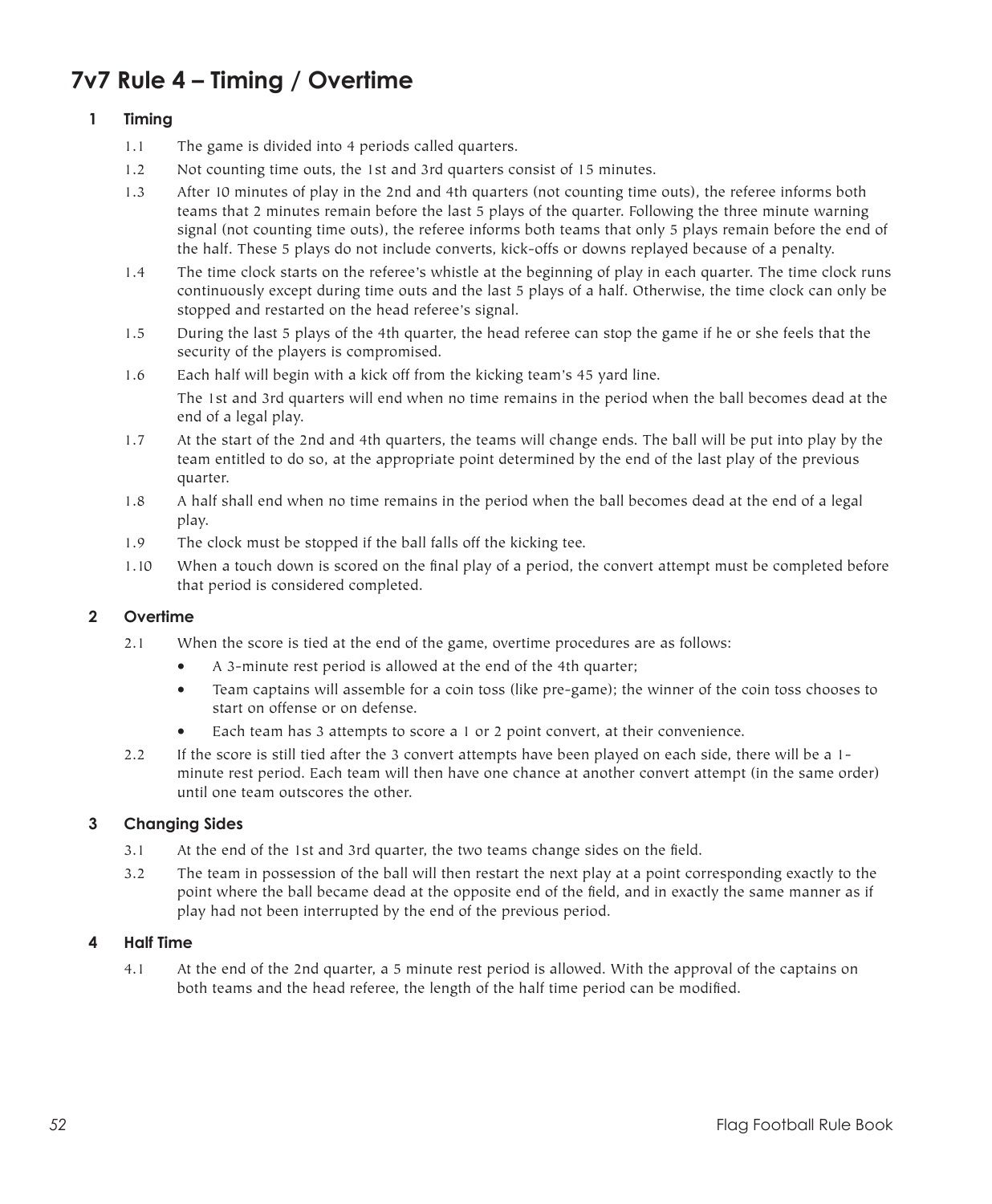# **7v7 Rule 5 – Scoring**

# **1 Obtaining Points**

- 1.1 Touchdown 6 points; Safety 2 points
- 1.2 Single:

A team scores a single (1 point) when one of the players kicks the ball:

• Inside the opponent's end zone and the play is whistled dead or the ball goes through the end zone or crosses the back line.

*or*

- Inside the opponent's end zone and the ball leaves the end zone by crossing the sideline. Exception: on a kick-off, the ball must first touch the ground inside the playing field before a single can be awarded.
- 1.3 A team that has conceded a single will take possession of the ball on their own side of the field, 20 yards from midfield, between the 2 hash marks.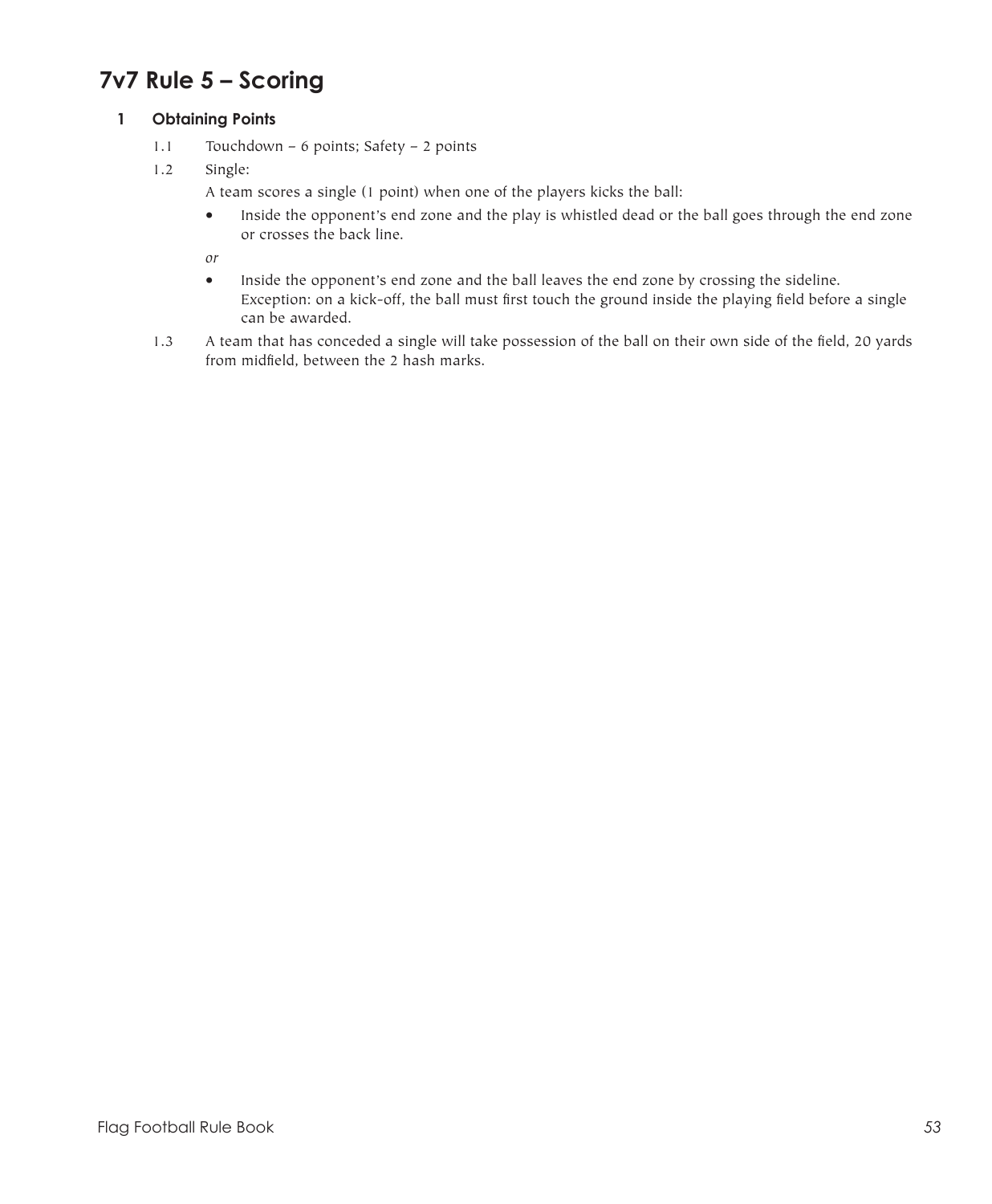# **7v7 Rule 6 – Kicking Game (U-17 + up)**

# **1 Kicking**

- 1.1 A kicked ball is one struck by a player's foot or leg below the knee to intentionally give possession of the ball to the opposing team.
- 1.2 Three types of kicks exist in 7v7 flag football for divisions U-17 and higher. They are: kick-off, punt and free-kick.
- 1.3 When the ball contacts a foot or part of a leg of a player while a team is trying to gain possession and is not intentionally kicking the ball, it is considered not to be a kick and the ball is treated as a lateral pass with applicable rules.

### **2 Immunity**

2.1 The first player to touch the ball kicked by the opponent (returner) has a 5 yard immunity area: no player on the kicking team (including the kicker) can be inside the 5 yard area when the returner touches the football for the first time. Infractions result in a penalty for not respecting immunity (penalty with options; see different types of kicks). If a player from the kicking team touches the ball first, the ball is whistled dead and the immunity rule is in effect, even if no player from the receiving team is closer than the 5 yard area.

# **3 Kick Off**

- 3.1 The kick-off is executed as the 1st play to start a half or after a touchdown. It can also be executed after a safety.
- 3.2 On kick-offs that occur after a touchdown to start a half; the football is placed between the hash marks on the side of the field of the kicking team, 10 yards away from midfield. For kick-offs after a safety, the ball is placed 20 yards away from midfield, between the hash marks and on the side of the field of the kicking team. The application of penalties can modify the placement of the football.
- 3.3 During a kick-off, the ball may be placed on the ground, held by another player, or it can be placed on a kicking tee. If placed on the tee, the football must not be more than 2 inches off the ground. A procedure penalty may be called for infractions. The team executing the kick-off is responsible for removing the kicking tee from the field once the ball is whistled dead. The team receiving the kick provides the football.
- 3.4 A huddle is not mandatory for a kick-off. The kicking team has 20 seconds after the official's whistle to kick the ball. Once the time has expired, the official will stop the play and give a penalty for delay of game.

 If there is a second penalty for delay of game, the opposing team will take possession where the ball was spotted. After the penalty for delay of game, the official must inform both teams of the implications of a second penalty for delay of game.

- 3.5 Once the official has whistled the start of the 20 seconds, no player, either on offense or defense, may enter the field (penalty for illegal substitution). The official will make sure there are 7 players on the field for each team. A team that takes too much time to line up 7 players on the field for kick-off will receive a penalty for delay of game.
- 3.6 The receiving team on a kick-off can execute a forward pass.

#### **4 Offside on a Kick Off**

- 4.1 Neutral zone: the neutral zone is the area between the kick-off line, the line 20 yards in front of the kickoff line and the 2 sidelines.
- 4.2 At the exact moment when the ball is kicked, all players on the kicking team (except for the holder) have to be behind the ball (if not, penalty for offside: 5 yard penalty and re-kick, or the receiving team may decline the penalty and take the ball at the point where the play stopped).
- 4.3 Until the ball is kicked, players on the receiving teams must remain on their side of the neutral zone (if not, penalty for offside: 5 yard penalty and re-kick or kicking team may decline the penalty and the receiving team takes possession of the ball at the point where the play stopped).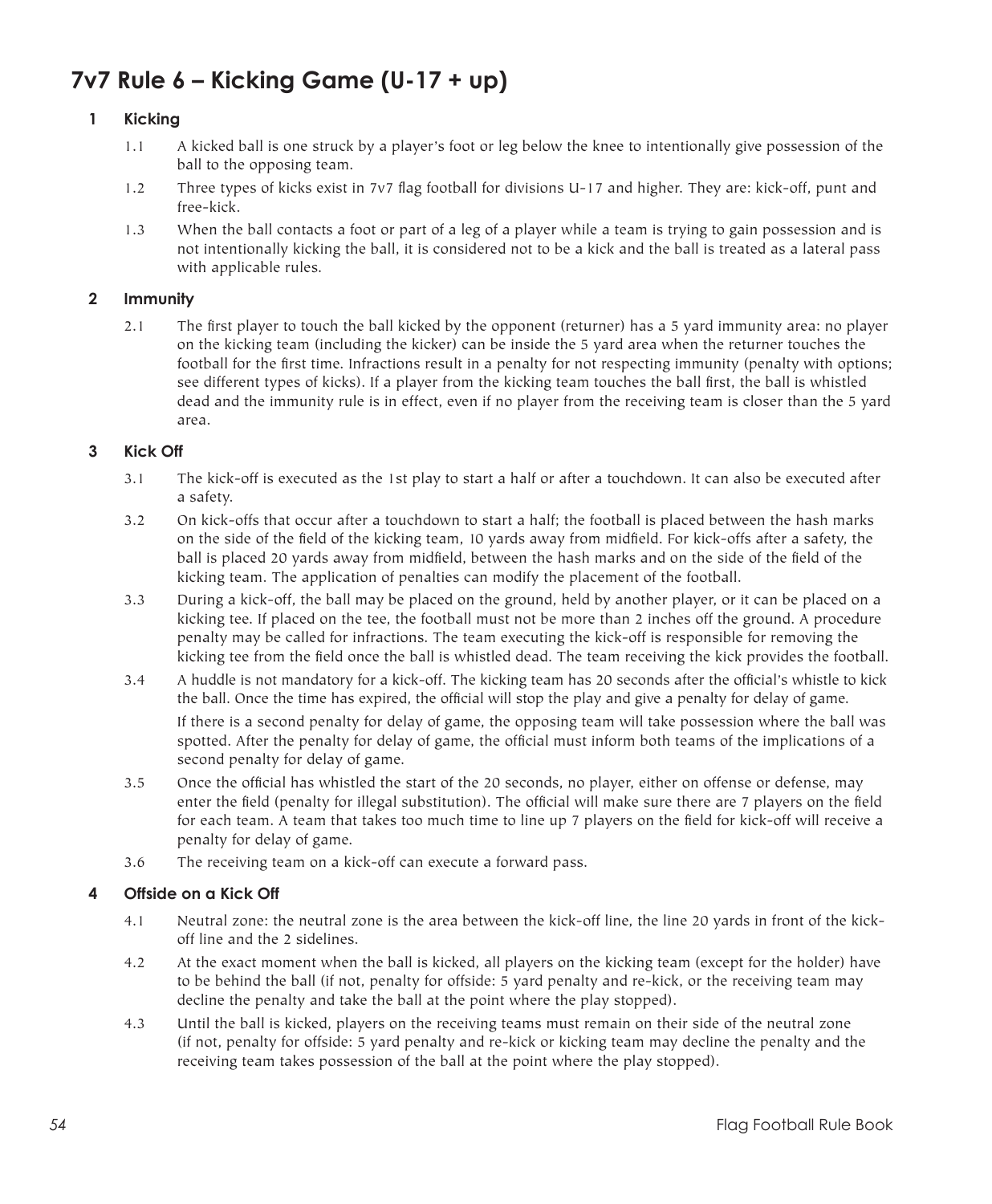# **5 Kick Off Out of Bounds**

- 5.1 A kick-off is out of bounds when:
	- The ball goes out of bounds without touching the playing surface or end zone, any player or goal post;
	- The ball goes out of bounds by crossing the sidelines of the field of play after touching the playing field, but without touching a player or the goal post;
	- An out of bounds kick-off brings a penalty (with options).
- 5.2 Unless it is touched by a player on the receiving team, the ball must travel at least 20 yards (with or without any bounce) towards the opponent's end zone (if not, penalty for illegal procedure – 5 yards with options).

# **6 Kick Off Penalties**

- 6.1 Delay of game on a kick-off: no options
	- • Kicking line moved back 10 yards and re-kick by the team at fault
	- 2nd consecutive infraction by the kicking team: lost of possession at the kicking line.
- 6.2 Offside on kick-off: options for team not at fault
	- Kicking line is moved 5 yards back towards the team at fault and re-kick;
	- • Penalty is declined and the possession of the ball is taken at the spot where the ball whistled dead.
- 6.3 Kick-off out of bounds: options for the receiving team
	- • Kicking line is moved 5 yards back towards the team at fault and re-kick;
	- Receiving team take possession of the ball 25 yards from the kicking line;
	- Receiving team take possession at the point where the ball went out of bounds.
- 6.4 No yard rule on a kick-off: options for team not at fault
	- • Kicking line is moved 5 yards back towards the team at fault and re-kick;
	- • 15 yard penalty starting at the point of infraction and ball possession for the receiving team.
	- • Penalty is declined and the possession of the ball is taken at the spot where the ball was whistled dead.
- 6.5 Illegal substitution on a kick-off: options for team not at fault
	- • Kicking line is moved 10 yards back towards the team at fault and re-kick;
	- • Penalty is declined and the possession of the ball is taken at the spot where the ball was whistled dead.

# **7 Punting**

- 7.1 A punt is executed to give possession of the ball to the opponents by pushing them as far back as possible into their zone. A punt can be executed at any time, on any down and without being announced.
- 7.2 A punt must be executed behind the line of scrimmage.
- 7.3 A punt is executed by a player who receives the ball by the center, then releases the ball with the hands to kick it before it touches the ground. After the snap from the center, the punter is the only player allowed to touch the ball before the kick (if not, penalty for illegal procedure).
- 7.4 During a punt, the procedures of punting the ball in play are the same as for a normal offensive play. Also, a minimum of 5 players must be on the LOS and no player of the kicking team is allowed to cross the LOS before the ball is kicked (if not, penalty for illegal procedure).
- 7.5 If the kicked ball is falling in an area where there are many players, the official can whistle the play dead while the ball is coming down. The ball becomes officially dead at the spot where the ball made contact with the ground or a player. The "no yard" rule doesn't apply.
- 7.6 If a punt goes off the field by crossing a sideline inside the playing surface, the ball will be spotted at the exact yard line where it went out. If it goes off the field inside the end zone, then the rules of a single will apply.
- 7.7 During a punt, the receiving team cannot execute a forward pass.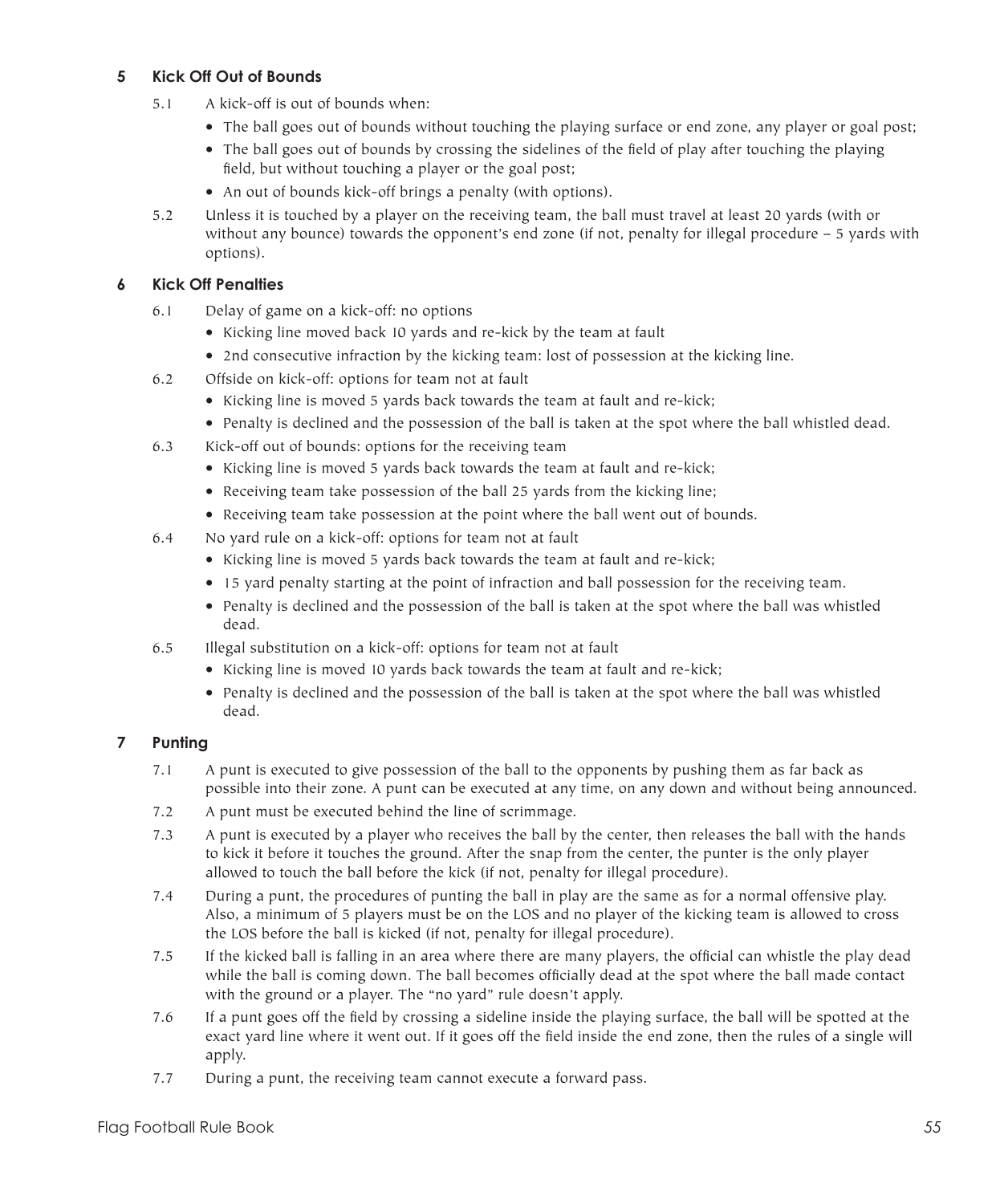### **8 Roughing The Kicker**

8.1 A judgment has to be made by the official when contact is made with the kicker. Voluntary and deliberately violent contact made with the kicker results in a roughing the kicker penalty. Accidentally contact or one that is made with the attempt to avoid contact by the defender will result in a penalty for contacting the kicker.

### **9 Punt that does not Cross Line of Scrimmage/ Goal Line**

- 9.1 The ball is dead when it touches the ground, a player or if it goes out of bounds. The "no yard" rule does not apply.
- 9.2 Punt that does not cross the goal line: when a punt is executed from the team's own end zone and it does not cross the goal line, a safety will be awarded to the receiving team.

#### **10 Tipped Punt**

- 10.1 A tipped punt is a kicked ball touched by a player (offense or defense) immediately after being kicked, before it crosses the line of scrimmage and still continues its path towards the opponent's end zone. A tipped punt is considered an untouched ball.
- 10.2 If the ball crosses the LOS, all the rules of punting apply. If it doesn't cross the LOS, the ball will be dead the moment it touches the ground, a player, or goes out of bounds. The receiving team will then take over possession of the ball at the point where the ball was whistled dead. The "no yard" rule does not apply.

#### **11 Blocked Punt**

- 11.1 A blocked punt is kicked ball touched by a player (offense or defense) immediately after being kicked, before it crosses the line of scrimmage and does not continue its path towards the opponent's end zone. The "no yard" rule does not apply.
- 11.2 If the ball touches the ground or goes out of bounds, the play is dead. The receiving team gets possession of the ball at the point where it was blocked.

#### **12 Blocked Punt Recovered**

- 12.1 When a blocked punt is recovered by the kicking or receiving team, the ball remains in play. When the kicking team recovers the blocked punt, continuation of the play is considered normal – the team may kick, pass or run the ball.
- 12.2 If a punt is blocked or tipped by the receiving team inside the end zone of the kicking team, and the ball does not cross the goal line or goes out of bounds inside the end zone, the receiving team scored a touchdown.

#### **13 Punt Penalties**

- 13.1 No yard rule: options for the team not at fault
	- 15 yard penalty from the point of infraction and 1st down is awarded;
	- Penalty is declined and ball is spotted at the point where the play was stopped.
- 13.2 Illegal procedure on a punt: options for the team not at fault
	- • Loss of 5 yards for kicking team and re-kick.
	- • Penalty is declined and ball is spotted at the point where the play was stopped.
- 13.3 Contact with the kicker
	- • 10 yard penalty from the LOS and replay down for the kicking team; if the yards gained by the penalty are sufficient, a 1st down is awarded to the kicking team.
	- Penalty is declined and ball is spotted at the point where the play was stopped.
- 13.4 Roughing the kicker
	- 15 yard penalty and automatic 1st down for the kicking team.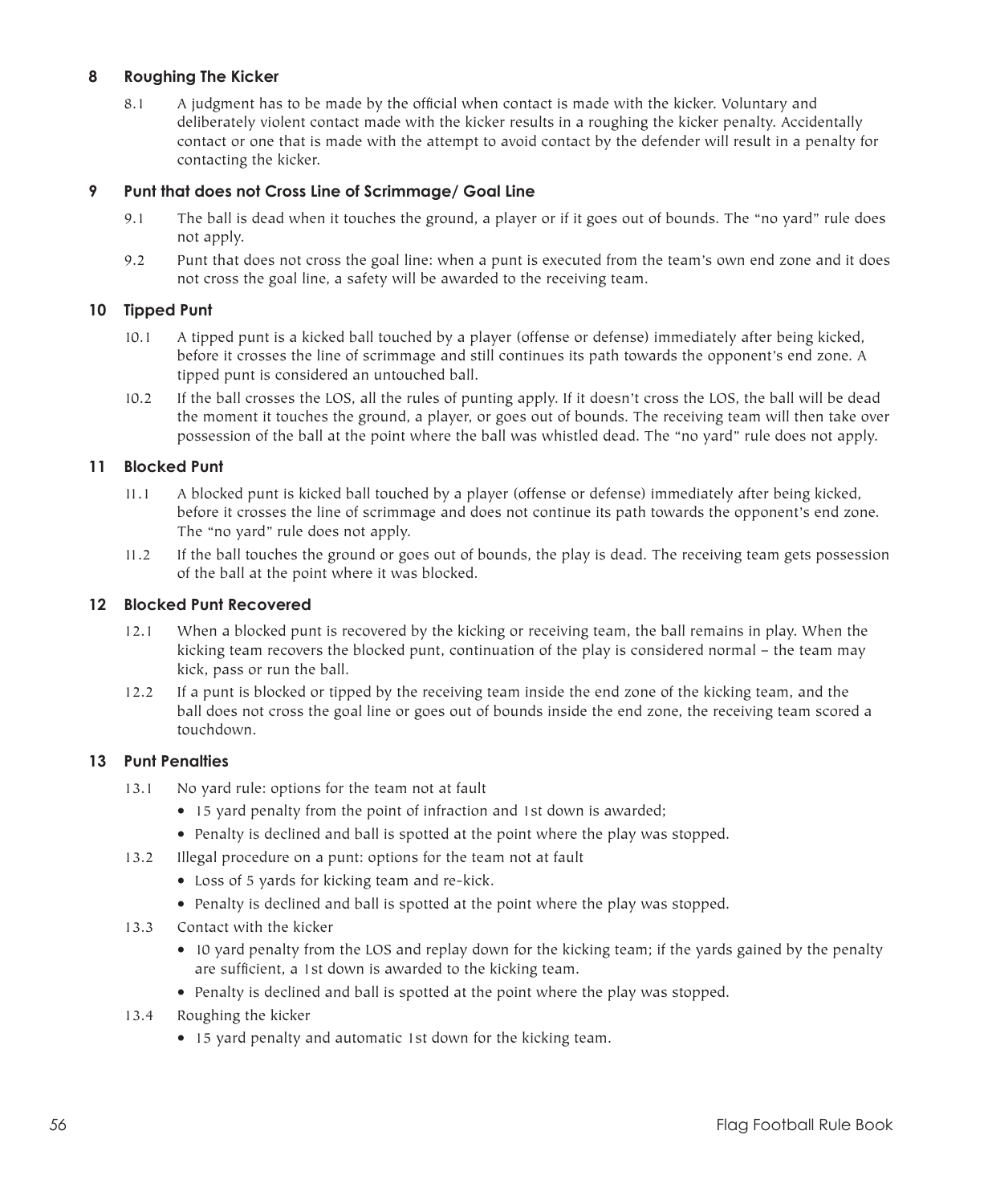# **14 Free Kick**

A kick executed by a player after the ball has crossed the LOS.

14.1 The free kick is executed and is governed by the same rules as a punt.

*Exceptions:*

- • All players can kick the ball;
- • The rule of not crossing the LOS before the ball is kicked does not apply; the players of the kicking team are free to move, but the no yard rule for the returner is in effect.
- • A free kick can be executed from behind the LOS only if the ball had previously crossed the LOS and came back behind it afterwards; otherwise the kick becomes a punt and punting rules apply.
- If a blocked free kick is recovered by the kicking team, forward passes are not allowed.
- • A tipped free kick is a free kick touched by an opponent immediately after being kicked and still continues its path towards the opponent's end zone. The player who tipped the ball had to be within 5 yards of the kicker when he tipped the ball. A tipped free kick is considered an untouched free kick.

# **15 Punt/ Place Kick**

- 15.1 The ball is dead after a punt when it touches the ground behind the line of scrimmage or snapped, and there is no play on the ball by either team.
- 15.2 The ball is dead after a punt when it touches the ground after being muffed in an offside direction by any player of the receiving team at any time. The ball is dead after a punt when it is downed by a player of the punting team. In all these cases, a ball touching any person or object out of bounds shall be considered to have touched the ground.
- 15.3 The ball is dead immediately after a punt or place kick on a convert attempt.

### **16 Kick Off**

16.1 The ball is dead after a kick off when it is downed by the kicking team.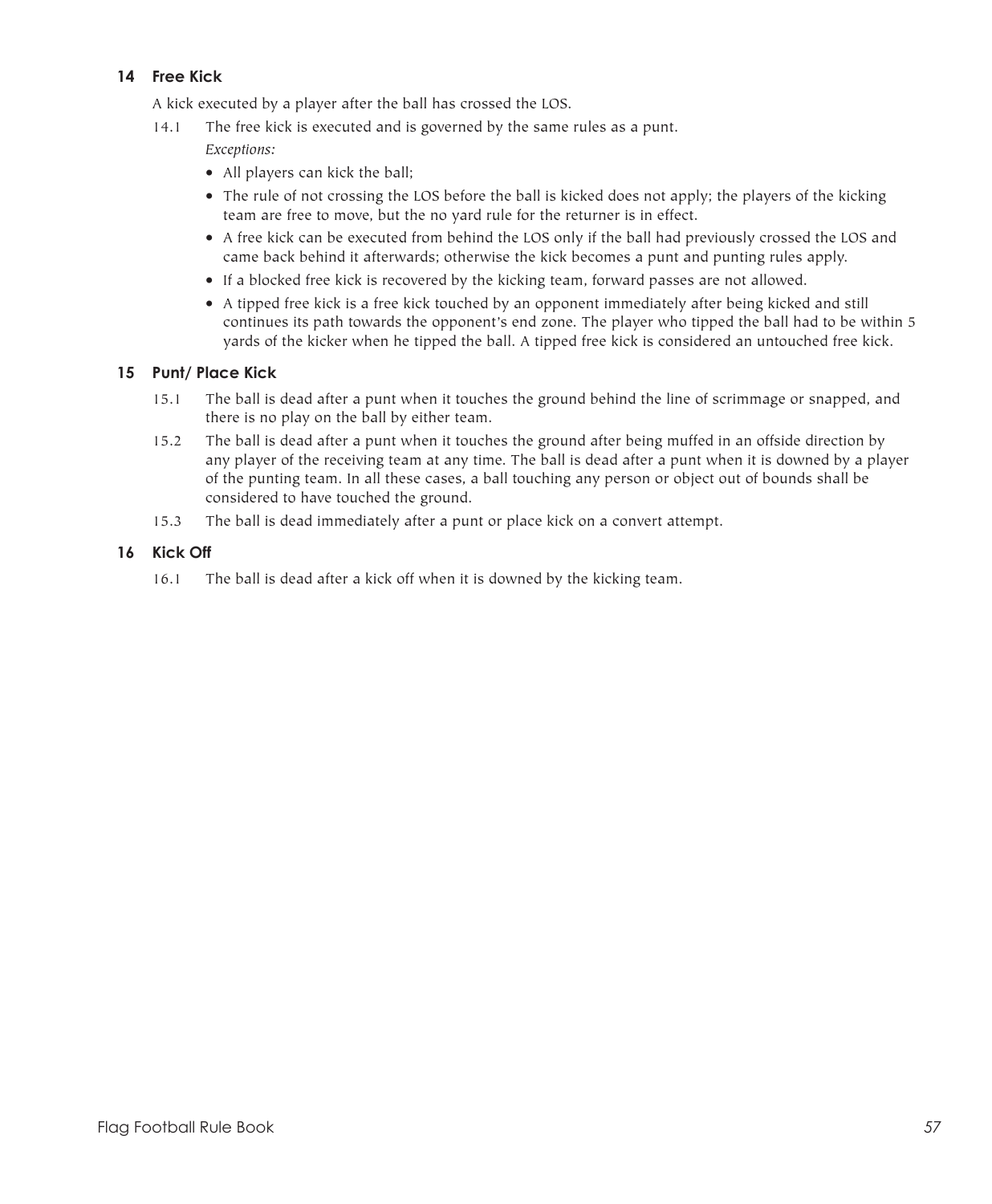# **Adapted Rules**

Flag football can be adapted for teams of individuals with disabilities. The game is played as outlined in the 5v5 rules and adaptive methods of play are as follows:

# **1 Field**

# **Standard outdoor field**

 Standard length: 60 or 80 yards Standard width: 30 or 20 yards No Running Zone: Within 5 yards of end zone



# **Adapted**

 No Running Zones: 5 yards from each goal line and 5 yards before the mid-field line. Any ball snapped from these zones must be passed.

 \*Purpose of the "No Running Zones" is to avoid short yardage power runs that can get out of control. Flag football can be played by athletes using wheelchairs or other mobility assistive devices inside or outside on a flat surface such as parking lot or basketball court.

2.1 When using a gymnasium, the boundaries for basketball work well. Each team begins at the foul line and has 3 plays to cross the center line to make a first down. Field size should correspond on the skill level of the athletes and number of participants. It is necessary to routinely evaluate play and make adjustments as necessary.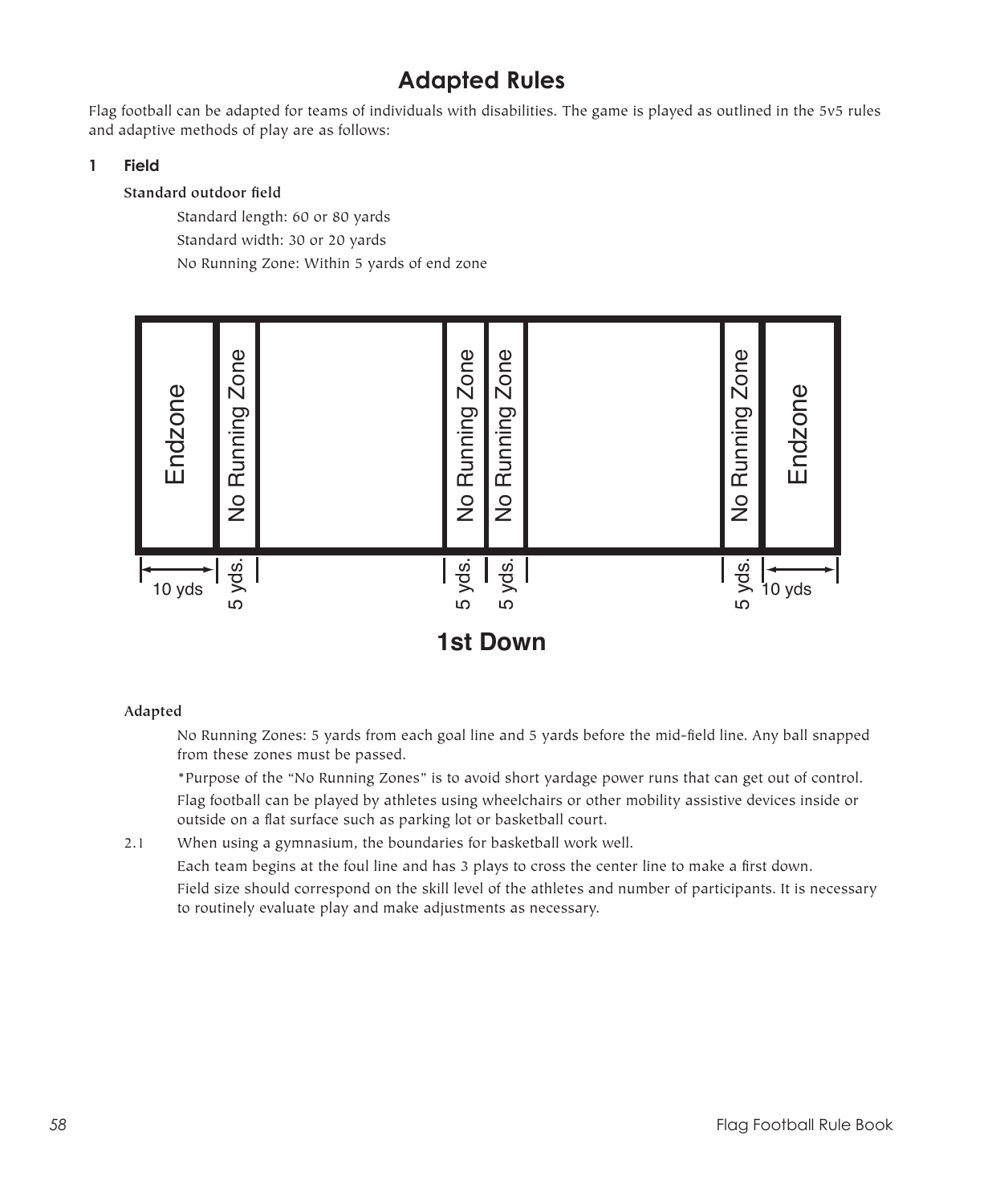### **2 Players**

#### **Standard:**

 Minimum Players: 4

 Players per Roster: 6

 Players on field: 5

#### **Adapted (recreation):**

 Adapted teams likely will increase team roster to 10 to 15 players and play with 5 to 10 on the field. The organizers can set the number of players on the field to reflect level of participants. For league or routine games, organizers may choose to trade players in order to balance teams.

#### **Competitive Adaptation for Unified Sports Teams**

- 2.1 The roster size is to be determined by the individual organizer (i.e. Special Olympics)
- 2.2 The roster may include able-bodied "partners" who play alongside an athlete with a physical or intellectual disability.
- 2.3 Athletes and partners must be similar in age and skill.
- 2.4 In the Unified Sports guidelines, when a partner is passing the football, another partner is ineligible to receive the pass.

#### **3 Game Procedures**

#### **Standard Snap**

 To begin a play, the ball must be snapped through the legs of the offensive center, from the point of scrimmage to the quarterback. There is no minimal distance required by the quarterback who can be either up close to the center or in shot-gun formation.

#### **Adapted**

 The Center can toss the ball back to the Quarterback without snapping the ball between his/her legs. The Quarterback can start the play with ball in possession.

### **Standard Downs**

 In Canadian Flag Rules there are three (3) plays to cross mid-field or score a touchdown, while in IFAF Flag 5v5 Rules used in international competition, there are four plays to cross mid-field or score a touchdown.

 The number of downs can be altered based on the skill level of the athletes, number of participants and size of the playing surface.

#### **Standard Quarterback Run**

 All possession changes, except interceptions, start on the offensive 5- yard line.

#### **Adapted**

 Possession changes start on 10 yard line.

#### **Standard Time**

 The quarterback cannot run with the ball past the line of scrimmage, unless the ball has handed, tossed or pitched to another player and it has been returned.

#### **Adapted**

 The quarterback may never run the ball.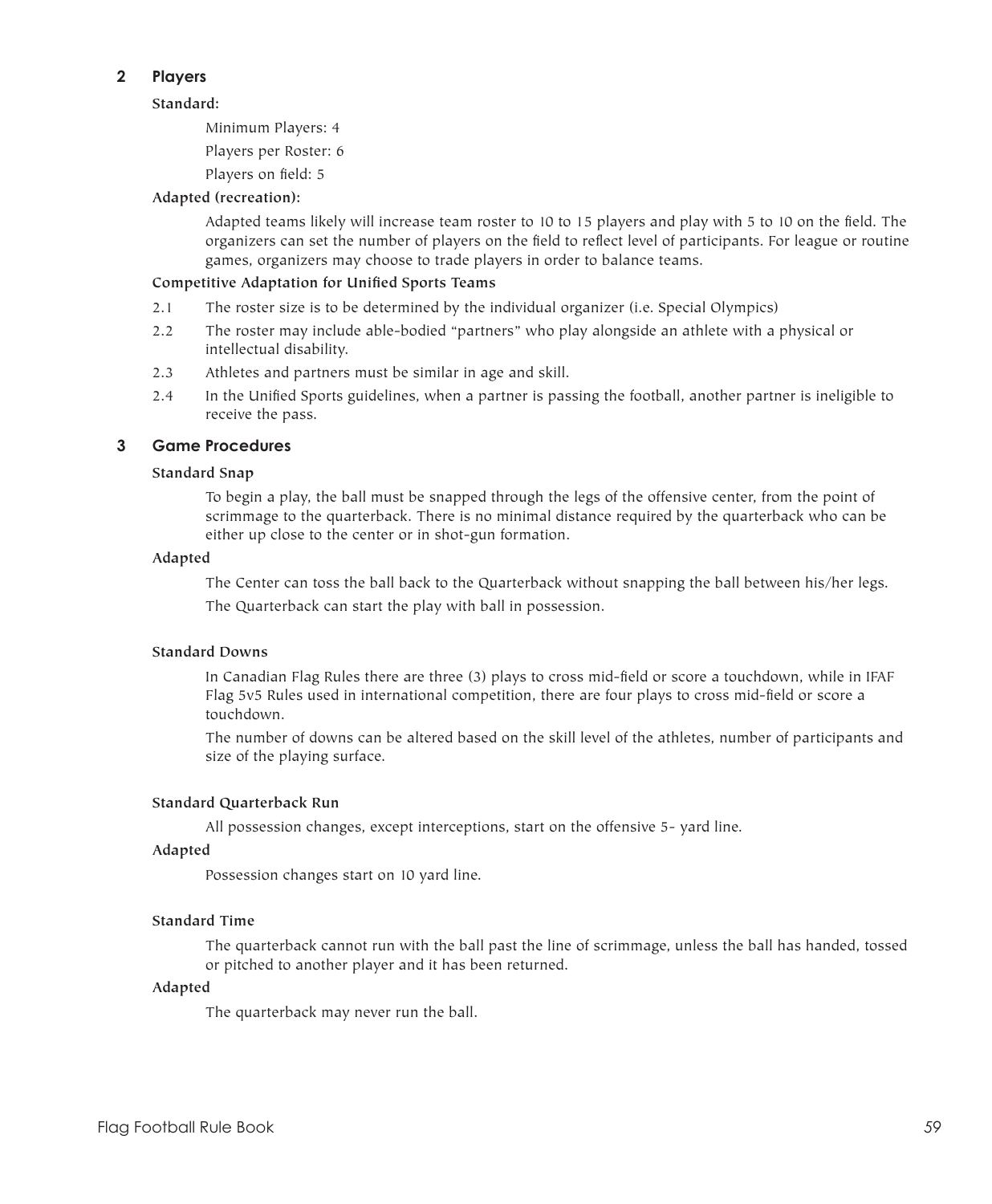### **Standard**

 Teams change end zones at half time (after 20 minutes has been played).

#### **Adapted**

 Consider the age and skill level of participants, number of participants and the size and quality of playing surface to set the time of game

### **4 Player Equipment**

# **Standard Flag Placement**

 A flag is place on each hip

### **Adapted**

 A flag is placed n the back of wheelchair with Velcro

#### **Standard Ball per age group:**

| $U - 11$  | Wilson K <sub>2</sub> |  |
|-----------|-----------------------|--|
| $U - 1.3$ | TDI                   |  |
| $13+$     | <b>TDY</b>            |  |

#### **Adapted Ball**

 Gripper ball for any players with limited dexterity One ball size smaller than standard for age group otherwise

### **5 Earning Points**

### **Standard Points**

 Touchdown: 6 points 1 point conversion (Played from midpoint of 5-yard line only) 2 points conversion (Played from midpoint of 10-yard line only)

 2 points awarded for a safety

#### **Adapted**

 Limit option to 1 point conversion only with or without the no running zone.

 For wheelchair ball, two wheels must be in the end zone while the player has possession of the ball to score any points.

 A safety touch is not awarded when a player's momentum, while intercepting a pass in the field of play, causes the ball to be brought into the end zone, where it is eventually rules dead; the intercepting team shall be awarded a first down at the point of interception.

#### **6 Timing**

# **Standard Tim**

 Game length is 40 minutes. (2 x 20 minute halves)

 Time allowed for half-time break is 2 minutes.

## **Adapted**

 5 or 10 minute half time

#### **7 Wheelchair Safety**

 The need for contact in flag football is eliminated with the use of flags. Incidental contact between wheelchairs will occur and is part of the game, but flagrant attempts to hurt an opponent using a wheelchair will not be tolerated.

7.1 Dangerous contact such as hitting another player from behind is not permitted. This is referred to as spinning where an athlete strikes an opponent's wheelchair behind the main axis causing it to spin.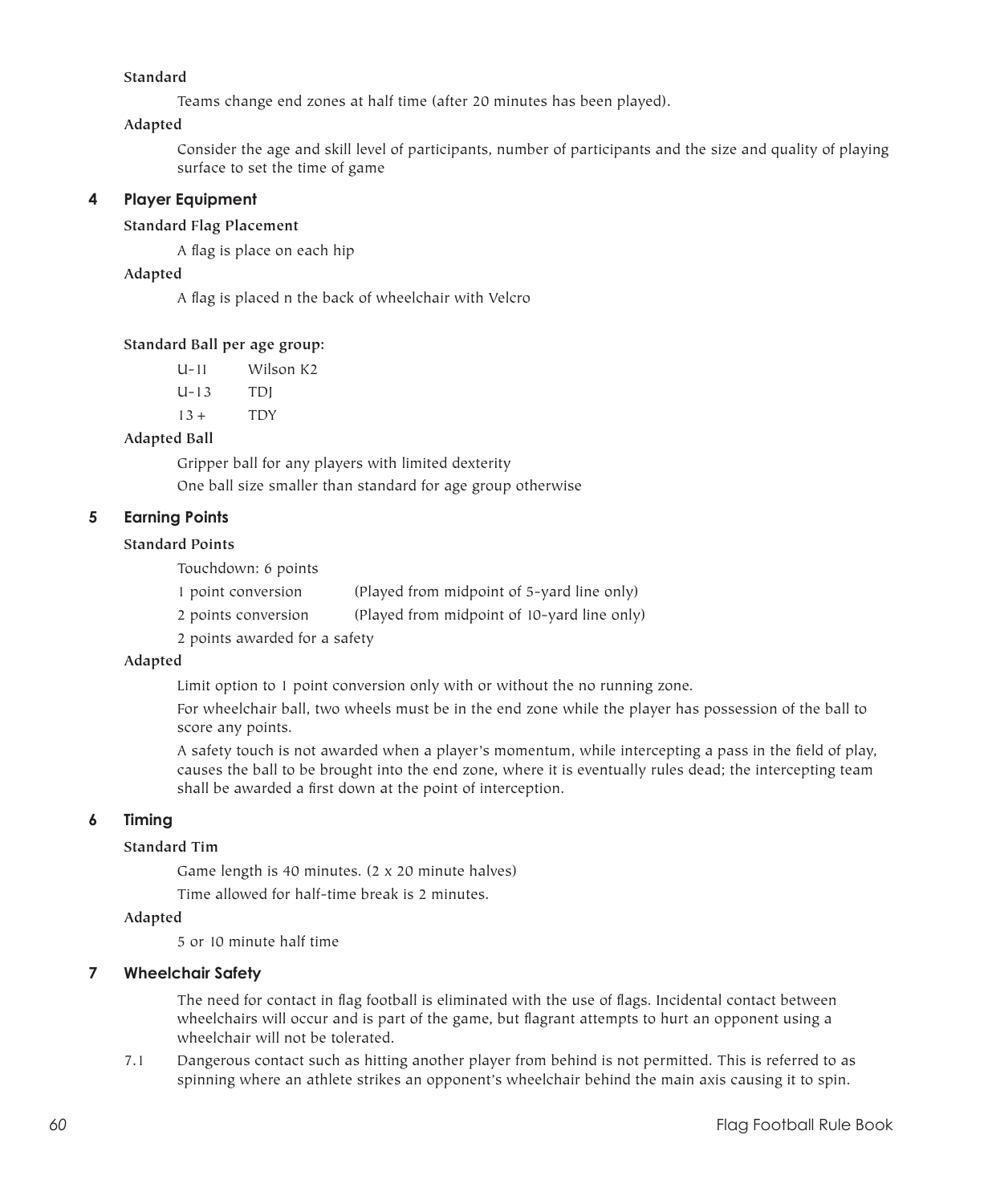- 7.2 Direct physical contact between athletes is not permitted and is referred to as illegal use of hands or reaching in.
- 7.3 Holding, where an athlete uses their hands, arms or falling into an opponent is not permitted.
- 7.4 It is recommended that all wheelchairs be equipped with spoke protectors and anti-tip device at the back.
- 7.5 All wheelchairs must be equipped with adequate strapping to hold the athletes securely in place during the activity and to maintain good seating position.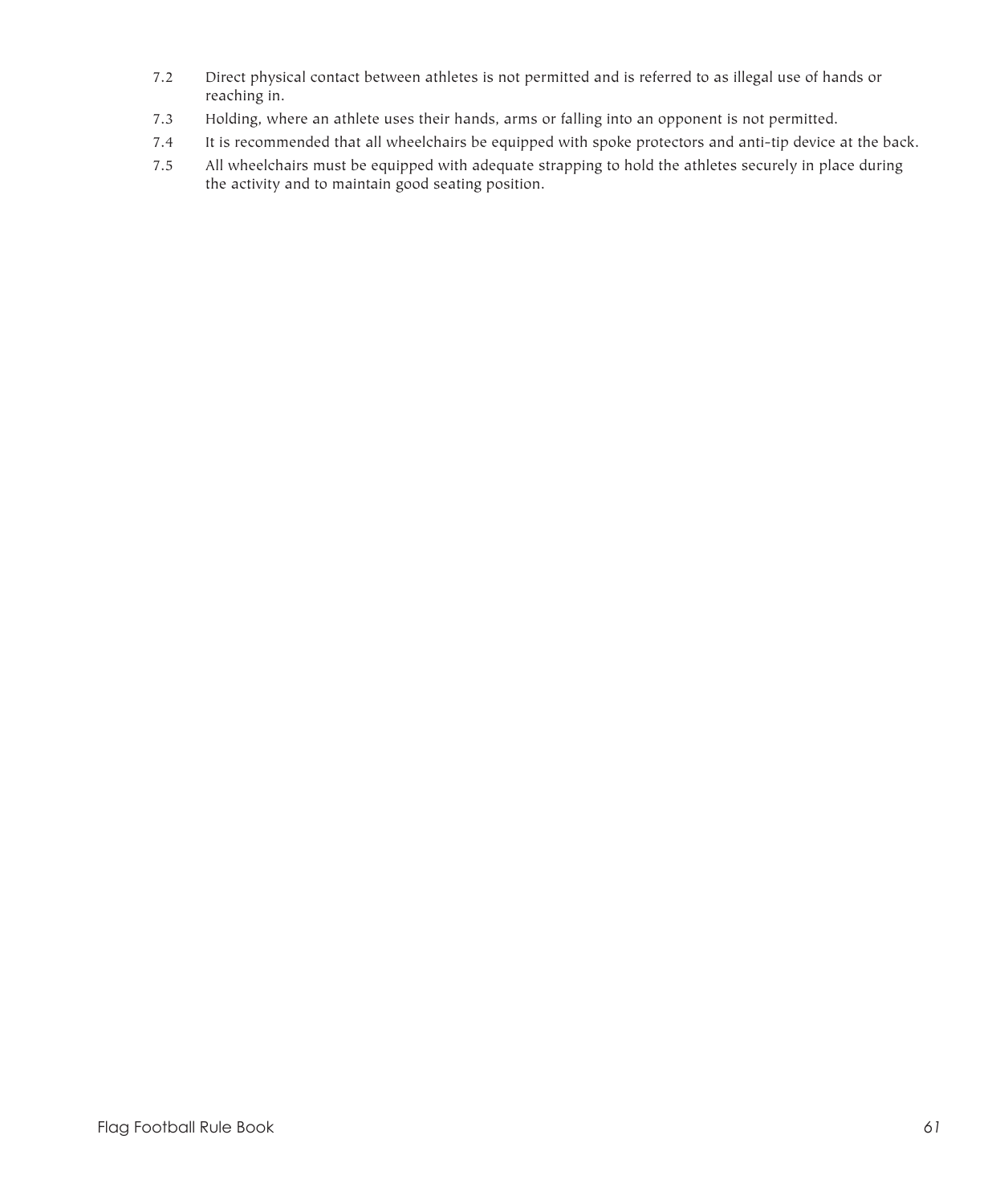# **Appendix 1**

# **1 Skill Building**

 The following games are designed for athletes new to flag football. The focus is on fundamentals: throw, catch, flag pulls.

 The games can be set up as a skills competition, where the athlete's final score is determined by adding all the scores together.

 Suggested space for these games is 20 yards by 20 yards

# **2 Catching**

### **Purpose**

 To measure the athlete's ability to run a route and catch a football.

 Equipment needed includes 4 woose markers and 2 footballs

 Four woose markers will be set up in a 5 yard square. The athlete begins at one corner, runs straight ahead and around the woose marker, then runs diagonally down to the corner woose marker and then heads straight for the final marker. The athlete will run a capital "N" shape and will receive the ball at the last woose marker. Depending on the skill level of the thrower, they can be placed at the marker beside the athlete for a short pass or at the same marker for a longer diagonal pass. Each athlete will complete the whole activity three times.

 A total of 24 points can be awarded for this station after 3 attempts:

- • 5 points for catching the ball
- 2 points for blocking or knocking the ball down
- 1 point for each of the two cones successfully reached
- 1 point for reaching the final marker for the catch
- • 0 points for missed attempts

#### **3 Throwing**

**Purpose:** To measure the athlete's ability to throw a football accurately and for distance.

 Equipment needed includes 2 woose markers, 3 hoola hoops and 5 footballs.

 The athlete being tested stands in the start box that is 1 yard by 1 yard set up behind the first hoola hoop and attempts to get the football in one of the targets.

 The targets are placed 2 yards, 5 yards and 10 yards away from the 'start' box on a diagonal Each athlete has 3 trials with 5 attempts in each trial.

 A total of 45 points can be awarded for this station for all 3 trials:

- 10 yard target is 3 points
- 5 yard target is 2 points
- 2 yard target is 1 point
- • 0 points for missing a target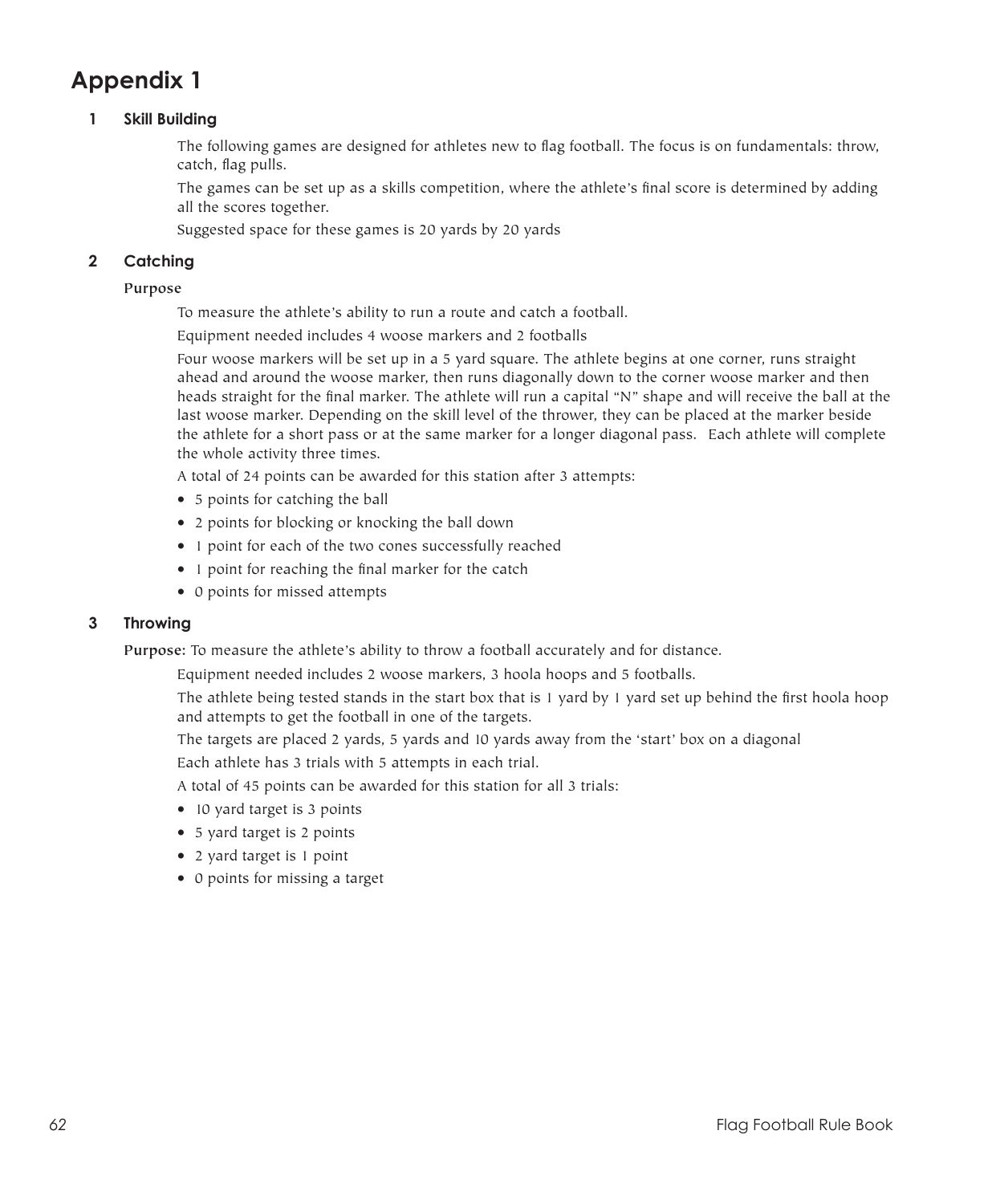### **4 Throwing for Distance**

**Purpose:** To measure the athlete's ability to throw a football for distance.

- Equipment needed includes 2 woose markers, 5 footballs and long measuring tape.
- The athlete begins behind the start line, with enough room to be able to take a one or two steps in preparation of throwing.
- The athlete has 5 attempts to throw the football as far as possible without stepping over the start line. Additional coaches or non-participating players mark where each football first touches the ground and the longest distance of 5 attempts is measured for the score.
- If the athlete steps over the line, they have a maximum of 2 repeat attempts.
- The athletes' score is the longest of the 5 attempts.

### **5 Flag Pulling**

## **Purpose**

 To measure the athlete's flag pulling ability.

 Equipment needed includes 8 woose markers, 3 sets of cloth flags, 1 stop watch and 3 volunteers. The athlete will begin at the starting line marked by the woose markers and run to the three volunteers

wearing the cloth flags. The volunteers will be standing 2 yards apart, 10 yards from the start line.

 The athlete will run to the first volunteer, remove a flag and run back to the start line to drop the flag. This will be repeated for two more times.

 This event will be scored by time:

- $10-15$  seconds  $=$  20 points
- $16-20$  seconds =  $18$  points
- $21 25$  seconds = 16 points
- $26 30$  seconds = 14 points
- $31-35$  seconds = 12 points
- $36-40$  seconds  $=$  10 points
- $41-45$  seconds =  $8$  points
- $46-50$  seconds = 6 points
- $51-55$  seconds = 4 points
- $56$  seconds and up  $=$  2 points

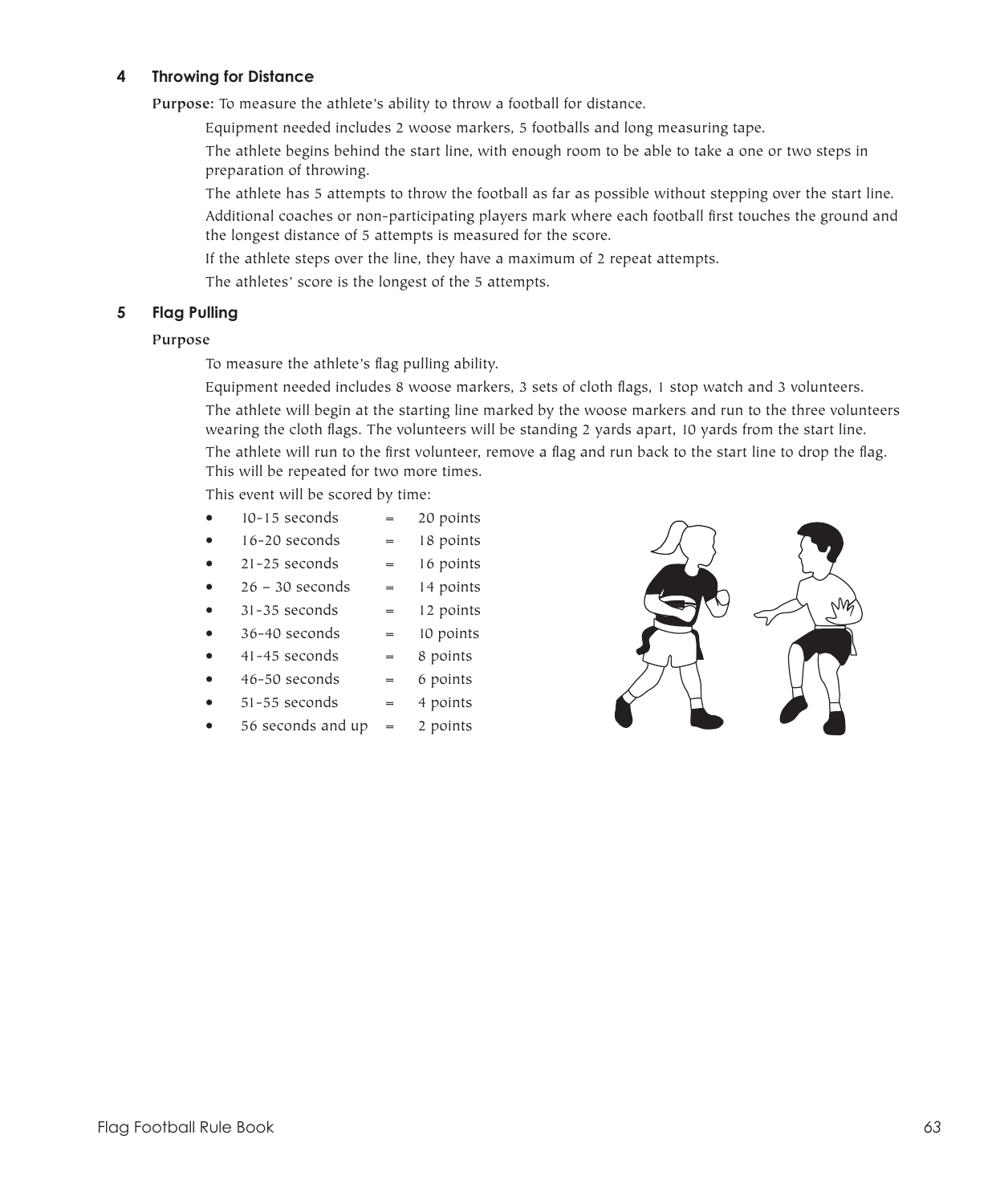# **Officials' Signals**



**Team Time Out 1 2 First Down 3** T sign with hands



One arm pointing forward



**Second Down** Hands upright at shoulder level



**Third Down** Arms crossed at chest level



**5 6 7 8 Touchdown or 2 Pt. Convert**

Both arms extended above head



**Safety Touch**  Hands together above head



above head

**Single Point** One arm extended

**4**

**Offside** Hands on hips



**9 Clock Starts** Full arm circles to simulate clock



Hands criss-crossed above head



**10 Clock Stops 11 12 Personal Foul** Either arm extended sideways with closed fist



**Major Foul** Chopping left wrist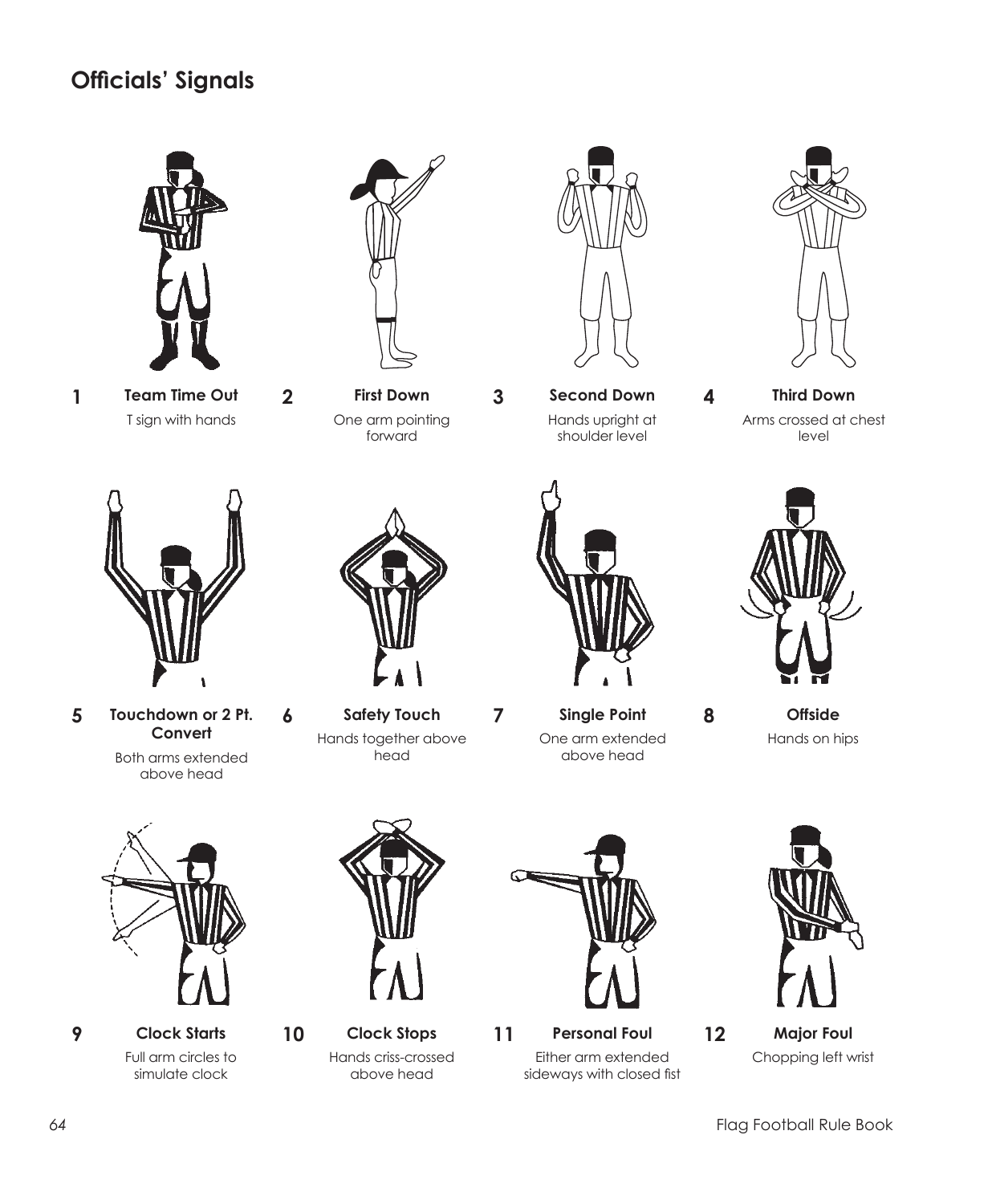

**Objectionable Conduct** Waving hand behind

back



**Pass Interference in Target Zone** Pushing forward from shoulders



13 Objectionable 14 Pass Interference 15 Illegal Use of Hands 16 **or Pass Interference in Remote Zone**

> Grasping wrist at chest level



**Obstruction** Arm extended and grasp wrist



**17 18 Procedure** Hands rotated in forward motion



**Incomplete Pass** Shifting arms in horizontal plane



direction pass was thrown



**20 Time Count Violation or Delay of Game**

Arm in circular motion



**21 Offside Pass**  Horizontal arc with either hand



**Grounding**  Passing motion and pointing at ground



**22 Intentional 23 24 Illegal Re-entry**  Both arms extended sideways



**Illegal Substitution**  Hand patting on top head